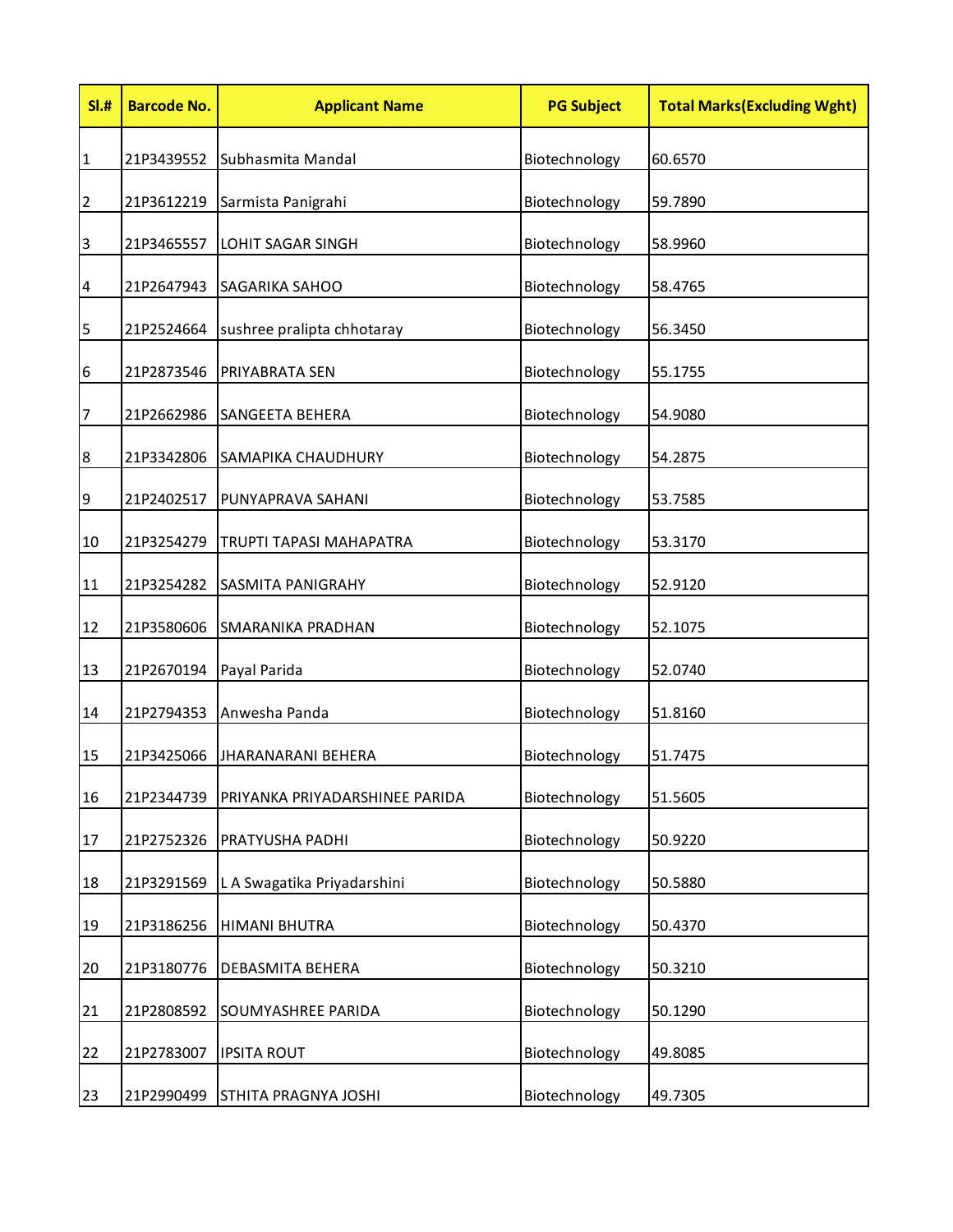| 21P2840144 | <b>SUNIDHI MISHRA</b>       | Biotechnology | 49.3815 |
|------------|-----------------------------|---------------|---------|
| 21P2606666 | <b>SUBHADRA MAJHI</b>       | Biotechnology | 49.3005 |
| 21P2976654 | Manasmita Mahanta           | Biotechnology | 49.2710 |
| 21P2837143 | Gulnaz Hassan               | Biotechnology | 49.1715 |
| 21P2426693 | <b>SUBHAM PATRA</b>         | Biotechnology | 49.1485 |
| 21P2448334 | <b>SUBODHA PADHAN</b>       | Biotechnology | 48.7835 |
| 21P2997132 | AKSHAYA KUMAR NAYAK         | Biotechnology | 48.7335 |
| 21P3083372 | C. LIPSAMAYEE               | Biotechnology | 48.5045 |
| 21P2662394 | PURNYASMI MISHRA            | Biotechnology | 48.2065 |
| 21P3232854 | ANKUR ADITYA SWAIN          | Biotechnology | 48.0680 |
| 21P2914209 | PUJARANI DASH               | Biotechnology | 47.9590 |
| 21P2529599 | RANJAN PADHAN               | Biotechnology | 47.9035 |
| 21P3014482 | <b>RANJIT PRUSTY</b>        | Biotechnology | 47.8755 |
| 21P2974847 | ALLISHA GOUDA               | Biotechnology | 47.8705 |
| 21P2369219 | <b>SARMISTA DHAL</b>        | Biotechnology | 47.7970 |
| 21P2583137 | PUSPITA PRIYADARSINI        | Biotechnology | 47.7720 |
| 21P3620116 | ALOKA KUMAR SAHOO           | Biotechnology | 47.7715 |
| 21P2389704 | POOJA GARNAIK               | Biotechnology | 47.7560 |
| 21P2830316 | LAXMIPRIYA PARIDA           | Biotechnology | 47.6745 |
| 21P2624639 | <b>DEBASISH ROUT</b>        | Biotechnology | 47.6015 |
| 21P3033952 | LIPSAMAYEE SAHOO            | Biotechnology | 47.5720 |
| 21P3066026 | M K Lalit Sai               | Biotechnology | 47.4980 |
| 21P3276236 | <b>ADITI SINGH</b>          | Biotechnology | 47.4840 |
| 21P2628556 | Sushree Sangeeta Srichandan | Biotechnology | 47.3170 |
|            |                             |               |         |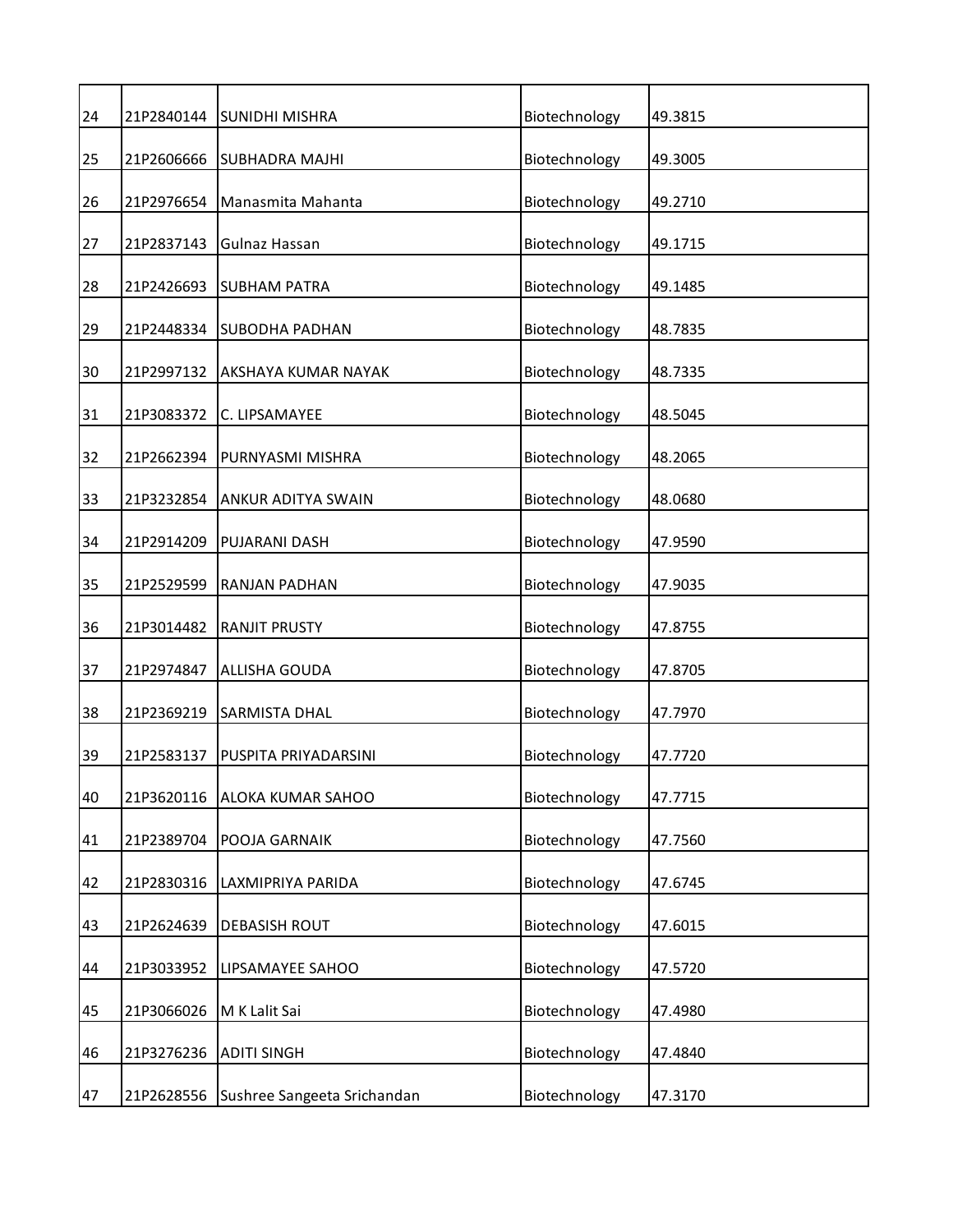| 48 | 21P2582339 | DARAKSHAN ANJUM            | Biotechnology | 47.2910 |
|----|------------|----------------------------|---------------|---------|
| 49 | 21P3420787 | <b>ITISHREE SAHOO</b>      | Biotechnology | 47.2830 |
| 50 | 21P3041564 | P Alibha Pipi              | Biotechnology | 47.2750 |
| 51 | 21P2434672 | LAXMI PRIYA TRIPATHY       | Biotechnology | 46.9840 |
| 52 | 21P2891456 | <b>GURUPRASAD DORA</b>     | Biotechnology | 46.9225 |
| 53 | 21P2295742 | LISAJYOTI DAS              | Biotechnology | 46.8960 |
| 54 | 21P2663547 | <b>TANAZ SAFIQUE</b>       | Biotechnology | 46.6945 |
| 55 | 21P2718409 | <b>SIBA PRASAD GURU</b>    | Biotechnology | 46.6665 |
| 56 | 21P3546142 | <b>BHABANI SHANKAR DAS</b> | Biotechnology | 46.6375 |
| 57 | 21P2505796 | YOGAMAYA RAY               | Biotechnology | 46.6120 |
| 58 | 21P2449793 | <b>SNIGDHAMAYEE GURU</b>   | Biotechnology | 46.5985 |
| 59 | 21P3360703 | ALISHA RANI SARANGI        | Biotechnology | 46.4585 |
| 60 | 21P2831203 | <b>APOORBA</b>             | Biotechnology | 46.4375 |
| 61 | 21P3409213 | Tina Nayak                 | Biotechnology | 46.4255 |
| 62 | 21P2730352 | PREETI PRANJYA MOHAPATRA   | Biotechnology | 46.4055 |
| 63 | 21P2427974 | Sai Sankalp Paul           | Biotechnology | 46.3615 |
| 64 | 21P3378743 | <b>SMITARANI PANDA</b>     | Biotechnology | 46.3080 |
| 65 | 21P2916802 | Itirani Agrawal            | Biotechnology | 46.2780 |
| 66 | 21P3143402 | PurshottamBahinipati       | Biotechnology | 46.2040 |
| 67 | 21P2799193 | <b>BIJAYEENI MOHAPATRA</b> | Biotechnology | 46.1915 |
| 68 | 21P2532416 | PRIYA KUMARI SINGH         | Biotechnology | 46.1105 |
| 69 | 21P2919354 | <b>ABHISEKH BARAL</b>      | Biotechnology | 46.0815 |
| 70 | 21P2966826 | SATYABRATA ROUTRAY         | Biotechnology | 46.0485 |
| 71 | 21P3606663 | <b>ABHISEK MOHAPATRA</b>   | Biotechnology | 45.9850 |
|    |            |                            |               |         |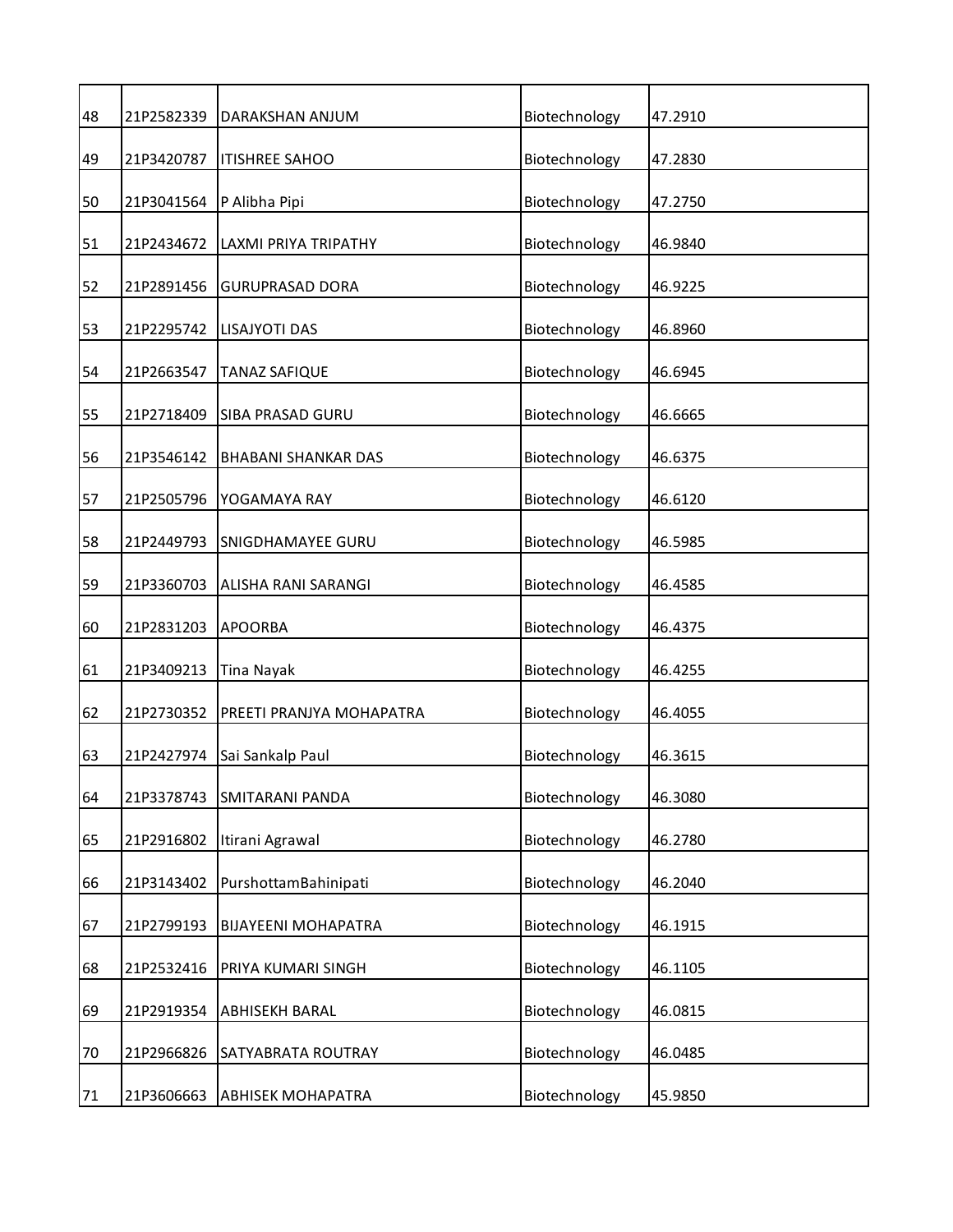| 72 | 21P2338046 | <b>SONALI PRADHAN</b>        | Biotechnology | 45.9840 |
|----|------------|------------------------------|---------------|---------|
| 73 | 21P3536539 | <b>ASHUTOSH RATH</b>         | Biotechnology | 45.9795 |
| 74 | 21P2762536 | <b>SASWATI SATAPATHY</b>     | Biotechnology | 45.8295 |
| 75 | 21P2764892 | Nirakar nanda                | Biotechnology | 45.7830 |
| 76 | 21P2366206 | <b>BISHWAJEET PATALSINGH</b> | Biotechnology | 45.7760 |
| 77 | 21P3503319 | POOJA RAI                    | Biotechnology | 45.7180 |
| 78 | 21P2994132 | <b>NISHITA HOTA</b>          | Biotechnology | 45.7155 |
| 79 | 21P3405884 | <b>Bibhoo Prasad Behera</b>  | Biotechnology | 45.7055 |
| 80 | 21P3566746 | LIPSA RANI MEKAP             | Biotechnology | 45.6790 |
| 81 | 21P3159949 | SUSHREE SULAGNA MUDULI       | Biotechnology | 45.6715 |
| 82 | 21P3089773 | <b>ANANYA MOHANTY</b>        | Biotechnology | 45.6135 |
| 83 | 21P2691366 | SANDHYARANI MOHANTY          | Biotechnology | 45.6000 |
| 84 | 21P3087104 | <b>UPALI APARAJITA</b>       | Biotechnology | 45.5875 |
| 85 | 21P2807899 | BARSA PRIYADARSINI SAHOO     | Biotechnology | 45.5535 |
| 86 | 21P2308593 | Soumya Ranjan Parida         | Biotechnology | 45.5475 |
| 87 | 21P2858663 | <b>NIKITA JOSHI</b>          | Biotechnology | 45.5225 |
| 88 | 21P3255082 | MONALISHA PATTNAIK           | Biotechnology | 45.5200 |
| 89 | 21P2699407 | KALYANI SINHA                | Biotechnology | 45.4910 |
| 90 | 21P3460639 | SARITA BISWAL                | Biotechnology | 45.4855 |
| 91 | 21P2373673 | SHRADHANJALI SAHOO           | Biotechnology | 45.4695 |
| 92 | 21P2733936 | <b>JASMIN RAUTARAY</b>       | Biotechnology | 45.4585 |
| 93 | 21P2939317 | Santoshina Nanda             | Biotechnology | 45.4240 |
| 94 | 21P2488073 | Hari Shankar Das             | Biotechnology | 45.4145 |
| 95 | 21P2710564 | BINAYA KRUSHNA SAHU          | Biotechnology | 45.4040 |
|    |            |                              |               |         |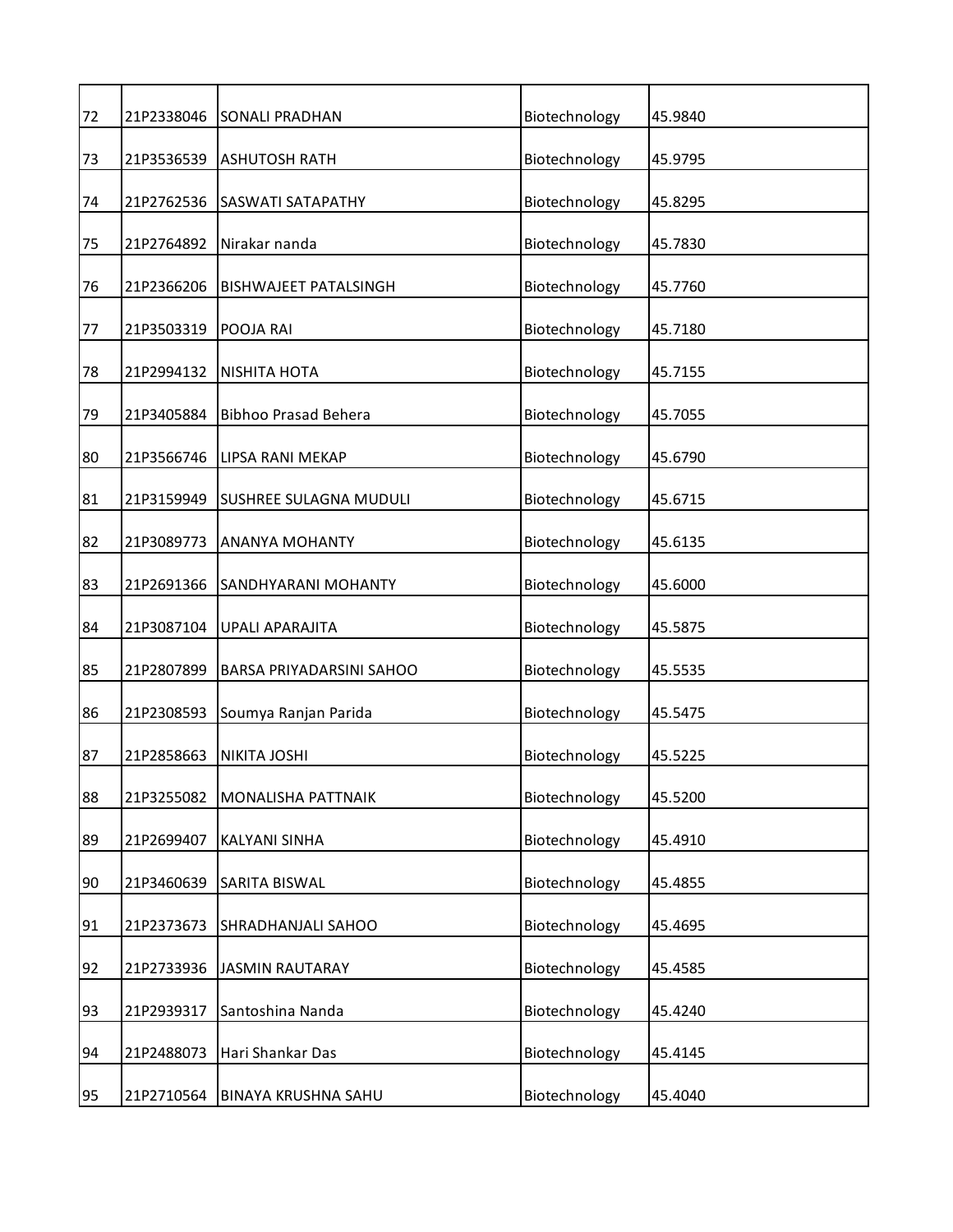| 96  | 21P2743244 | <b>BINAYAK PARIDA</b>        | Biotechnology | 45.3545 |
|-----|------------|------------------------------|---------------|---------|
| 97  | 21P2429553 | NAMRATA MAHANTA              | Biotechnology | 45.3145 |
| 98  | 21P3310284 | <b>HARAPRIYA SAHOO</b>       | Biotechnology | 45.3080 |
| 99  | 21P3019703 | <b>MONALISA RANA</b>         | Biotechnology | 45.2710 |
| 100 | 21P2856036 | SOMALI PRIYADARSHINI MOHANTY | Biotechnology | 45.2590 |
| 101 | 21P2885939 | <b>BAISAKHI SWAIN</b>        | Biotechnology | 45.2245 |
| 102 | 21P2287026 | Subhasree Das                | Biotechnology | 45.2000 |
| 103 | 21P3449473 | JYOTSHNA RANI DASH           | Biotechnology | 45.1840 |
| 104 | 21P3042334 | <b>ARPITA PATRA</b>          | Biotechnology | 45.1835 |
| 105 | 21P3018753 | SRIKANTA KUMAR PADHI         | Biotechnology | 45.1715 |
| 106 | 21P3294649 | RAMA CHANDRA SHEE            | Biotechnology | 45.1125 |
| 107 | 21P2589662 | Mauli Behera                 | Biotechnology | 45.0725 |
| 108 | 21P2936803 | SONALI MOHANTA               | Biotechnology | 44.9935 |
| 109 | 21P2981337 | <b>SUBHASHREE PRADHAN</b>    | Biotechnology | 44.9775 |
| 110 | 21P3161662 | KAMALAKANTA SINGH            | Biotechnology | 44.9620 |
| 111 | 21P3232333 | SMRUTIREKHA BAL              | Biotechnology | 44.8320 |
| 112 | 21P2371913 | <b>DEBASHISH PANDA</b>       | Biotechnology | 44.8210 |
| 113 | 21P2644879 | SHREEYA DAS                  | Biotechnology | 44.8030 |
| 114 | 21P2691487 | PRATIMA JENA                 | Biotechnology | 44.7775 |
| 115 | 21P2683184 | SATABDI NAYAK                | Biotechnology | 44.7510 |
| 116 | 21P2853329 | <b>KUMAR STEPHENSON</b>      | Biotechnology | 44.7240 |
| 117 | 21P2417486 | MINAKSHI BEHERA              | Biotechnology | 44.6260 |
| 118 | 21P3160922 | <b>SALMA KHATOON</b>         | Biotechnology | 44.6260 |
| 119 | 21P3609963 | <b>DEBASIS JENA</b>          | Biotechnology | 44.6070 |
|     |            |                              |               |         |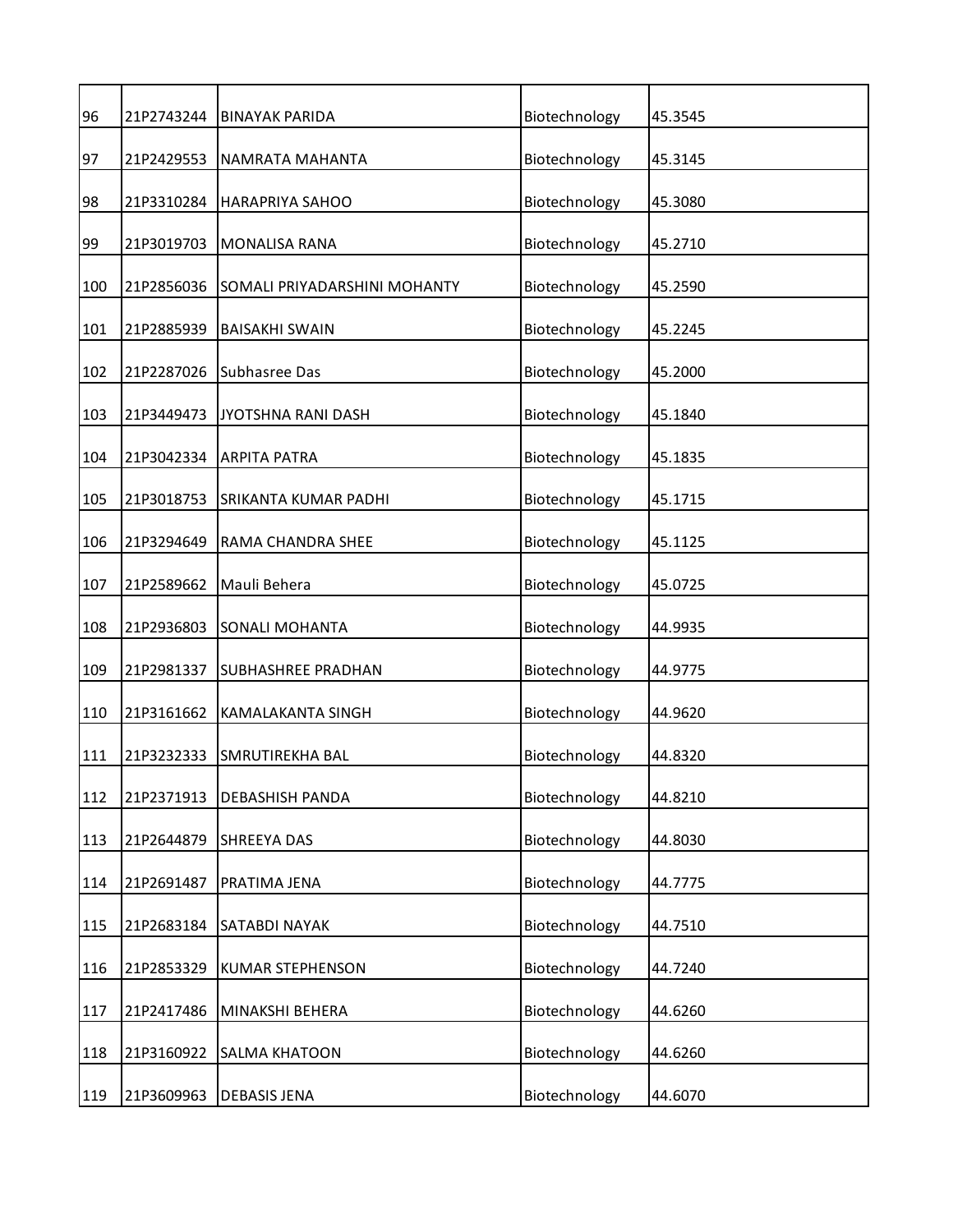| 120 | 21P3632254 | <b>BISWAJIT SAW</b>          | Biotechnology | 44.6045 |
|-----|------------|------------------------------|---------------|---------|
| 121 | 21P2363896 | ANWESH KUMAR PRADHAN         | Biotechnology | 44.5870 |
| 122 | 21P3456207 | AMISHA NAYAK                 | Biotechnology | 44.5715 |
| 123 | 21P2411623 | NIHAR RANJAN NAYAK           | Biotechnology | 44.5550 |
| 124 | 21P3320954 | KIRANBALA KHILARI            | Biotechnology | 44.5500 |
| 125 | 21P2407586 | <b>ASHISH MISHRA</b>         | Biotechnology | 44.4180 |
| 126 | 21P2703233 | ANKITA PRIYADARSHINI PRADHAN | Biotechnology | 44.4100 |
| 127 | 21P2672522 | <b>ARPITA NANDA</b>          | Biotechnology | 44.3905 |
| 128 | 21P3583094 | ANWESHA PARIDA               | Biotechnology | 44.3535 |
| 129 | 21P2749787 | Sougat Panda                 | Biotechnology | 44.3370 |
| 130 | 21P3102164 | <b>BHABYA PRATIVA</b>        | Biotechnology | 44.2610 |
| 131 | 21P3559422 | <b>SUSHREE ARPITA PRUSTY</b> | Biotechnology | 44.2570 |
| 132 | 21P3117643 | Tanmayee Mohanta             | Biotechnology | 44.2495 |
| 133 | 21P2683742 | <b>BISHNUPRIYA SAHOO</b>     | Biotechnology | 44.2245 |
| 134 | 21P3135436 | KHIRABDHI TANAYA PANDA       | Biotechnology | 44.2185 |
| 135 | 21P3141554 | <b>JYOTIRANI DAS</b>         | Biotechnology | 44.1875 |
| 136 | 21P3688609 | PRIYADARSINI BEHERA          | Biotechnology | 44.1555 |
| 137 | 21P2311523 | <b>SAGAR KUMAR RATH</b>      | Biotechnology | 44.1460 |
| 138 | 21P3165512 | Abhijit mishra               | Biotechnology | 44.1315 |
| 139 | 21P2390747 | SONAM CHOUDHURY              | Biotechnology | 44.1215 |
| 140 | 21P2375954 | Anjum Akhtar                 | Biotechnology | 44.1040 |
| 141 | 21P2724849 | AKANKSHYA PATTANAYAK         | Biotechnology | 44.0960 |
| 142 | 21P3329707 | MALAYA MISHRA                | Biotechnology | 44.0680 |
| 143 | 21P3231339 | SHIBANI PATEL                | Biotechnology | 44.0445 |
|     |            |                              |               |         |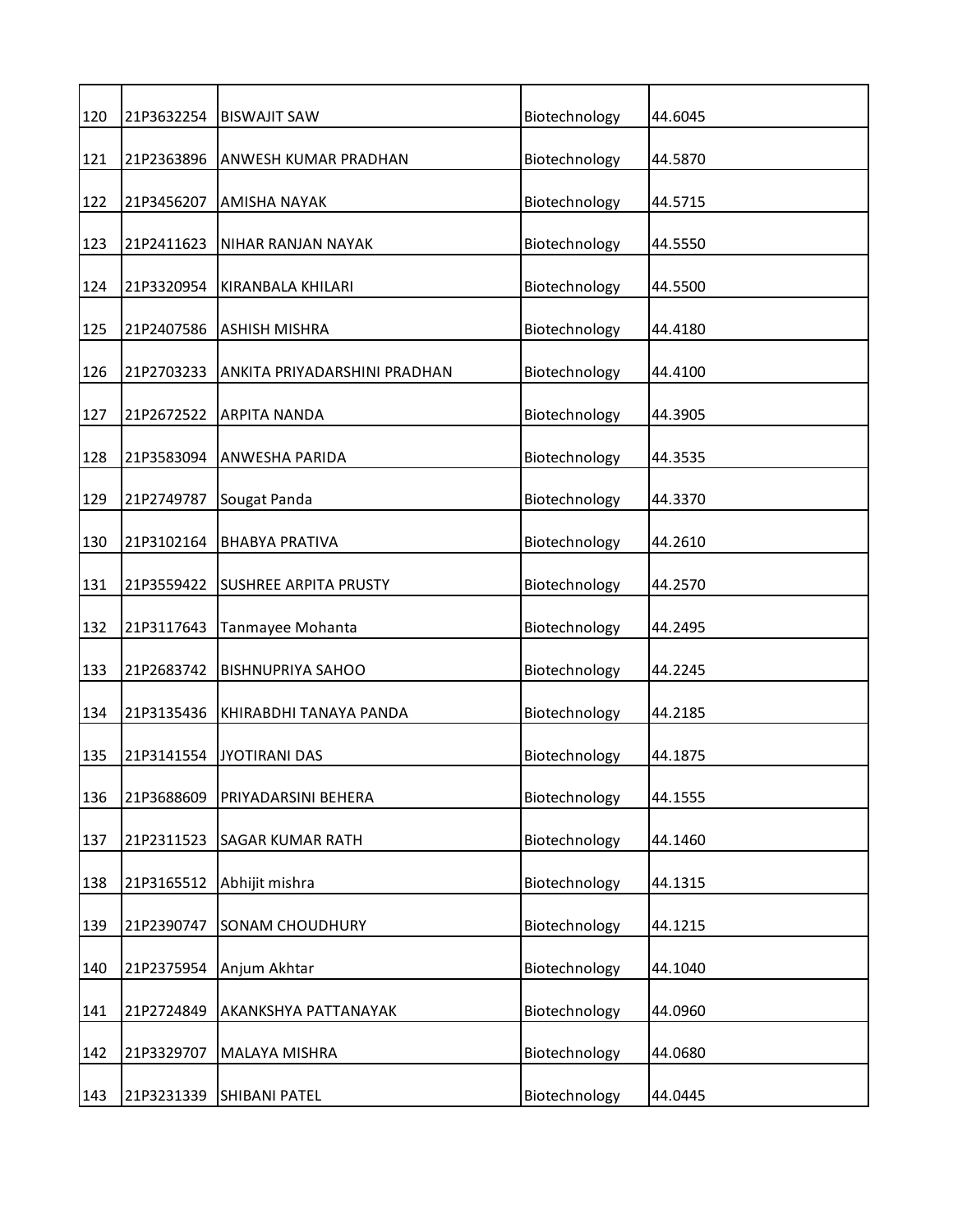| 144 | 21P2643889 | <b>SUSMITA KHATUA</b>      | Biotechnology | 44.0120 |
|-----|------------|----------------------------|---------------|---------|
| 145 | 21P3056109 | TRUPTIMAYEE PANIGRAHY      | Biotechnology | 43.9760 |
| 146 | 21P3713984 | <b>NANCY MEHER</b>         | Biotechnology | 43.9710 |
| 147 | 21P2972264 | KIRAN KUMARI DAS           | Biotechnology | 43.9545 |
| 148 | 21P2903796 | PUSPANJALI NAYAK           | Biotechnology | 43.9430 |
| 149 | 21P2413882 | SUBHALAXMI PUSPALAK        | Biotechnology | 43.9375 |
| 150 | 21P2460959 | KAJAL KIRAN SAHOO          | Biotechnology | 43.9245 |
| 151 | 21P3660414 | PAYAL SHARMA               | Biotechnology | 43.9230 |
| 152 | 21P2393004 | HARISH CHANDRA BALABANTRAY | Biotechnology | 43.8955 |
| 153 | 21P3046253 | TITIKSHYA PRADHAN          | Biotechnology | 43.8880 |
| 154 | 21P3391206 | Ritika Beura               | Biotechnology | 43.8820 |
| 155 | 21P3642044 | <b>DALTON SETHI</b>        | Biotechnology | 43.8740 |
| 156 | 21P3690039 | DEEPTI MADHURI LAKRA       | Biotechnology | 43.8585 |
| 157 | 21P2782319 | Aryan Pattnaik             | Biotechnology | 43.8470 |
| 158 | 21P2811874 | CHANDAN KUMAR PRADHAN      | Biotechnology | 43.8290 |
| 159 | 21P3247086 | sruti smita khamari        | Biotechnology | 43.8180 |
| 160 | 21P3654856 | AMAN KUMAR GOUDA           | Biotechnology | 43.8040 |
| 161 | 21P3268743 | <b>ABHISHEK BEHERA</b>     | Biotechnology | 43.7625 |
| 162 | 21P2447774 | SANTOSINI SAHU             | Biotechnology | 43.7550 |
| 163 | 21P3207057 | <b>BURAGANA SRUTHI</b>     | Biotechnology | 43.7265 |
| 164 | 21P3143322 | DEEPTIMAYEE DASH           | Biotechnology | 43.7235 |
| 165 | 21P3749939 | SUSHREE SANGITA PARIDA     | Biotechnology | 43.6795 |
| 166 | 21P3392093 | SASMITA SAHOO              | Biotechnology | 43.6125 |
| 167 | 21P2666222 | SAUMYARANJAN BEURA         | Biotechnology | 43.5965 |
|     |            |                            |               |         |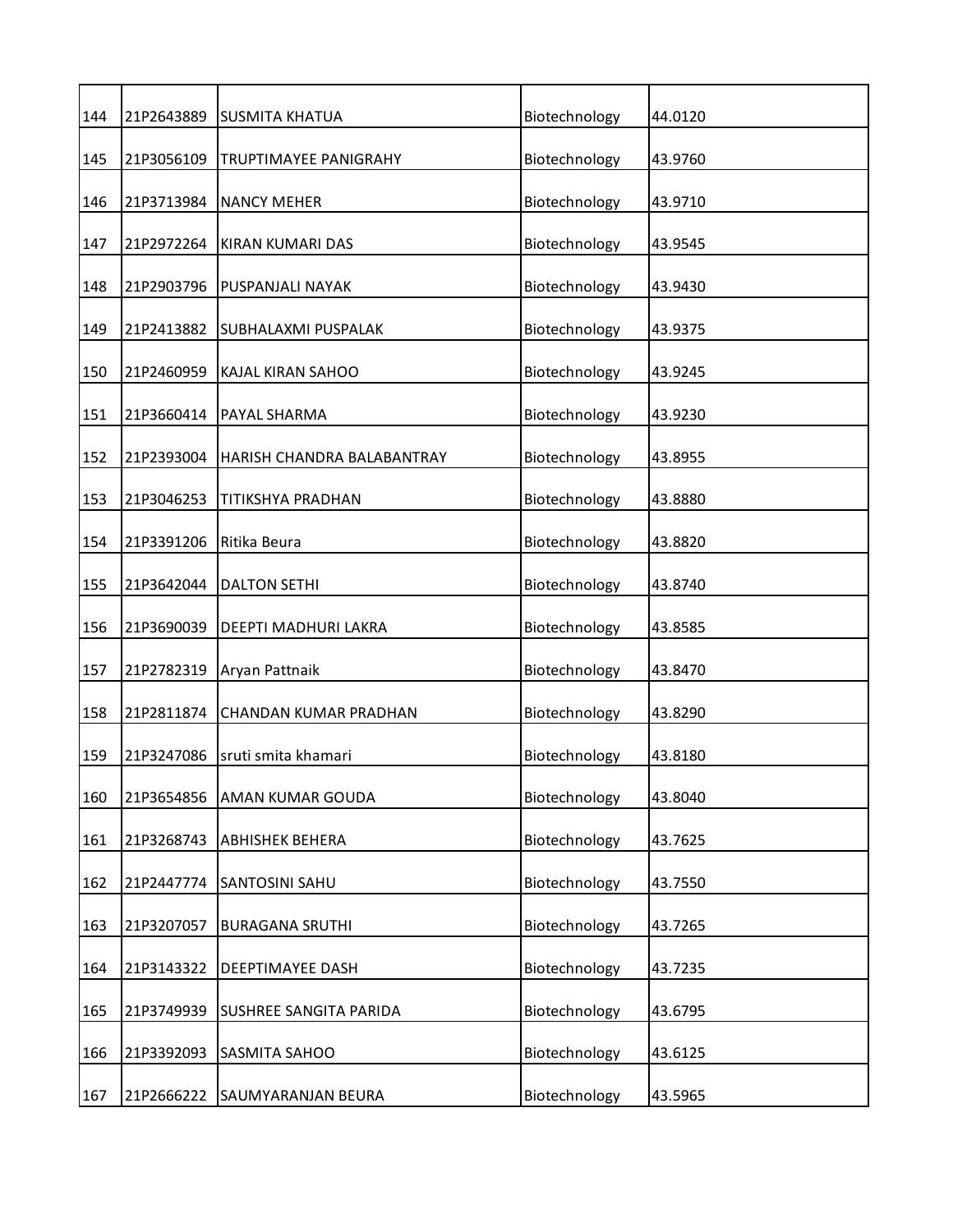| 168 | 21P3339249 | DIBYAJYOTI JENA           | Biotechnology | 43.5850 |
|-----|------------|---------------------------|---------------|---------|
| 169 | 21P3035599 | PAYAL ROUT                | Biotechnology | 43.5625 |
| 170 | 21P2765354 | <b>ARPITA CHOUDHURY</b>   | Biotechnology | 43.5435 |
| 171 | 21P2543326 | <b>SUKANYA GIRI</b>       | Biotechnology | 43.5130 |
| 172 | 21P2313393 | <b>GEETANJALI JENA</b>    | Biotechnology | 43.5030 |
| 173 | 21P2747123 | BHAKTI RANJAN MOHAPATRA   | Biotechnology | 43.4945 |
| 174 | 21P2320822 | NUZHAT AARZOO             | Biotechnology | 43.4575 |
| 175 | 21P2573543 | AMISHA BISWAL             | Biotechnology | 43.4045 |
| 176 | 21P2565789 | MONALISHA PARIDA          | Biotechnology | 43.3105 |
| 177 | 21P2739714 | PRANATI PRIYADARSHNEE     | Biotechnology | 43.2975 |
| 178 | 21P2359259 | RAJBALA PRAJWOLINI        | Biotechnology | 43.2820 |
| 179 | 21P3673284 | B.K.MADHUSMITA MAHARANA   | Biotechnology | 43.2785 |
| 180 | 21P2817853 | JAGANNATH ACHARYA         | Biotechnology | 43.2520 |
| 181 | 21P2550954 | PRACHIPRAVA PATRA         | Biotechnology | 43.2205 |
| 182 | 21P2424379 | <b>AKASH PRADHAN</b>      | Biotechnology | 43.2200 |
| 183 | 21P2942884 | <b>MANASI GOUDA</b>       | Biotechnology | 43.2170 |
| 184 | 21P3111514 | <b>SURESH KUMAR DALAI</b> | Biotechnology | 43.1795 |
| 185 | 21P3573752 | SOMALI SAHOO              | Biotechnology | 43.1625 |
| 186 | 21P2613359 | NAZNEEN NIGAR             | Biotechnology | 43.1495 |
| 187 | 21P2475724 | SAGAR SAHU                | Biotechnology | 43.1345 |
| 188 | 21P2473146 | Sivasakti Baliarsingh     | Biotechnology | 43.1145 |
| 189 | 21P3683146 | ALIVA JYOTI DINABANDHU    | Biotechnology | 43.0525 |
| 190 | 21P2371642 | Aman Premananda Padhan    | Biotechnology | 43.0170 |
| 191 | 21P3340654 | ARCHITA SAHU              | Biotechnology | 43.0135 |
|     |            |                           |               |         |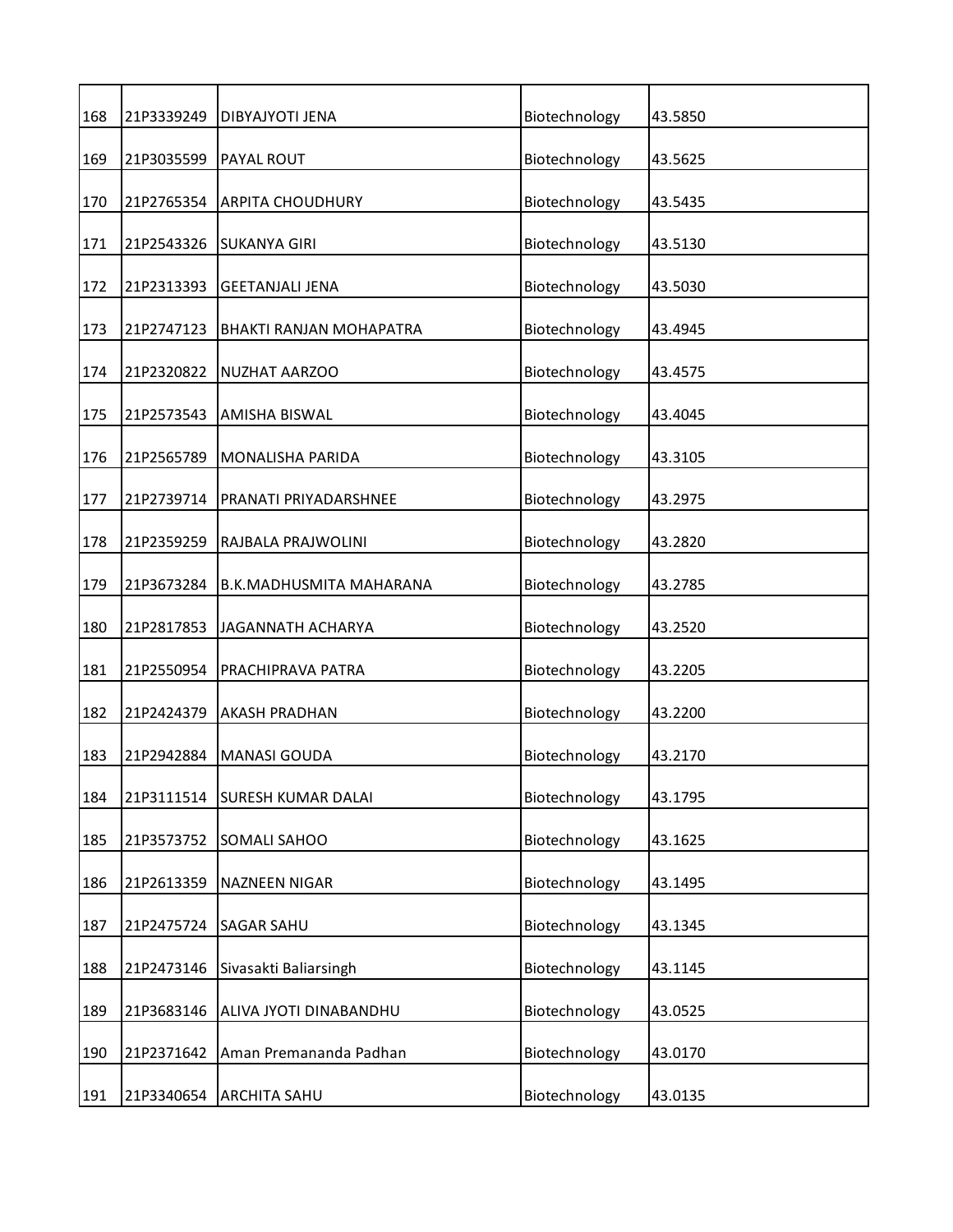| 192 | 21P2814392 | <b>SNEHA SAHOO</b>          | Biotechnology | 43.0125 |
|-----|------------|-----------------------------|---------------|---------|
| 193 | 21P3135494 | Kunal Pattanaik             | Biotechnology | 43.0030 |
| 194 | 21P3072372 | <b>BASUNDHARA BEHERA</b>    | Biotechnology | 42.9345 |
| 195 | 21P3057429 | ARCHANA PRADHAN             | Biotechnology | 42.9335 |
| 196 | 21P2653993 | SUMANDIKHYA BASANTIA        | Biotechnology | 42.9125 |
| 197 | 21P3100586 | PRASANTA BALA               | Biotechnology | 42.8980 |
| 198 | 21P3114226 | SIBANI NAMDEV MAHAPATRO     | Biotechnology | 42.8970 |
| 199 | 21P3122942 | <b>MAMA DASH</b>            | Biotechnology | 42.8865 |
| 200 | 21P2481583 | SUSMITA PRIYADARSINEE PANDA | Biotechnology | 42.8835 |
| 201 | 21P2993054 | PRIYANKA PAL                | Biotechnology | 42.8740 |
| 202 | 21P2345789 | <b>SHALINI PATEL</b>        | Biotechnology | 42.8430 |
| 203 | 21P2959394 | SASMITA SAMAL               | Biotechnology | 42.8130 |
| 204 | 21P2663783 | JAGANNATH PRASAD NAYAK      | Biotechnology | 42.8025 |
| 205 | 21P2680916 | <b>MILENA PARIDA</b>        | Biotechnology | 42.8020 |
| 206 | 21P2369416 | <b>SUCHITRA ROUT</b>        | Biotechnology | 42.7865 |
| 207 | 21P3716074 | SATABDI SUBHARASHMI MISHRA  | Biotechnology | 42.7815 |
| 208 | 21P3591743 | Pooja Sharma                | Biotechnology | 42.7585 |
| 209 | 21P3233026 | <b>SONALI SAHU</b>          | Biotechnology | 42.7145 |
| 210 | 21P3305617 | DEEPTI MAYEE SAHOO          | Biotechnology | 42.6990 |
| 211 | 21P3228716 | <b>ASMITA DHIR</b>          | Biotechnology | 42.6955 |
| 212 | 21P2957219 | DEBA DARSHINI NAYAK         | Biotechnology | 42.6780 |
| 213 | 21P2971453 | SAHEEN SONALI MOHANTY       | Biotechnology | 42.6765 |
| 214 | 21P3115326 | PRIYANKA SAHU               | Biotechnology | 42.6715 |
| 215 | 21P3250334 | TEJASWINI MOHAPATRA         | Biotechnology | 42.6405 |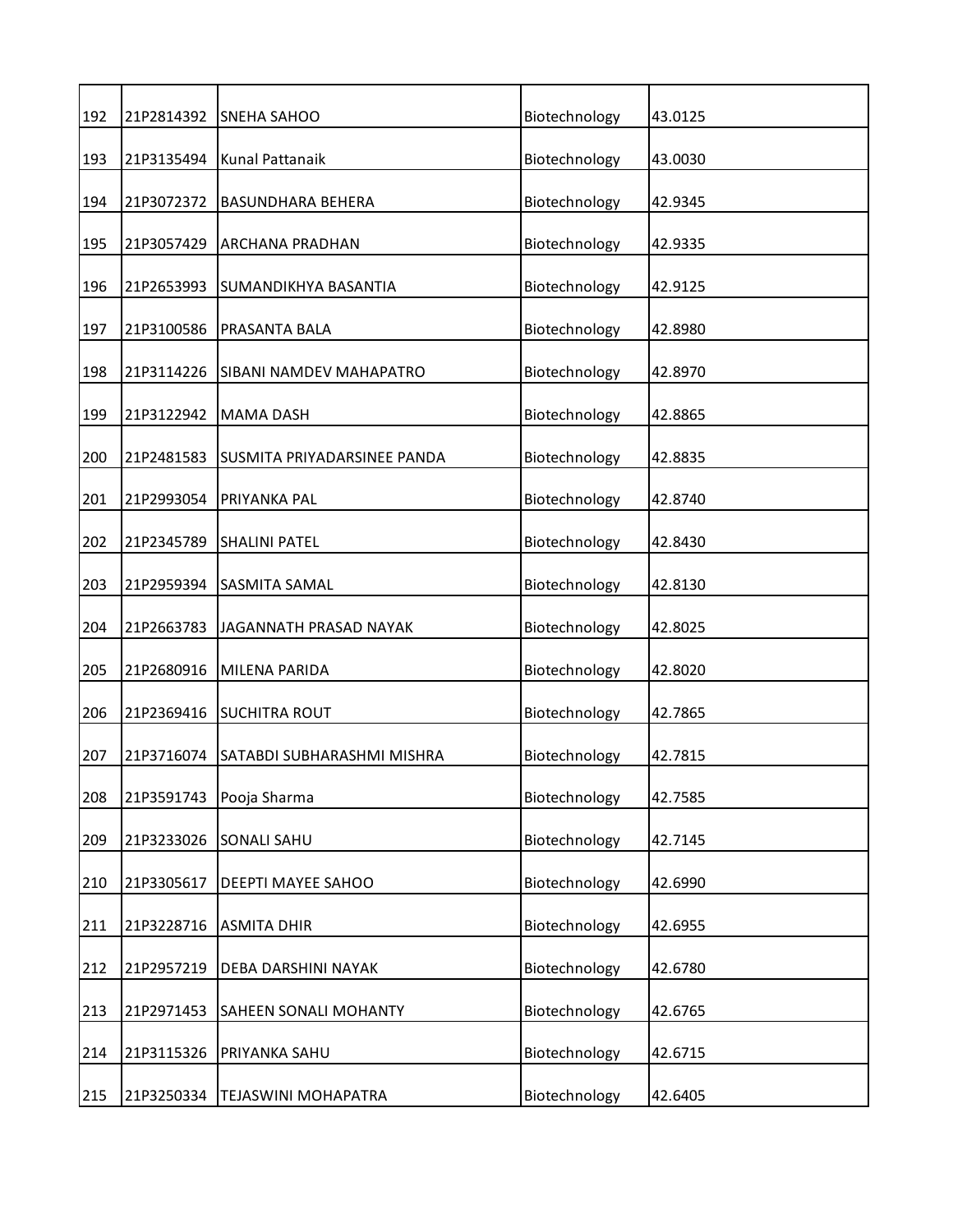| 216 | 21P2847703 | <b>SRIMAN NARAYAN</b>     | Biotechnology | 42.6335 |
|-----|------------|---------------------------|---------------|---------|
| 217 | 21P3710372 | Aparna Mishra             | Biotechnology | 42.6055 |
| 218 | 21P3012916 | <b>ABHISEK DAS</b>        | Biotechnology | 42.5970 |
| 219 | 21P2886904 | ROJALIN PANDA             | Biotechnology | 42.5630 |
| 220 | 21P2484696 | <b>SEPHALI BARIK</b>      | Biotechnology | 42.5595 |
| 221 | 21P3032723 | <b>SUVANGI BEHERA</b>     | Biotechnology | 42.5590 |
| 222 | 21P2458319 | <b>SWAGAT RANJAN ROUT</b> | Biotechnology | 42.5485 |
| 223 | 21P2961924 | <b>BABISMITA MISHRA</b>   | Biotechnology | 42.5415 |
| 224 | 21P2905814 | <b>MANDEEPA ROUT</b>      | Biotechnology | 42.5245 |
| 225 | 21P2963493 | PRIYADARSINI BEHERA       | Biotechnology | 42.4830 |
| 226 | 21P3010696 | SMRUTIREKHA GUMANSINGH    | Biotechnology | 42.4685 |
| 227 | 21P2377374 | SANTOSH KUMAR PRADHAN     | Biotechnology | 42.4665 |
| 228 | 21P2700564 | <b>SUTAPA SAHOO</b>       | Biotechnology | 42.4535 |
| 229 | 21P3133202 | SMRUTISIKHA MOHAPATRA     | Biotechnology | 42.4535 |
| 230 | 21P2438214 | PAYALPARIMITA SAHOO       | Biotechnology | 42.4465 |
| 231 | 21P2425386 | DEBASMITA SENAPATI        | Biotechnology | 42.4460 |
| 232 | 21P3570473 | SAUMYAJIT PRADHAN         | Biotechnology | 42.4415 |
| 233 | 21P2686733 | SWARNAPRAVA SAHOO         | Biotechnology | 42.4320 |
| 234 | 21P2936159 | <b>Bimal Sahu</b>         | Biotechnology | 42.4105 |
| 235 | 21P3314254 | SUMIT KUMAR CHOUDHURY     | Biotechnology | 42.4045 |
| 236 | 21P3041869 | KALPATARU BARIK           | Biotechnology | 42.3790 |
| 237 | 21P2749763 | MONALISHA SATPATHY        | Biotechnology | 42.3755 |
| 238 | 21P2625019 | <b>SUSIL KUMAR SAHOO</b>  | Biotechnology | 42.3735 |
| 239 | 21P3522993 | JAYAPRAKASH LENKA         | Biotechnology | 42.3160 |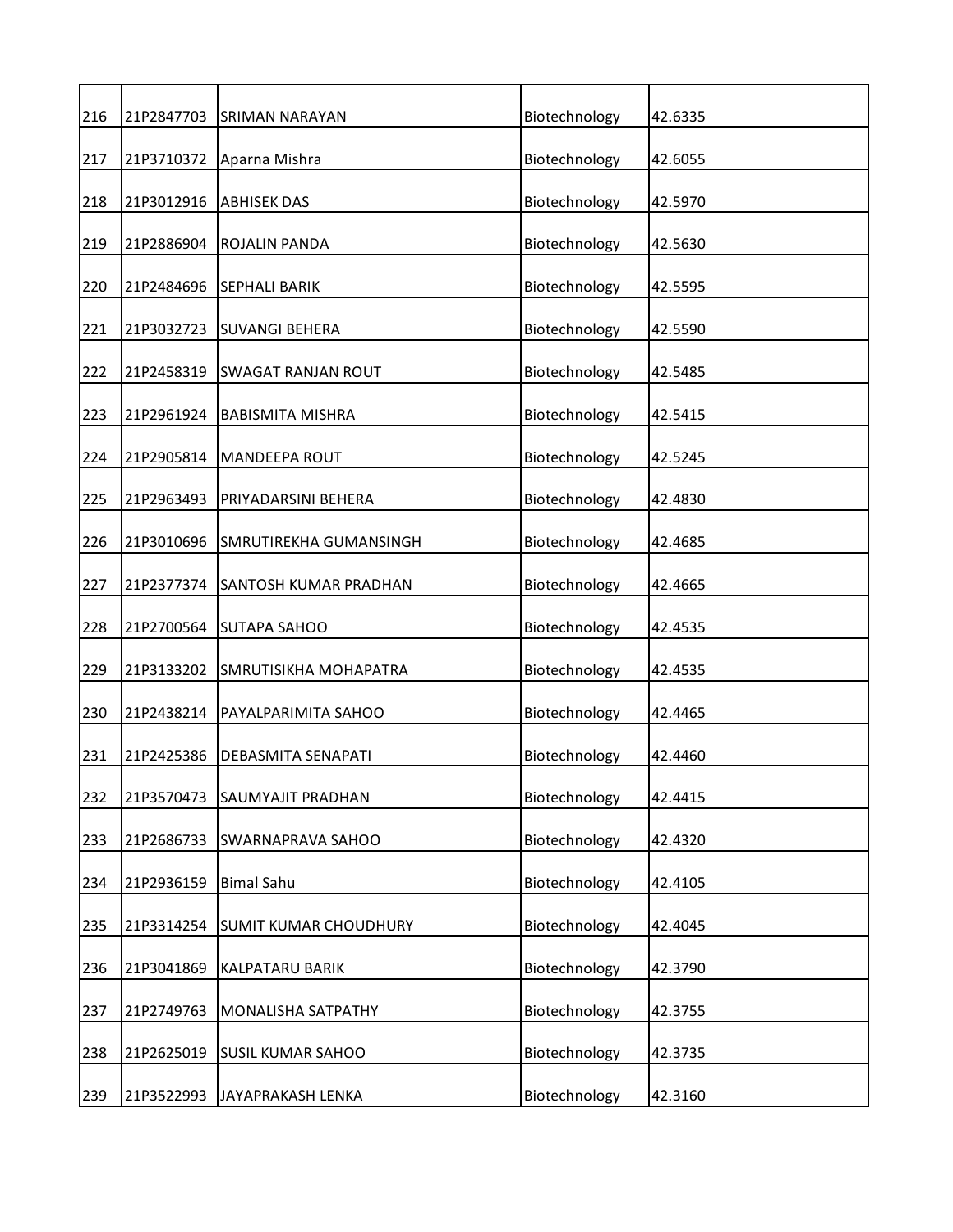| 240 | 21P2814734 | <b>SNIGDHA RANI DAS</b>      | Biotechnology | 42.2985 |
|-----|------------|------------------------------|---------------|---------|
| 241 | 21P2551064 | SWAYAM PRAGNYA MISHRA        | Biotechnology | 42.2925 |
| 242 | 21P3372066 | BIJAYLAXMI BASANTARA         | Biotechnology | 42.2835 |
| 243 | 21P3668429 | <b>G JYOSHNA</b>             | Biotechnology | 42.2775 |
| 244 | 21P2369856 | <b>BARSARANI PRADHAN</b>     | Biotechnology | 42.2765 |
| 245 | 21P2615424 | DEBASMITA MOHANTY            | Biotechnology | 42.2605 |
| 246 | 21P3047566 | Sobhashree Das               | Biotechnology | 42.2225 |
| 247 | 21P2361094 | BISWABHUSAN YADAV            | Biotechnology | 42.2150 |
| 248 | 21P3761522 | RAMA CHANDRA MOHANTY         | Biotechnology | 42.2125 |
| 249 | 21P2934872 | <b>BHAKTI PRAJNA MOHANTY</b> | Biotechnology | 42.2115 |
| 250 | 21P3425674 | IQBAL FIDA HOSEN KHAN        | Biotechnology | 42.2005 |
| 251 | 21P2843234 | <b>MANORAMA ROUT</b>         | Biotechnology | 42.1900 |
| 252 | 21P3226452 | <b>SATYAM SURAJ BISWAL</b>   | Biotechnology | 42.1710 |
| 253 | 21P3260329 | Sonali Mishra                | Biotechnology | 42.1595 |
| 254 | 21P3752374 | KAJOL AGRAWALLA              | Biotechnology | 42.1575 |
| 255 | 21P3335792 | <b>BISWAJITA ROUT</b>        | Biotechnology | 42.1485 |
| 256 | 21P2330027 | Abhijeet Dash                | Biotechnology | 42.0515 |
| 257 | 21P2892446 | <b>SUNITA RAULO</b>          | Biotechnology | 41.9925 |
| 258 | 21P2725147 | <b>BINAPANI PATTNAIK</b>     | Biotechnology | 41.9795 |
| 259 | 21P2624513 | PRIYANKA PRIYADARSHINI LENKA | Biotechnology | 41.9665 |
| 260 | 21P2564963 | ASISH KUMAR SAHU             | Biotechnology | 41.9620 |
| 261 | 21P3247757 | SHASHI SHEKHAR NATH          | Biotechnology | 41.9615 |
| 262 | 21P3230882 | ROJALIN SWAIN                | Biotechnology | 41.8970 |
| 263 | 21P2428094 | MADHUSMITA PARIDA            | Biotechnology | 41.8875 |
|     |            |                              |               |         |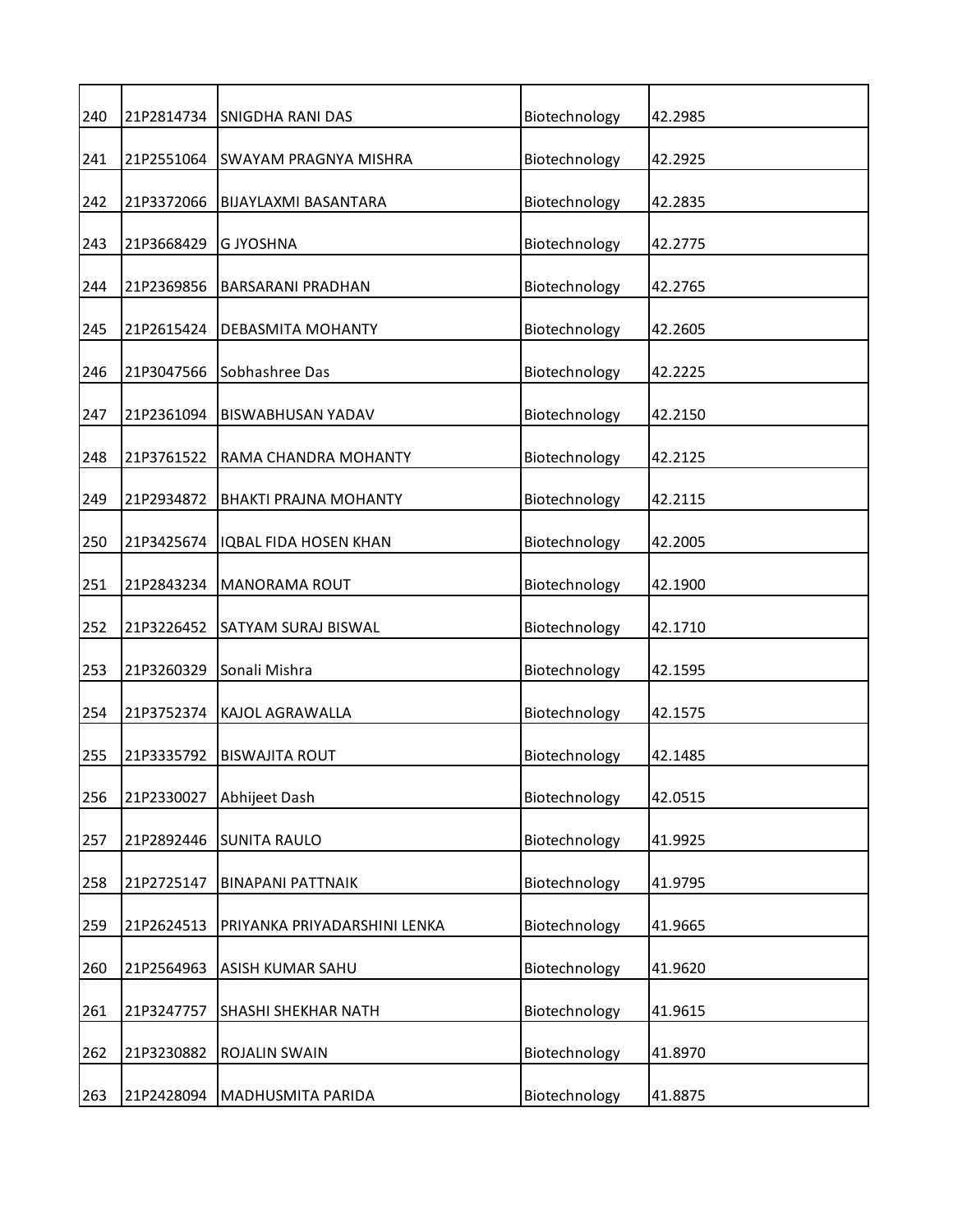| 264 | 21P3569369 | PRATIK KUMAR PATI          | Biotechnology | 41.8460 |
|-----|------------|----------------------------|---------------|---------|
| 265 | 21P3082843 | <b>SUMAN SUPRIYA</b>       | Biotechnology | 41.8365 |
| 266 | 21P2341074 | CHINMAYEE PARIDA           | Biotechnology | 41.8335 |
| 267 | 21P2289866 | ASMAPRIYADARSINI RATH      | Biotechnology | 41.7925 |
| 268 | 21P3537859 | <b>BASUDEV PUTEL</b>       | Biotechnology | 41.7805 |
| 269 | 21P2292526 | RAMESWAR BEHERA            | Biotechnology | 41.7800 |
| 270 | 21P3576282 | SMRUTIREKHA SUNDARAY       | Biotechnology | 41.7790 |
| 271 | 21P2446086 | KASTURIKA MOHANTA          | Biotechnology | 41.7675 |
| 272 | 21P3306403 | HARIPRIYA MISHRA           | Biotechnology | 41.7590 |
| 273 | 21P3146887 | SITARAM PADHY              | Biotechnology | 41.7290 |
| 274 | 21P2527619 | Rituparna Nanda            | Biotechnology | 41.7280 |
| 275 | 21P2395233 | SAUMYA RANJAN BEHERA       | Biotechnology | 41.7115 |
| 276 | 21P3618539 | JYOTIKALYAN MOHAPATRA      | Biotechnology | 41.7030 |
| 277 | 21P2980819 | RUPALI AISHWARYA DAS       | Biotechnology | 41.6885 |
| 278 | 21P2360199 | PRABHAKAR BEHERA           | Biotechnology | 41.6420 |
| 279 | 21P3225293 | A. RAM SWARUP PATRO        | Biotechnology | 41.6375 |
| 280 | 21P2420676 | Sharmistha Adhikari        | Biotechnology | 41.6320 |
| 281 | 21P2735974 | TAPASWINI PANIGRAHI        | Biotechnology | 41.6300 |
| 282 | 21P2898652 | DEBASMITA KAR              | Biotechnology | 41.5965 |
| 283 | 21P2331446 | <b>ABINASH SAHOO</b>       | Biotechnology | 41.5895 |
| 284 | 21P2295487 | <b>FAKIR MOHAN MEHER</b>   | Biotechnology | 41.5890 |
| 285 | 21P2563786 | Subhasmita Mahapatra       | Biotechnology | 41.5785 |
| 286 | 21P2443886 | PRAGATI PRIYADARSHINI RATH | Biotechnology | 41.5745 |
| 287 | 21P3195716 | MANDEEP KUMAR SAHU         | Biotechnology | 41.5705 |
|     |            |                            |               |         |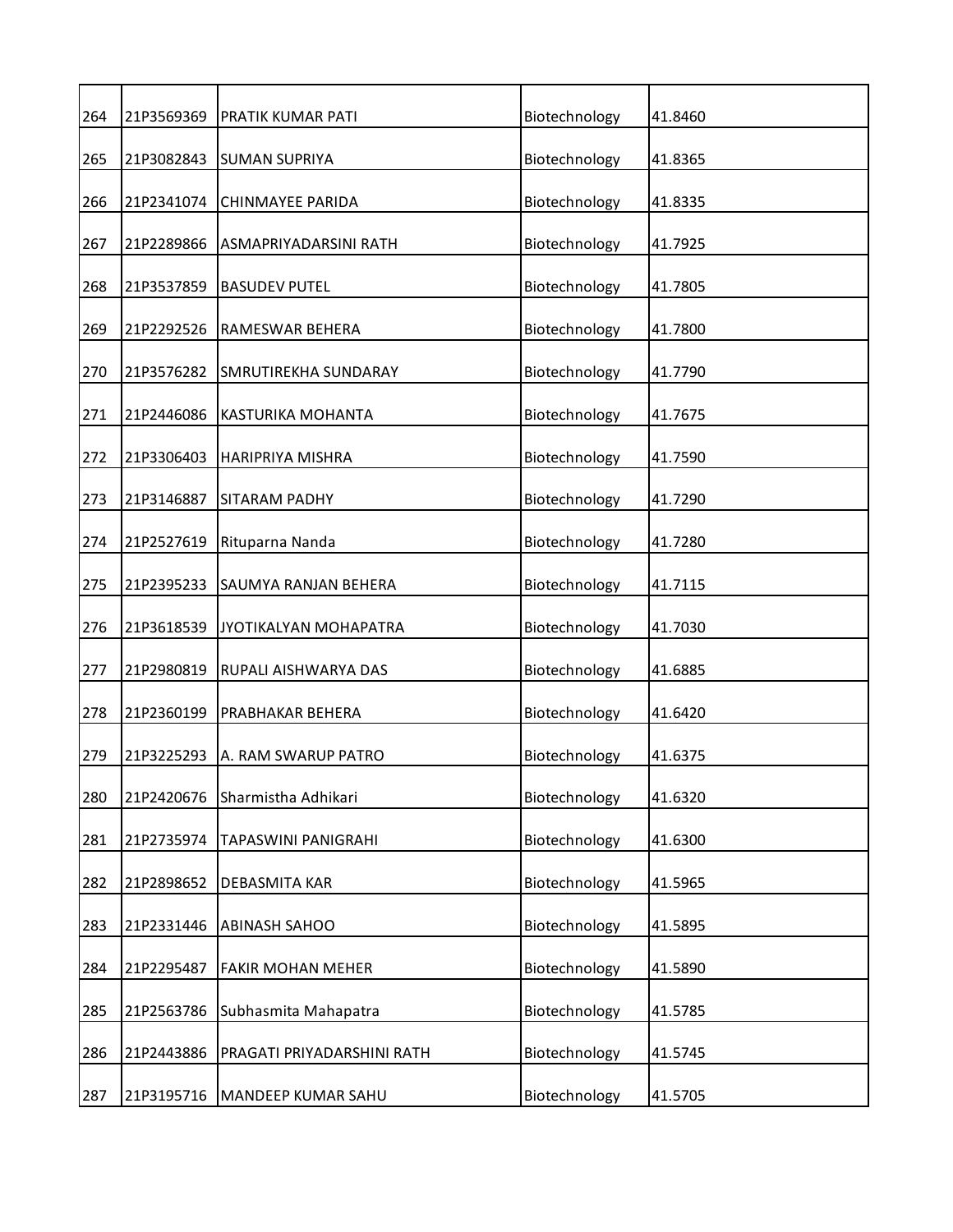| 288 | 21P2752804 | chinmayee kumari behera    | Biotechnology | 41.5550 |
|-----|------------|----------------------------|---------------|---------|
| 289 | 21P2405606 | RAJESH NANDINI BEHERA      | Biotechnology | 41.5000 |
| 290 | 21P2470156 | <b>SUBHAM BISWAL</b>       | Biotechnology | 41.4815 |
| 291 | 21P2824163 | <b>RENU SAHOO</b>          | Biotechnology | 41.4785 |
| 292 | 21P2615163 | <b>BISWAJITA BEHERA</b>    | Biotechnology | 41.4455 |
| 293 | 21P2360214 | <b>IPSITA PATI</b>         | Biotechnology | 41.4200 |
| 294 | 21P2701004 | <b>MONALISA DAS</b>        | Biotechnology | 41.4165 |
| 295 | 21P2660476 | PRAGYA PRIYADARSANI DAS    | Biotechnology | 41.3835 |
| 296 | 21P2330752 | SOUMYASHREE SAHOO          | Biotechnology | 41.3785 |
| 297 | 21P2343863 | Gayatri Nayak              | Biotechnology | 41.3765 |
| 298 | 21P2343512 | <b>CHAPALA PADHY</b>       | Biotechnology | 41.3665 |
| 299 | 21P3598739 | Aprajita Bhagat            | Biotechnology | 41.3500 |
| 300 | 21P2860054 | ELINA PRIYADARSHINI MALLA  | Biotechnology | 41.3465 |
| 301 | 21P3015299 | <b>SUBHASHREE JENA</b>     | Biotechnology | 41.3405 |
| 302 | 21P3380144 | SOUMYA SANDIPTA JENA       | Biotechnology | 41.3350 |
| 303 | 21P2607042 | PREETI PRADHAN             | Biotechnology | 41.3335 |
| 304 | 21P3600892 | <b>BHAGYASMITA DWIBEDI</b> | Biotechnology | 41.3210 |
| 305 | 21P2599999 | <b>DIVYA SURYA</b>         | Biotechnology | 41.3145 |
| 306 | 21P3371936 | Pratyush Kumar Maharana    | Biotechnology | 41.2745 |
| 307 | 21P2606913 | ABINASH BEHERA             | Biotechnology | 41.2695 |
| 308 | 21P2817996 | SAI PREETI MOHANTY         | Biotechnology | 41.2530 |
| 309 | 21P2505147 | ARPITA SHARMA              | Biotechnology | 41.2415 |
| 310 | 21P2478653 | <b>RAKESH NAIK</b>         | Biotechnology | 41.2375 |
| 311 | 21P3086012 | MIMANSA MOHANTY            | Biotechnology | 41.2250 |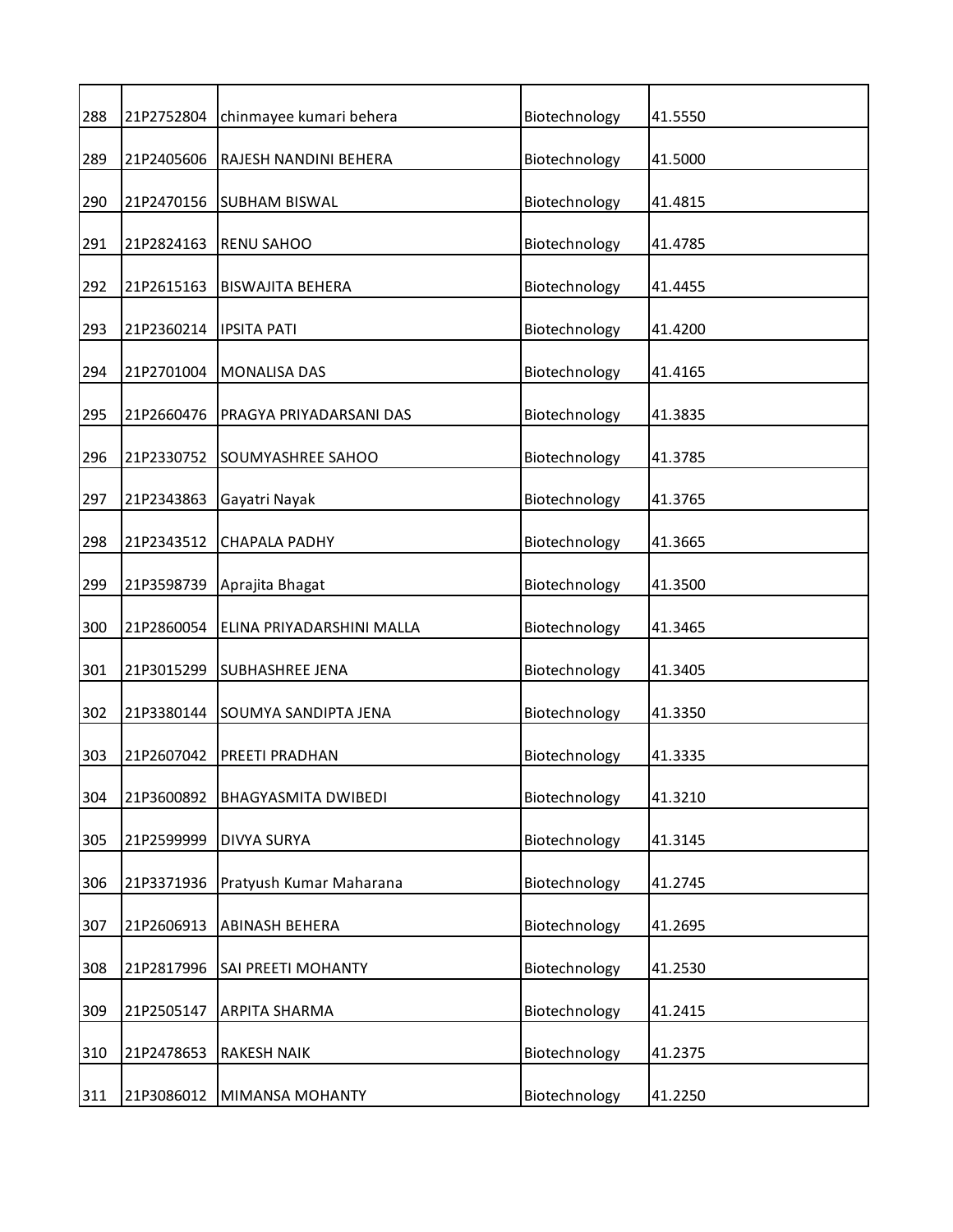| 312 | 21P2681179 | Gobinda samantaray           | Biotechnology | 41.2110 |
|-----|------------|------------------------------|---------------|---------|
| 313 | 21P2480149 | <b>SONALI PATTANAIK</b>      | Biotechnology | 41.2035 |
| 314 | 21P2549179 | <b>VENIT SAHOO</b>           | Biotechnology | 41.1640 |
| 315 | 21P2343969 | <b>SWATIVILLA MEHER</b>      | Biotechnology | 41.1575 |
| 316 | 21P3013103 | <b>BARSHA KOTHIA</b>         | Biotechnology | 41.1560 |
| 317 | 21P2897784 | SRIYA PRIYADARSINI           | Biotechnology | 41.1535 |
| 318 | 21P2839189 | ANURADHA JENA                | Biotechnology | 41.1455 |
| 319 | 21P2994679 | <b>KIRTIMAYEE DAS</b>        | Biotechnology | 41.1375 |
| 320 | 21P2587183 | ASHUTOSH KUMAR JHA           | Biotechnology | 41.1300 |
| 321 | 21P2447902 | SANDHYARANI MEHER            | Biotechnology | 41.1140 |
| 322 | 21P2704663 | Mukesh Kumar Brahmachari     | Biotechnology | 41.1065 |
| 323 | 21P3300944 | <b>SURESH THANAPATI</b>      | Biotechnology | 41.0975 |
| 324 | 21P3301646 | <b>BIJAYALAXMI SAHOO</b>     | Biotechnology | 41.0790 |
| 325 | 21P3218836 | PURNIMA MOHANTY              | Biotechnology | 41.0395 |
| 326 | 21P3362463 | Bhagyashree mohakhud         | Biotechnology | 41.0315 |
| 327 | 21P3131424 | <b>SHRUSTI DASH</b>          | Biotechnology | 41.0235 |
| 328 | 21P3584062 | <b>SWATI SAMANTARAY</b>      | Biotechnology | 41.0195 |
| 329 | 21P3302966 | SANTANU KUMAR SAMAL          | Biotechnology | 40.9670 |
| 330 | 21P2935939 | Shruti Sahoo                 | Biotechnology | 40.9470 |
| 331 | 21P2868094 | <b>SWETALINI CHOUDHURY</b>   | Biotechnology | 40.9375 |
| 332 | 21P2380086 | SATABDI BHARATI PRIYADARSINI | Biotechnology | 40.9340 |
| 333 | 21P3420599 | PRIYAJEET BEHERA             | Biotechnology | 40.9210 |
| 334 | 21P2446187 | MONALISA SAHOO               | Biotechnology | 40.9125 |
| 335 | 21P3681079 | PUNAM KULLU                  | Biotechnology | 40.9125 |
|     |            |                              |               |         |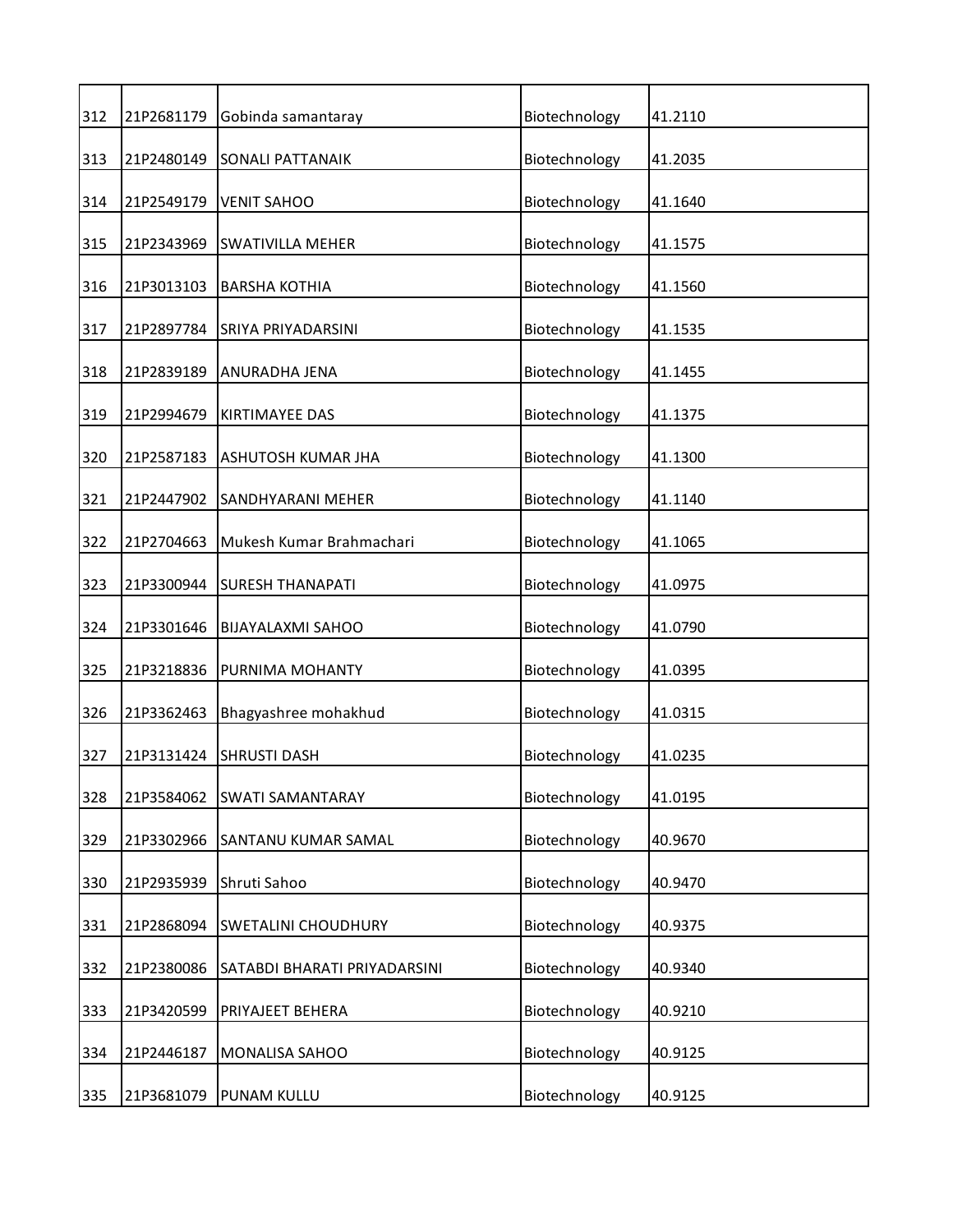| 336 | 21P3338633 | <b>BIBHUTI BHUSAN SAHOO</b>    | Biotechnology | 40.8835 |
|-----|------------|--------------------------------|---------------|---------|
| 337 | 21P2382286 | SANTOSHINI MAHARANA            | Biotechnology | 40.8640 |
| 338 | 21P2346609 | <b>ARPITA MEKAP</b>            | Biotechnology | 40.8495 |
| 339 | 21P2755994 | SMRUTILEKHA PANDA              | Biotechnology | 40.8420 |
| 340 | 21P3123017 | <b>SUMITRA CHANDA</b>          | Biotechnology | 40.8350 |
| 341 | 21P3405312 | RATNARENU BEHERA               | Biotechnology | 40.8255 |
| 342 | 21P2424077 | MALABIKA PATTANAIK             | Biotechnology | 40.8245 |
| 343 | 21P3382846 | PRABHASINI SAHOO               | Biotechnology | 40.8215 |
| 344 | 21P3450817 | <b>ANCHAL MOHANTY</b>          | Biotechnology | 40.8075 |
| 345 | 21P3581909 | <b>SUBHANGINI MOHANTY</b>      | Biotechnology | 40.8065 |
| 346 | 21P3312006 | KRISHNA PRIYADARSHINI DAS      | Biotechnology | 40.7800 |
| 347 | 21P3048976 | TAPASWINI NAYAK                | Biotechnology | 40.7665 |
| 348 | 21P2906326 | <b>SUSHREE SUBHASHREE HOTA</b> | Biotechnology | 40.7625 |
| 349 | 21P3166043 | RAJESH KUMAR SHA               | Biotechnology | 40.7420 |
| 350 | 21P3220292 | <b>JANGYASENI PANDA</b>        | Biotechnology | 40.7375 |
| 351 | 21P2652714 | Ananya Mohanty                 | Biotechnology | 40.7300 |
| 352 | 21P2514946 | HARIMOHAN SENAPATI             | Biotechnology | 40.7275 |
| 353 | 21P2578086 | PRAVASINI JENA                 | Biotechnology | 40.7210 |
| 354 | 21P3006096 | RASHMI THAKUR                  | Biotechnology | 40.7050 |
| 355 | 21P2930863 | Manmohan Pattnaik              | Biotechnology | 40.6940 |
| 356 | 21P3738223 | PRATYUSH KUMAR SAHOO           | Biotechnology | 40.6520 |
| 357 | 21P3596556 | PRATIVA PARIDA                 | Biotechnology | 40.6205 |
| 358 | 21P3229733 | Nikipritam Sahoo               | Biotechnology | 40.5950 |
| 359 | 21P3110449 | SANGEETA PADHI                 | Biotechnology | 40.5715 |
|     |            |                                |               |         |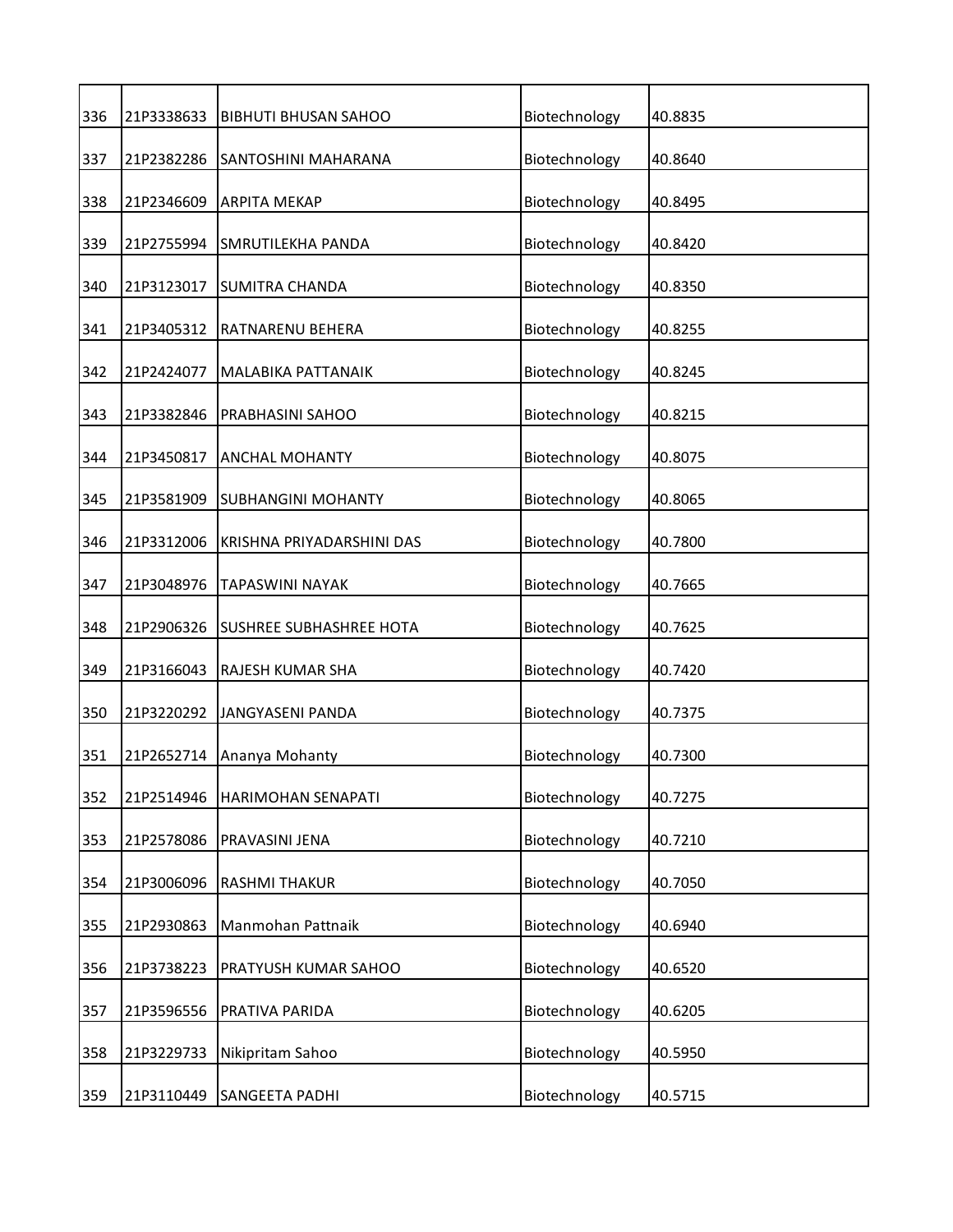| 360 | 21P2779393 | <b>MONALISA NAYAK</b>      | Biotechnology | 40.5715 |
|-----|------------|----------------------------|---------------|---------|
| 361 | 21P2587729 | <b>SUNITA GHADEI</b>       | Biotechnology | 40.5665 |
| 362 | 21P3457426 | SNIGDHA RANI MOHANTY       | Biotechnology | 40.5625 |
| 363 | 21P2404717 | <b>CHINMAYEE NAYAK</b>     | Biotechnology | 40.5620 |
| 364 | 21P2870356 | ALEKHA PRASAD SAHU         | Biotechnology | 40.5575 |
| 365 | 21P2992903 | <b>SNIGDHA MOHAPATRA</b>   | Biotechnology | 40.5555 |
| 366 | 21P2393033 | <b>SWASTIPRADA SAHOO</b>   | Biotechnology | 40.5300 |
| 367 | 21P2613029 | <b>CHINMAYEE SAHOO</b>     | Biotechnology | 40.5165 |
| 368 | 21P2860479 | SRADHANJALI SWAIN          | Biotechnology | 40.5165 |
| 369 | 21P2698747 | PRAPTIPURNATA SWAIN        | Biotechnology | 40.5165 |
| 370 | 21P2741034 | <b>BIJAYSHREE NAIK</b>     | Biotechnology | 40.5125 |
| 371 | 21P3426296 | <b>BINOD KUMAR PRUSTY</b>  | Biotechnology | 40.5005 |
| 372 | 21P2417424 | Bhumikanchan Nayak         | Biotechnology | 40.4560 |
| 373 | 21P2582686 | LIPI DISHRI                | Biotechnology | 40.4540 |
| 374 | 21P3009469 | PRANAB PANDA               | Biotechnology | 40.4500 |
| 375 | 21P2710439 | <b>MEGNA SEND</b>          | Biotechnology | 40.4390 |
| 376 | 21P3139049 | Satyanarayan Padhy         | Biotechnology | 40.4165 |
| 377 | 21P3397939 | ASHRIBAD PANDA             | Biotechnology | 40.4105 |
| 378 | 21P3562483 | <b>SUSANTA KUMAR KHETI</b> | Biotechnology | 40.3930 |
| 379 | 21P2681644 | STUTISANDHYA KHUNTIA       | Biotechnology | 40.3895 |
| 380 | 21P2958624 | <b>MONALI SETHY</b>        | Biotechnology | 40.3755 |
| 381 | 21P2776659 | <b>I SALINI</b>            | Biotechnology | 40.3625 |
| 382 | 21P3210059 | DEEPIKA NAYAK              | Biotechnology | 40.3540 |
| 383 | 21P3010874 | ASHISH KUMAR PANDA         | Biotechnology | 40.3395 |
|     |            |                            |               |         |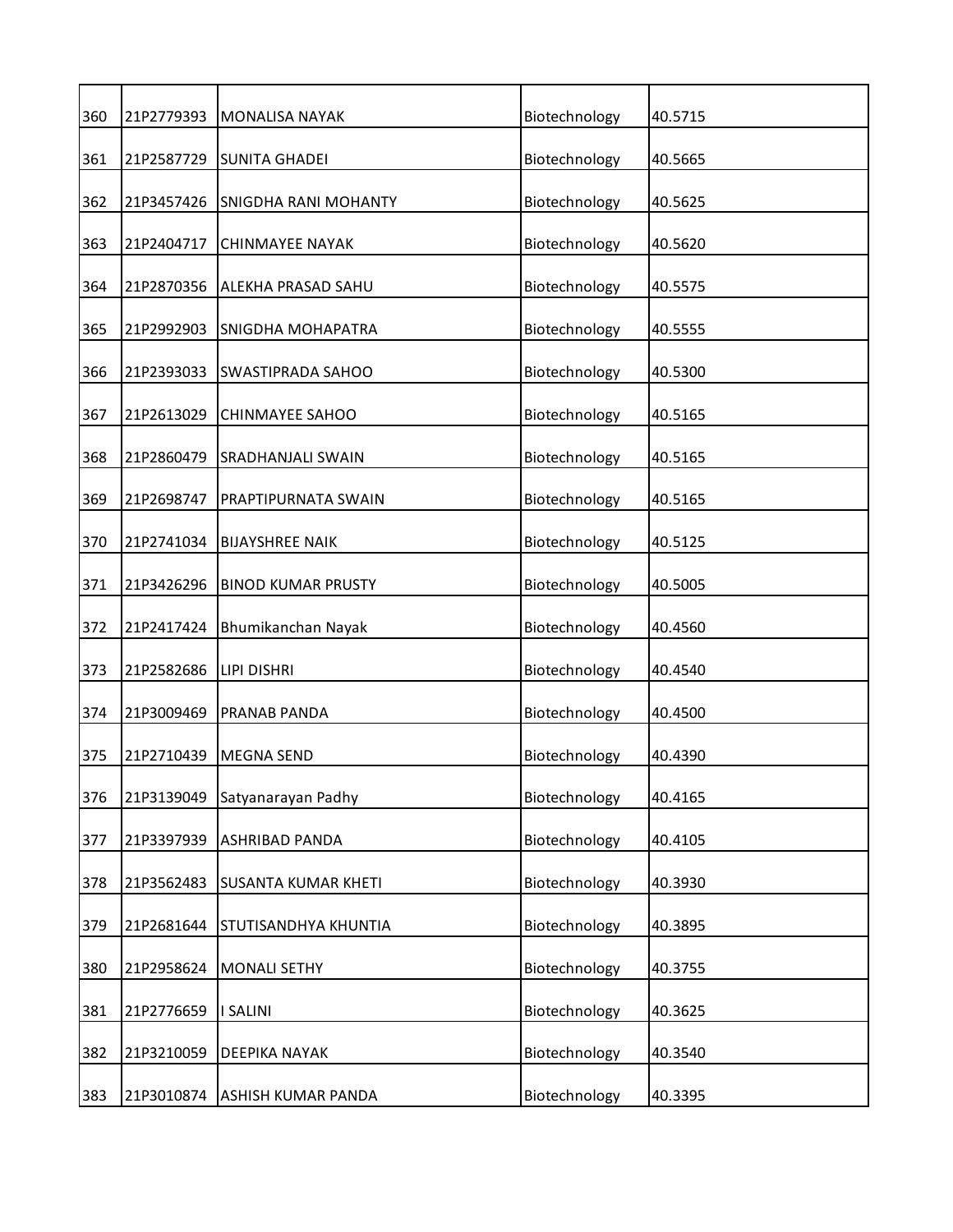| 384 | 21P2385879 | PREETI CHHANDA SAHOO         | Biotechnology | 40.3005 |
|-----|------------|------------------------------|---------------|---------|
| 385 | 21P2958742 | SNEHALATA MAHANTY            | Biotechnology | 40.2920 |
| 386 | 21P3350359 | ARADHANA MOHANTY             | Biotechnology | 40.2620 |
| 387 | 21P2504597 | ROSNI PANDA                  | Biotechnology | 40.2540 |
| 388 | 21P3668319 | PRIYA SINGH                  | Biotechnology | 40.2170 |
| 389 | 21P2546872 | Nishireeta Priyadarshani Das | Biotechnology | 40.2125 |
| 390 | 21P3184846 | <b>ABINASH SARANGI</b>       | Biotechnology | 40.2000 |
| 391 | 21P3659962 | KANCHAN BALA BEHERA          | Biotechnology | 40.1915 |
| 392 | 21P2773044 | <b>KARAN TARAFDAR</b>        | Biotechnology | 40.1835 |
| 393 | 21P3173923 | <b>ABHIJIT GANTAYAT</b>      | Biotechnology | 40.1825 |
| 394 | 21P3011257 | SOURAV RANJAN DASH           | Biotechnology | 40.1735 |
| 395 | 21P3400206 | MONALISA MAHANTA             | Biotechnology | 40.1695 |
| 396 | 21P2789473 | <b>JHANSIRANI PATRA</b>      | Biotechnology | 40.1635 |
| 397 | 21P2792687 | Jyoti Darshini Seth          | Biotechnology | 40.1580 |
| 398 | 21P3160892 | <b>SABITRI DAS</b>           | Biotechnology | 40.1420 |
| 399 | 21P2646029 | <b>ARPITA BARIK</b>          | Biotechnology | 40.1305 |
| 400 | 21P2310346 | LUKTESWAR PATEL              | Biotechnology | 40.1205 |
| 401 | 21P2360616 | A. PRIYANKA                  | Biotechnology | 40.0805 |
| 402 | 21P3044194 | PRITI NANDA ROUT             | Biotechnology | 40.0705 |
| 403 | 21P3710296 | TAPAS RANJAN JYOTISH         | Biotechnology | 40.0695 |
| 404 | 21P3014133 | JATIN MANOHAR MISHRA         | Biotechnology | 40.0445 |
| 405 | 21P3250727 | <b>SUCHITRA BHABANI DAS</b>  | Biotechnology | 40.0375 |
| 406 | 21P3126207 | SANGITA SAHU                 | Biotechnology | 40.0370 |
| 407 | 21P2673997 | MAHESH KUMAR PANDA           | Biotechnology | 40.0145 |
|     |            |                              |               |         |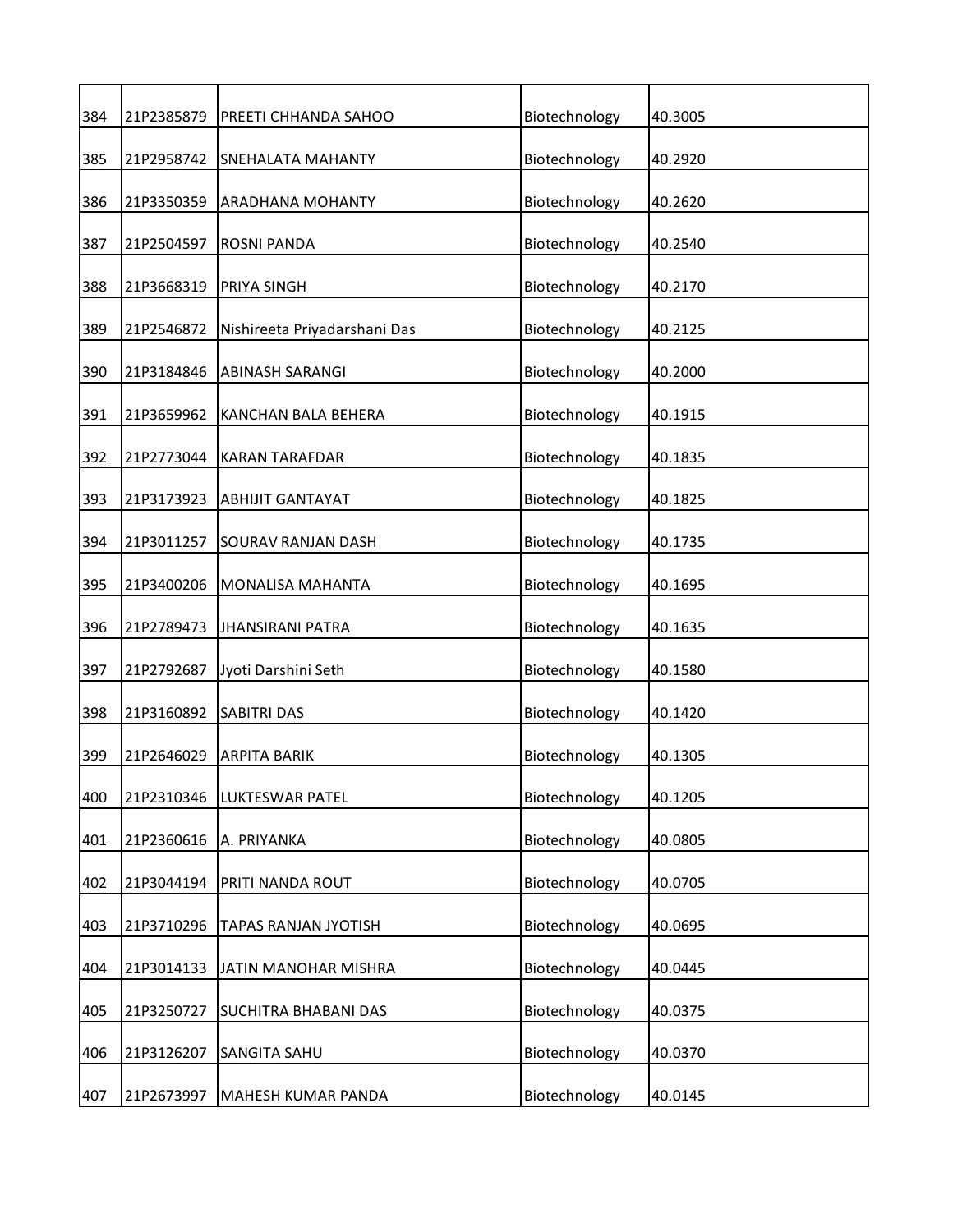| 408 | 21P2575013 | <b>SHUBHASHREE NAYAK</b>    | Biotechnology | 40.0045 |
|-----|------------|-----------------------------|---------------|---------|
| 409 | 21P2566042 | Aparajita Bagh              | Biotechnology | 40.0020 |
| 410 | 21P3061763 | <b>SUBHASMITA JENA</b>      | Biotechnology | 39.9995 |
| 411 | 21P2848116 | SOUMYA SASWATA PRADHAN      | Biotechnology | 39.9945 |
| 412 | 21P2827436 | <b>BIJETA PRIYADARSHINI</b> | Biotechnology | 39.9935 |
| 413 | 21P3146326 | <b>ANKITA PANDA</b>         | Biotechnology | 39.9670 |
| 414 | 21P2438094 | <b>JYOTI PRAVA BARIK</b>    | Biotechnology | 39.9450 |
| 415 | 21P3420996 | PRADYUMNA KUMAR BEHERA      | Biotechnology | 39.9275 |
| 416 | 21P2983647 | <b>LIPSHA RAY</b>           | Biotechnology | 39.9105 |
| 417 | 21P2537366 | UDIT ANSUMAN SAHOO          | Biotechnology | 39.9055 |
| 418 | 21P3257164 | <b>BABITA DAS</b>           | Biotechnology | 39.8990 |
| 419 | 21P3149197 | RANJITA DHAL                | Biotechnology | 39.8895 |
| 420 | 21P2848099 | Pradeep Kumar Behera        | Biotechnology | 39.8695 |
| 421 | 21P2404554 | Kiran Panigrahi             | Biotechnology | 39.8615 |
| 422 | 21P2521374 | Swetapadma Nayak            | Biotechnology | 39.8545 |
| 423 | 21P2966434 | SUSHREE SANGITA SATAPATHY   | Biotechnology | 39.8480 |
| 424 | 21P2474319 | <b>ABINASH ROUT</b>         | Biotechnology | 39.8445 |
| 425 | 21P3038839 | PADMA LOCHAN DAS            | Biotechnology | 39.8420 |
| 426 | 21P3273232 | LIZARANI BAL                | Biotechnology | 39.8375 |
| 427 | 21P2426654 | KIRAN KUMAR DAS             | Biotechnology | 39.8335 |
| 428 | 21P2772753 | JAJULYAMAYEE DASH           | Biotechnology | 39.8185 |
| 429 | 21P2346323 | <b>MANAS RANJAN RATH</b>    | Biotechnology | 39.8085 |
| 430 | 21P2763789 | SANGRAM KESHARI NANDA       | Biotechnology | 39.8060 |
| 431 | 21P2483644 | <b>SMRUTI RANJAN SAHOO</b>  | Biotechnology | 39.7980 |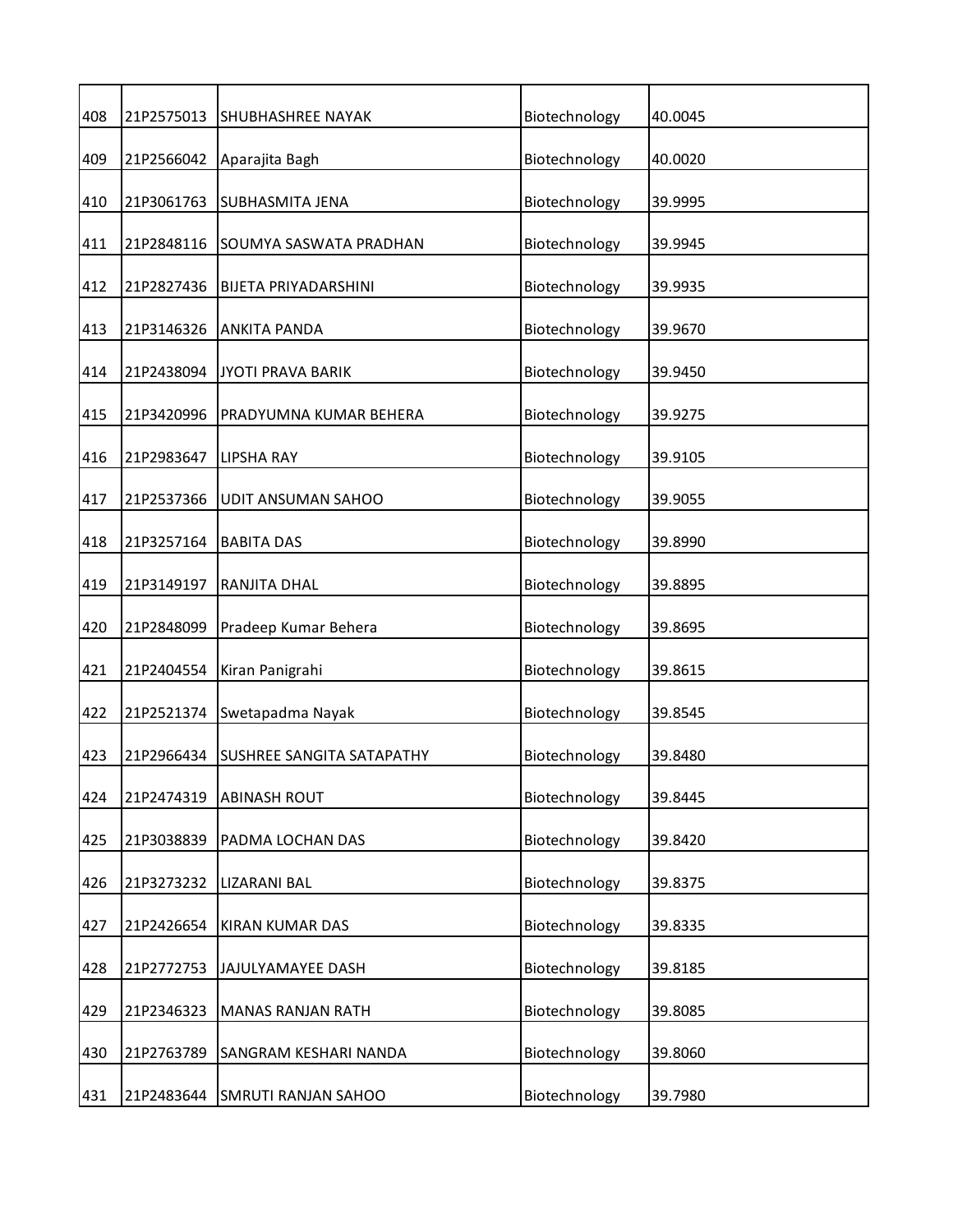| 432 | 21P2446354 | <b>TANU MISHRA</b>            | Biotechnology | 39.7665 |
|-----|------------|-------------------------------|---------------|---------|
| 433 | 21P2559754 | <b>SWATI BISWAL</b>           | Biotechnology | 39.7375 |
| 434 | 21P3467427 | NITASHA DASH                  | Biotechnology | 39.7170 |
| 435 | 21P2442423 | DIYA DEEPIKA DASH             | Biotechnology | 39.6965 |
| 436 | 21P3100279 | <b>BISWAJIT SASMAL</b>        | Biotechnology | 39.6965 |
| 437 | 21P3546252 | <b>SUBHRASNATA PARIDA</b>     | Biotechnology | 39.6875 |
| 438 | 21P2704456 | <b>GOPAL CHANDRA OJHA</b>     | Biotechnology | 39.6810 |
| 439 | 21P3103217 | PABITRA KUMAR SAHOO           | Biotechnology | 39.6695 |
| 440 | 21P2973213 | Archana Sethy                 | Biotechnology | 39.6265 |
| 441 | 21P3262994 | <b>SRUTISHREE MISHRA</b>      | Biotechnology | 39.6160 |
| 442 | 21P2492972 | AMISA NANDA                   | Biotechnology | 39.6135 |
| 443 | 21P2859226 | <b>NAYAN KUMAR BARIK</b>      | Biotechnology | 39.5960 |
| 444 | 21P3716169 | PRITI PRAJNA PRADHAN          | Biotechnology | 39.5915 |
| 445 | 21P3270736 | Sankalp Subhasis Mohapatra    | Biotechnology | 39.5885 |
| 446 | 21P3378866 | PRITICHHANDA MANDAL           | Biotechnology | 39.5830 |
| 447 | 21P2335967 | DIBYAJEET MISHRA              | Biotechnology | 39.5785 |
| 448 | 21P2688726 | LIPSA SAMAL                   | Biotechnology | 39.5745 |
| 449 | 21P2600407 | SUSHREE SALINEE DAS           | Biotechnology | 39.5715 |
| 450 | 21P2353624 | <b>IPSITA SAHU</b>            | Biotechnology | 39.5665 |
| 451 | 21P2460569 | LOPAMUDRA BARIK               | Biotechnology | 39.5635 |
| 452 | 21P3512782 | Amrita Majhee                 | Biotechnology | 39.5620 |
| 453 | 21P2389656 | <b>ANURADHA DAS</b>           | Biotechnology | 39.5560 |
| 454 | 21P2675459 | Smruti priyadarshinee pradhan | Biotechnology | 39.5505 |
| 455 | 21P3622186 | <b>INDUPRAVA SETHI</b>        | Biotechnology | 39.5335 |
|     |            |                               |               |         |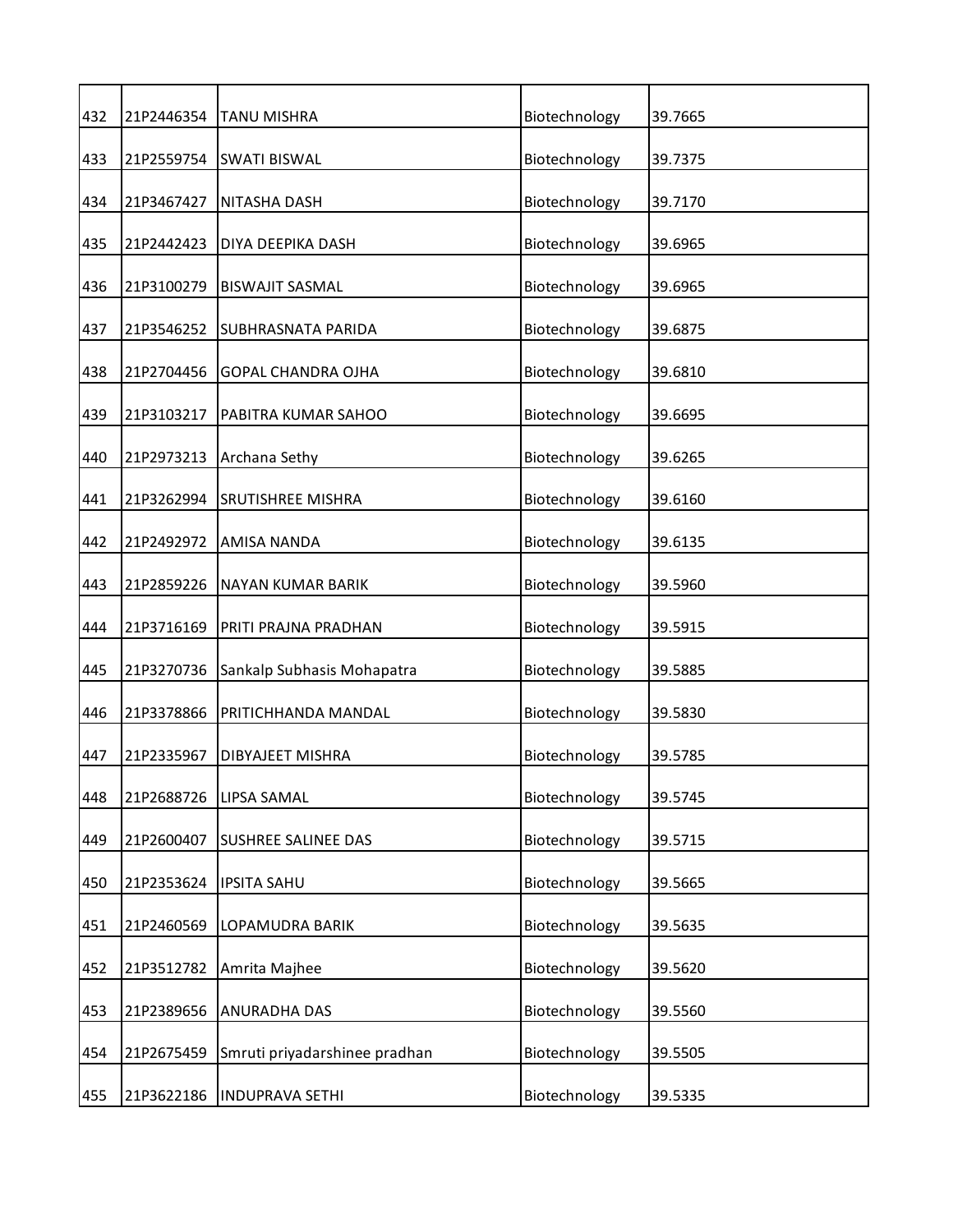| 456 | 21P2884349 | <b>TWINKLE BEHERA</b>      | Biotechnology | 39.5290 |
|-----|------------|----------------------------|---------------|---------|
| 457 | 21P3425603 | <b>SUVAM BISWAL</b>        | Biotechnology | 39.5215 |
| 458 | 21P2927866 | PRIYADARSHINI CHAUDHURY    | Biotechnology | 39.4960 |
| 459 | 21P2380176 | AKASH KUMAR NAYAK          | Biotechnology | 39.4850 |
| 460 | 21P2758974 | <b>BISWAJIT SAHU</b>       | Biotechnology | 39.4835 |
| 461 | 21P2606906 | <b>BHAGYALIPI TRIPATHY</b> | Biotechnology | 39.4455 |
| 462 | 21P2885012 | <b>ARASITA NAYAK</b>       | Biotechnology | 39.4425 |
| 463 | 21P3315077 | <b>PUJASHREE BEHERA</b>    | Biotechnology | 39.4315 |
| 464 | 21P2741814 | <b>CHINMAYEE SAHU</b>      | Biotechnology | 39.4040 |
| 465 | 21P3142716 | <b>SUDESNA NAIK</b>        | Biotechnology | 39.3995 |
| 466 | 21P2367382 | RASHMI RANJAN BARIK        | Biotechnology | 39.3890 |
| 467 | 21P2419539 | <b>MANOJ DANSANA</b>       | Biotechnology | 39.3785 |
| 468 | 21P3315819 | <b>ARPITA MISHRA</b>       | Biotechnology | 39.3710 |
| 469 | 21P3086469 | PRITI JENA                 | Biotechnology | 39.3630 |
| 470 | 21P3361616 | Srutipragyan sahu          | Biotechnology | 39.3545 |
| 471 | 21P2579166 | <b>ATTAL BIHARI SAHU</b>   | Biotechnology | 39.3445 |
| 472 | 21P3069262 | NIRLIPTA DASH              | Biotechnology | 39.3425 |
| 473 | 21P3567943 | <b>SONALI MISHRA</b>       | Biotechnology | 39.3345 |
| 474 | 21P3089862 | PUJA PRADHAN               | Biotechnology | 39.3305 |
| 475 | 21P3250322 | Rashmi Behera              | Biotechnology | 39.2925 |
| 476 | 21P3672404 | <b>RAKESH NANDA</b>        | Biotechnology | 39.2830 |
| 477 | 21P3114976 | SHRUTI PRIYADARSHINI       | Biotechnology | 39.2695 |
| 478 | 21P2839426 | SIBANI PATTANAIK           | Biotechnology | 39.2485 |
| 479 | 21P3468076 | <b>SARITA SWAIN</b>        | Biotechnology | 39.2475 |
|     |            |                            |               |         |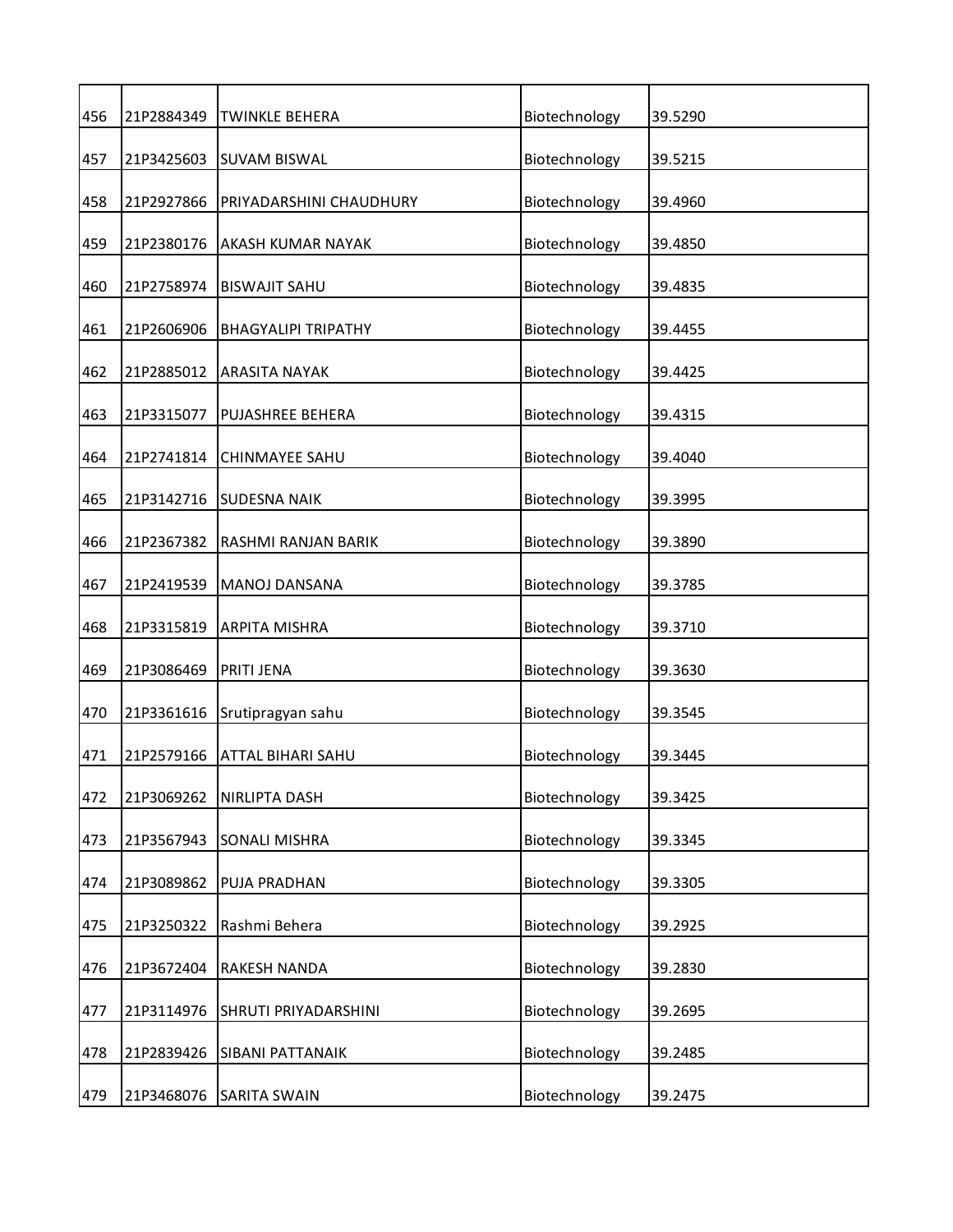| 480 | 21P3663504 | Deepak Kumar Tandi       | Biotechnology | 39.2375 |
|-----|------------|--------------------------|---------------|---------|
| 481 | 21P2634674 | SOUMYASUDHA PRADHAN      | Biotechnology | 39.2360 |
| 482 | 21P2383299 | <b>SUBHANGI MAJHI</b>    | Biotechnology | 39.2280 |
| 483 | 21P3521044 | <b>BISWANILAYA SAHOO</b> | Biotechnology | 39.2120 |
| 484 | 21P2289743 | Dikshyashree Pradhan     | Biotechnology | 39.1930 |
| 485 | 21P2285563 | Maryam Nawaz             | Biotechnology | 39.1770 |
| 486 | 21P2855926 | <b>SRIMANTA ROUT</b>     | Biotechnology | 39.1645 |
| 487 | 21P2391273 | <b>K SOUMYA</b>          | Biotechnology | 39.1525 |
| 488 | 21P2672382 | RAJASHREE NAYAK          | Biotechnology | 39.1405 |
| 489 | 21P2536156 | LINCE DASH               | Biotechnology | 39.1255 |
| 490 | 21P3271603 | <b>SUBHAM PANIGRAHY</b>  | Biotechnology | 39.1250 |
| 491 | 21P2837347 | NIGAMANANDA PASAYAT      | Biotechnology | 39.1175 |
| 492 | 21P2650082 | <b>SANTONA DAS</b>       | Biotechnology | 39.1025 |
| 493 | 21P2849986 | STHITAPRAGYAN ROUT       | Biotechnology | 39.0845 |
| 494 | 21P2644053 | <b>ISHA PRIYANKARI</b>   | Biotechnology | 39.0640 |
| 495 | 21P2640402 | <b>JAGA MOHAN DAS</b>    | Biotechnology | 39.0625 |
| 496 | 21P3133954 | <b>BARSA PRADHAN</b>     | Biotechnology | 39.0580 |
| 497 | 21P3008593 | PRATIK PATNAIK           | Biotechnology | 39.0575 |
| 498 | 21P2321236 | <b>NEHASHREE MOHANTY</b> | Biotechnology | 39.0465 |
| 499 | 21P3302729 | SWAGATIKA MOHAPATRA      | Biotechnology | 39.0335 |
| 500 | 21P2353363 | SAISWASTI PARIJA         | Biotechnology | 39.0125 |
| 501 | 21P3315517 | SANGHAMITRA SAHOO        | Biotechnology | 38.9975 |
| 502 | 21P3618693 | <b>SWAPNAJIT PARIDA</b>  | Biotechnology | 38.9915 |
| 503 | 21P2556533 | SWASTIKA RANI SABAT      | Biotechnology | 38.9785 |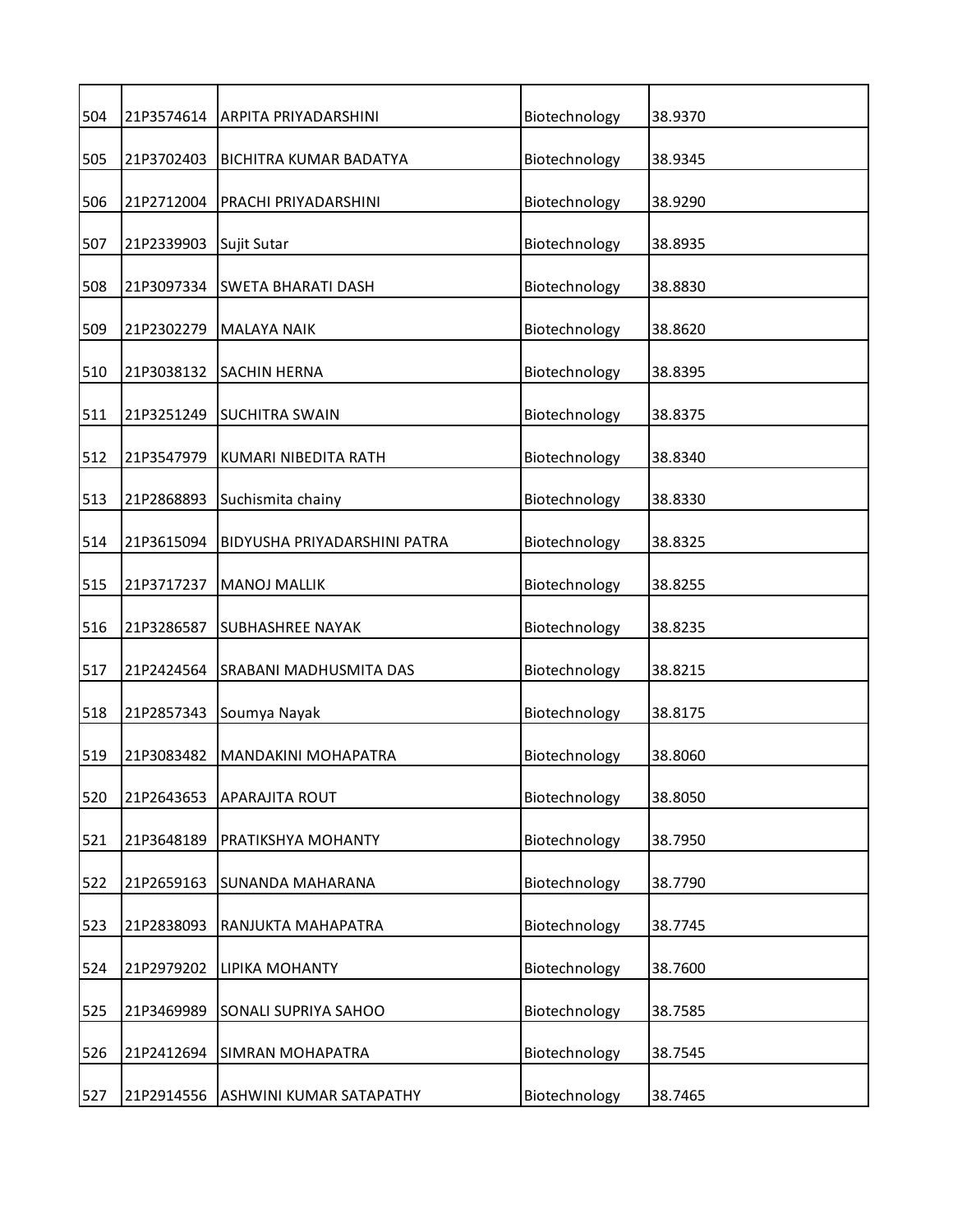| 528 | 21P2322657 | <b>MOUSUMI DAS</b>            | Biotechnology | 38.7430 |
|-----|------------|-------------------------------|---------------|---------|
| 529 | 21P2489922 | <b>SWAGATIKA SAHOO</b>        | Biotechnology | 38.7385 |
| 530 | 21P2444619 | PRAGYAN MOHANTY               | Biotechnology | 38.7375 |
| 531 | 21P3390509 | <b>MONIKA PRADHAN</b>         | Biotechnology | 38.7210 |
| 532 | 21P2870543 | <b>SALINI PATEL</b>           | Biotechnology | 38.7205 |
| 533 | 21P2493679 | RASMIRANJAN BARIK             | Biotechnology | 38.7090 |
| 534 | 21P2794766 | PRADEEP KUMAR PARIDA          | Biotechnology | 38.7030 |
| 535 | 21P2998937 | ABHILASH KHAMARI              | Biotechnology | 38.6965 |
| 536 | 21P3021129 | SMITA SWAGATIKA PRADHAN       | Biotechnology | 38.6960 |
| 537 | 21P2972602 | <b>ARPITA DAS</b>             | Biotechnology | 38.6795 |
| 538 | 21P2457802 | Sushree Soumya Das            | Biotechnology | 38.6640 |
| 539 | 21P3189082 | <b>SONALI POLLEYI</b>         | Biotechnology | 38.6570 |
| 540 | 21P2372742 | TRUPTI TAPASMITA MOHANTY      | Biotechnology | 38.6335 |
| 541 | 21P3023202 | SAIPRASAD PANDA               | Biotechnology | 38.6305 |
| 542 | 21P2356682 | HARAPRIYA SAHOO               | Biotechnology | 38.6230 |
| 543 | 21P3264563 | <b>SITA RANI SI</b>           | Biotechnology | 38.6220 |
| 544 | 21P3245604 | PRITY BARIK                   | Biotechnology | 38.6210 |
| 545 | 21P3492523 | SATYABRATA MOHAPATRA          | Biotechnology | 38.6205 |
| 546 | 21P2817446 | CHINMAYA PRUSTY               | Biotechnology | 38.6155 |
| 547 | 21P3479763 | SUSHREE SWAGATIKA PRUSTY      | Biotechnology | 38.6015 |
| 548 | 21P3233653 | <b>SUSHREE DEEPALI MEHER</b>  | Biotechnology | 38.6000 |
| 549 | 21P3566704 | POOJA BHADANI                 | Biotechnology | 38.5985 |
| 550 | 21P3524423 | PRATYUSHA PRIYA PRIYADARSHINI | Biotechnology | 38.5965 |
| 551 | 21P2775584 | sudipta kumar panda           | Biotechnology | 38.5775 |
|     |            |                               |               |         |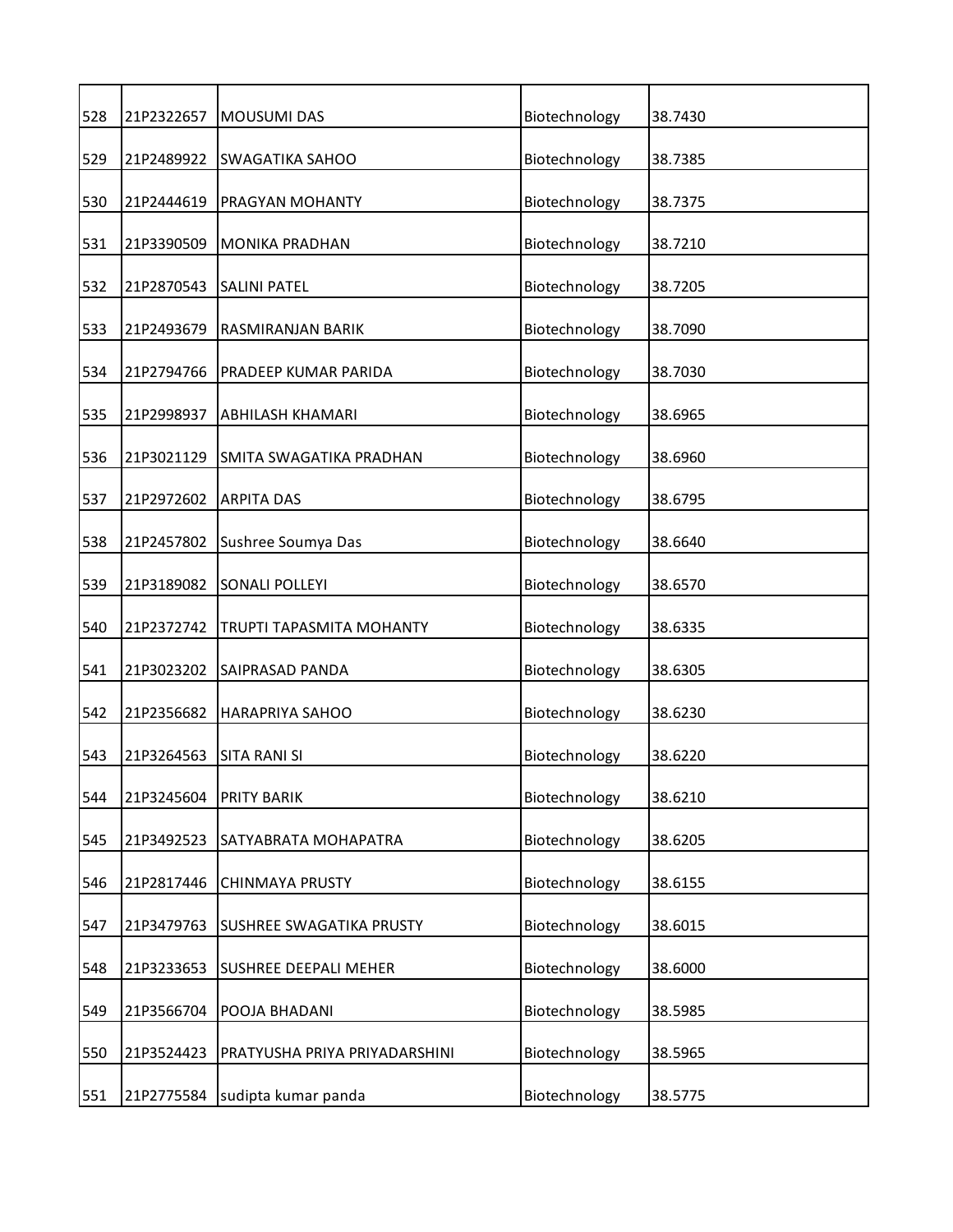| 552 | 21P2335213 | <b>BAISAKHI MOHAPATRA</b> | Biotechnology | 38.5705 |
|-----|------------|---------------------------|---------------|---------|
| 553 | 21P2782653 | <b>SUBHASHREE MAHANTA</b> | Biotechnology | 38.5620 |
| 554 | 21P2990146 | <b>SUMI GARTIA</b>        | Biotechnology | 38.5575 |
| 555 | 21P2478152 | SIDDHARTHA RANJAN PRADHAN | Biotechnology | 38.5535 |
| 556 | 21P2345704 | <b>SWETA BISWAL</b>       | Biotechnology | 38.5485 |
| 557 | 21P2622142 | <b>SUBHADRA SAHOO</b>     | Biotechnology | 38.5415 |
| 558 | 21P2905299 | <b>SIBANI SAHU</b>        | Biotechnology | 38.5285 |
| 559 | 21P2883233 | <b>RONALIN HOTA</b>       | Biotechnology | 38.5265 |
| 560 | 21P2437816 | <b>SWAGAT KUMAR SAHOO</b> | Biotechnology | 38.5180 |
| 561 | 21P2328974 | <b>BARSHADINEE BARIK</b>  | Biotechnology | 38.5180 |
| 562 | 21P2998497 | Shweta prava dhal         | Biotechnology | 38.5100 |
| 563 | 21P2467012 | DEBYAMOHAN BEHERA         | Biotechnology | 38.5095 |
| 564 | 21P3482623 | ARCHANA BEHERA            | Biotechnology | 38.4870 |
| 565 | 21P3117286 | ERICA PRIYADARSHANI NAYAK | Biotechnology | 38.4835 |
| 566 | 21P2753063 | <b>SUCHISMITA SAHOO</b>   | Biotechnology | 38.4715 |
| 567 | 21P3483063 | Suvendu Sekhar Pandey     | Biotechnology | 38.4625 |
| 568 | 21P2955864 | SUBHADARSHANI JENA        | Biotechnology | 38.4595 |
| 569 | 21P2689649 | SUBHAM SARITA KAR         | Biotechnology | 38.4590 |
| 570 | 21P2666989 | DATTATRAYA SAHU           | Biotechnology | 38.4535 |
| 571 | 21P2445779 | SMRUTIREKHA PARIDA        | Biotechnology | 38.4525 |
| 572 | 21P2597384 | LOPASHREE DUTTA           | Biotechnology | 38.4385 |
| 573 | 21P3073847 | ARCHANA DHAL              | Biotechnology | 38.4370 |
| 574 | 21P2545552 | <b>B. SAI SAGAR</b>       | Biotechnology | 38.4335 |
| 575 | 21P3664303 | SNIGHDHAMAYEE SAHU        | Biotechnology | 38.4085 |
|     |            |                           |               |         |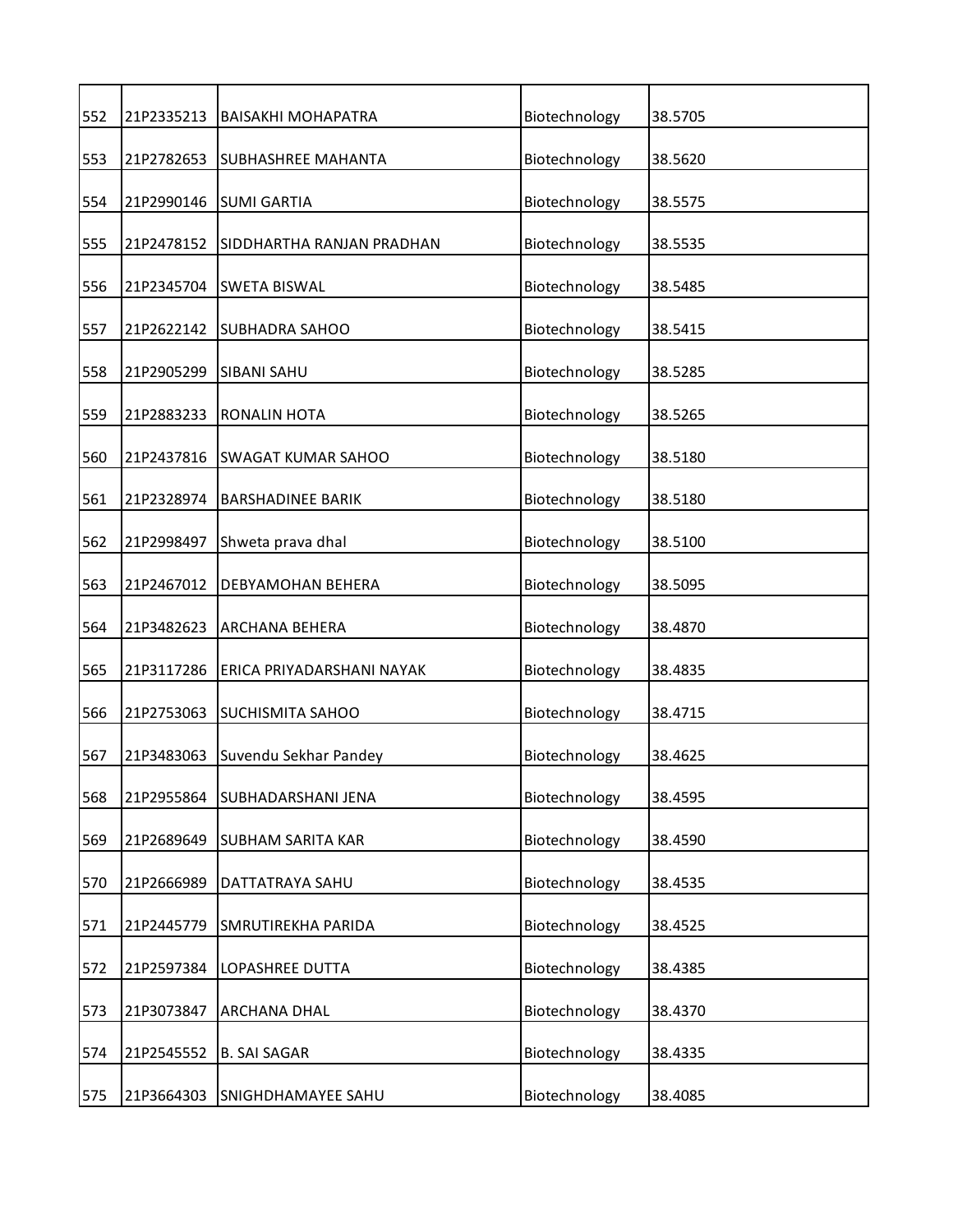| 576 | 21P3670927 | PRAVAT KUMAR BEURA          | Biotechnology | 38.4040 |
|-----|------------|-----------------------------|---------------|---------|
| 577 | 21P2898846 | <b>SUBHASMITA BEHERA</b>    | Biotechnology | 38.3940 |
| 578 | 21P2508227 | PRITISNIGDHA BEHERA         | Biotechnology | 38.3915 |
| 579 | 21P3277356 | <b>MANAS MANDAL</b>         | Biotechnology | 38.3580 |
| 580 | 21P3381659 | SOMYASASWATI BETAL          | Biotechnology | 38.3505 |
| 581 | 21P2852756 | <b>DIPTIMAYEE BEHERA</b>    | Biotechnology | 38.3365 |
| 582 | 21P2801984 | RITUBARNA SATAPATHY         | Biotechnology | 38.3285 |
| 583 | 21P2348373 | Monalisha pradhan           | Biotechnology | 38.3270 |
| 584 | 21P2885983 | PRIYANKA PRIYADARSHINI PANI | Biotechnology | 38.3045 |
| 585 | 21P2570629 | SATABDI PANIGRAHI           | Biotechnology | 38.3000 |
| 586 | 21P2891624 | <b>SUCHISMITA SAHOO</b>     | Biotechnology | 38.2935 |
| 587 | 21P2817739 | <b>SUSMITA KUMBHAR</b>      | Biotechnology | 38.2800 |
| 588 | 21P3363796 | <b>SUMITRA MURMU</b>        | Biotechnology | 38.2715 |
| 589 | 21P3241903 | <b>MURARI PRADHAN</b>       | Biotechnology | 38.2425 |
| 590 | 21P3645472 | ADYASHA ABHILIPSA NAYAK     | Biotechnology | 38.2375 |
| 591 | 21P3246006 | RUDRA NARAYAN BISWAL        | Biotechnology | 38.2315 |
| 592 | 21P2909826 | N PRATYUSHA                 | Biotechnology | 38.2165 |
| 593 | 21P3128489 | <b>ASHUTOSH SWAIN</b>       | Biotechnology | 38.2080 |
| 594 | 21P2524369 | SWARNA PRABHA SAHOO         | Biotechnology | 38.1935 |
| 595 | 21P2553666 | Alisha Kindo                | Biotechnology | 38.1925 |
| 596 | 21P3693816 | SAUMYARANJAN PRADHAN        | Biotechnology | 38.1870 |
| 597 | 21P3299356 | <b>SANATAN MAJHI</b>        | Biotechnology | 38.1865 |
| 598 | 21P2526023 | SHRADHANJALI BEHERA         | Biotechnology | 38.1620 |
| 599 | 21P2804649 | <b>ASIS MISHRA</b>          | Biotechnology | 38.1585 |
|     |            |                             |               |         |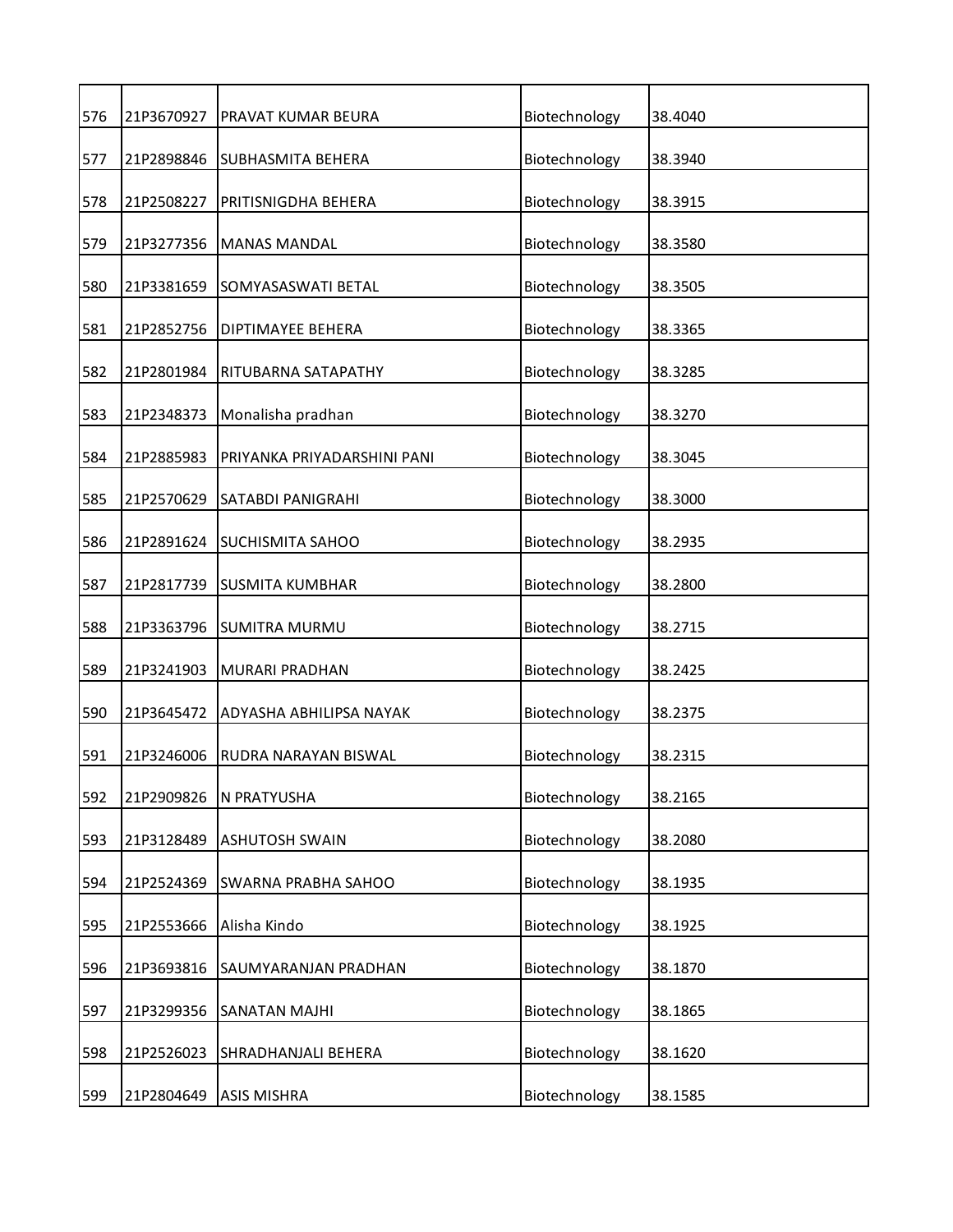| 600 | 21P3629913 | RACHITA EKKA              | Biotechnology | 38.1440 |
|-----|------------|---------------------------|---------------|---------|
| 601 | 21P2723836 | Preeti Pallavi Muduli     | Biotechnology | 38.1285 |
| 602 | 21P3268032 | TANISHA MOHANTA           | Biotechnology | 38.1170 |
| 603 | 21P2820894 | AKANKSHYA MAHANANDA       | Biotechnology | 38.1145 |
| 604 | 21P3306202 | <b>SUNITA ROUT</b>        | Biotechnology | 38.1045 |
| 605 | 21P2636992 | Aakash kumbhar            | Biotechnology | 38.0970 |
| 606 | 21P3371287 | TARINIMAYA PATIKA         | Biotechnology | 38.0965 |
| 607 | 21P2965913 | KANYAKUMARI NAYAK         | Biotechnology | 38.0900 |
| 608 | 21P2907536 | <b>JYOTI NAG</b>          | Biotechnology | 38.0795 |
| 609 | 21P3208377 | <b>DEBASHISH GIRI</b>     | Biotechnology | 38.0790 |
| 610 | 21P2348083 | Sonam sharma              | Biotechnology | 38.0675 |
| 611 | 21P3371743 | <b>SWAGATIKA PRUSTY</b>   | Biotechnology | 38.0550 |
| 612 | 21P2583169 | <b>SUMEYA AFROZ</b>       | Biotechnology | 38.0525 |
| 613 | 21P3531093 | KASINATH BARIKA           | Biotechnology | 38.0485 |
| 614 | 21P3489034 | SHAKTIPRAGYAN PRADHAN     | Biotechnology | 38.0295 |
| 615 | 21P3022563 | <b>SUBHAM MEHER</b>       | Biotechnology | 38.0175 |
| 616 | 21P3298346 | <b>BHAGYARASHMI NAYAK</b> | Biotechnology | 38.0095 |
| 617 | 21P3269492 | <b>HALIMA WADEKA</b>      | Biotechnology | 38.0070 |
| 618 | 21P2348224 | MADHUSUDAN DASH           | Biotechnology | 37.9915 |
| 619 | 21P2672363 | ANITA JENA                | Biotechnology | 37.9875 |
| 620 | 21P2882164 | <b>KARAMCHAND NAYAK</b>   | Biotechnology | 37.9870 |
| 621 | 21P3128552 | SWEEKRUTI MISHRA          | Biotechnology | 37.9810 |
| 622 | 21P2619123 | <b>SUBHASMITA PANDA</b>   | Biotechnology | 37.9800 |
| 623 | 21P2757393 | Seetesh Kumar Singh       | Biotechnology | 37.9755 |
|     |            |                           |               |         |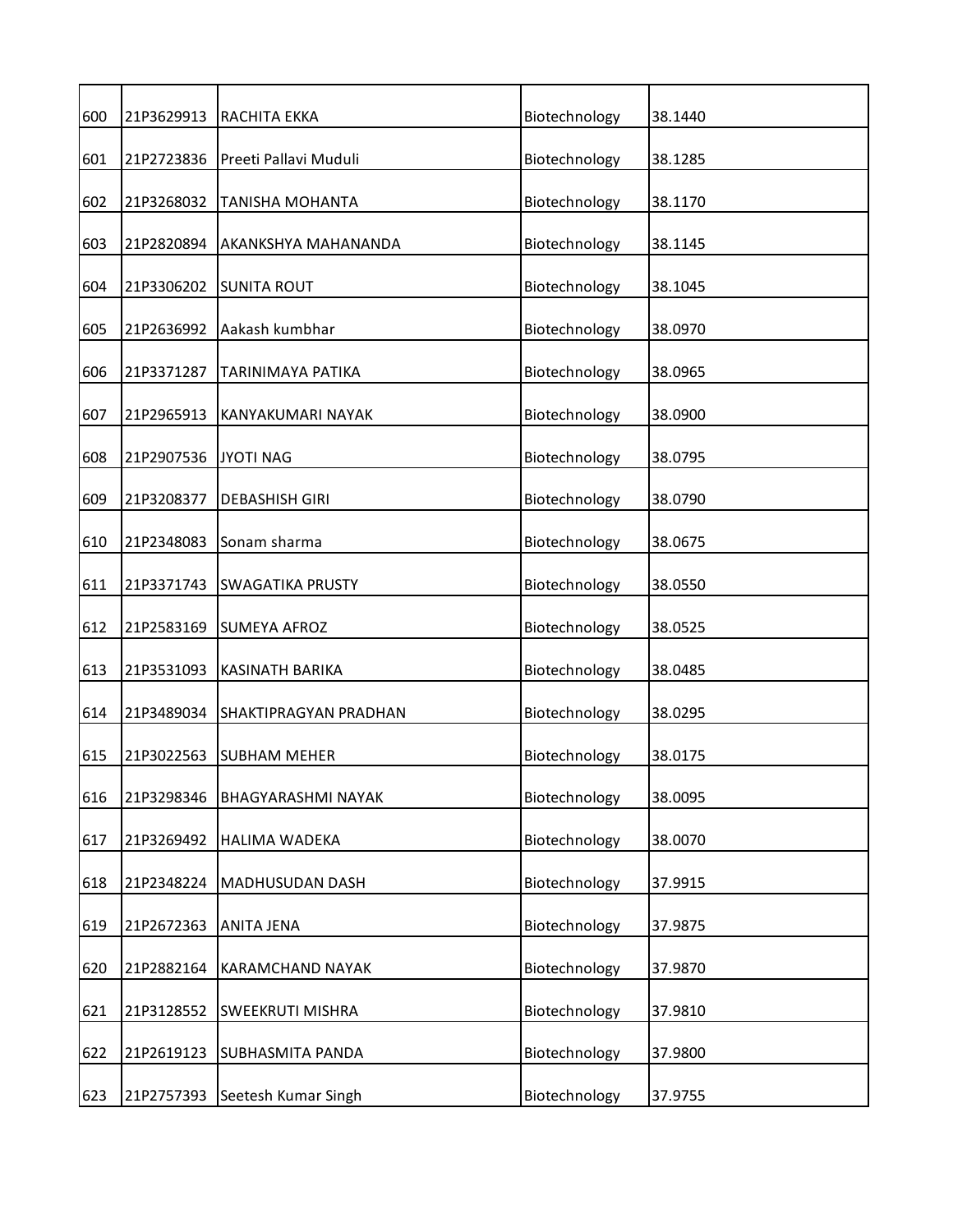| 624 | 21P2286829 | RAJASHREE MOHANTY             | Biotechnology | 37.9695 |
|-----|------------|-------------------------------|---------------|---------|
| 625 | 21P2600603 | NIBEDITA BEHURA               | Biotechnology | 37.9665 |
| 626 | 21P2723892 | SAMAPIKA DASH                 | Biotechnology | 37.9590 |
| 627 | 21P2846823 | AISHWARYA PANIGRAHI           | Biotechnology | 37.9590 |
| 628 | 21P3209072 | POONAM DAS                    | Biotechnology | 37.9500 |
| 629 | 21P2591452 | PUSPITA MOHANTA               | Biotechnology | 37.9430 |
| 630 | 21P2825059 | <b>SAMIKSHYA PUROHIT</b>      | Biotechnology | 37.9400 |
| 631 | 21P2901084 | SAMIKSHA SAHU                 | Biotechnology | 37.9335 |
| 632 | 21P2412213 | BIJAYALAXMI BHATTA            | Biotechnology | 37.9325 |
| 633 | 21P2417084 | <b>SUSHREE SAMIKSHYA DASS</b> | Biotechnology | 37.9315 |
| 634 | 21P3378107 | J.N.ANANDITA PANDA            | Biotechnology | 37.9215 |
| 635 | 21P3404022 | PRIYADARSHANI SAHU            | Biotechnology | 37.9145 |
| 636 | 21P3586997 | <b>BIPSALIN MOHANTY</b>       | Biotechnology | 37.8780 |
| 637 | 21P2796733 | <b>JASMINE SUNDARAY</b>       | Biotechnology | 37.8610 |
| 638 | 21P2351194 | N SIBA KUMAR REDDY            | Biotechnology | 37.8315 |
| 639 | 21P3469582 | NIBEDITA PRADHAN              | Biotechnology | 37.8030 |
| 640 | 21P2878882 | <b>SUBHASHREE PUHAN</b>       | Biotechnology | 37.7910 |
| 641 | 21P2348132 | <b>BANDANA PRADHAN</b>        | Biotechnology | 37.7735 |
| 642 | 21P3221357 | Rojalin Baliarsingh           | Biotechnology | 37.7580 |
| 643 | 21P2468489 | DEBABRATA KARNA               | Biotechnology | 37.7455 |
| 644 | 21P3552074 | <b>TOFAN KUMAR OJHA</b>       | Biotechnology | 37.7450 |
| 645 | 21P2855816 | MALAYA RANJAN BEHERA          | Biotechnology | 37.7370 |
| 646 | 21P2640834 | <b>MONALI PRADHAN</b>         | Biotechnology | 37.7275 |
| 647 | 21P2465722 | AMASHREE SAHOO                | Biotechnology | 37.7215 |
|     |            |                               |               |         |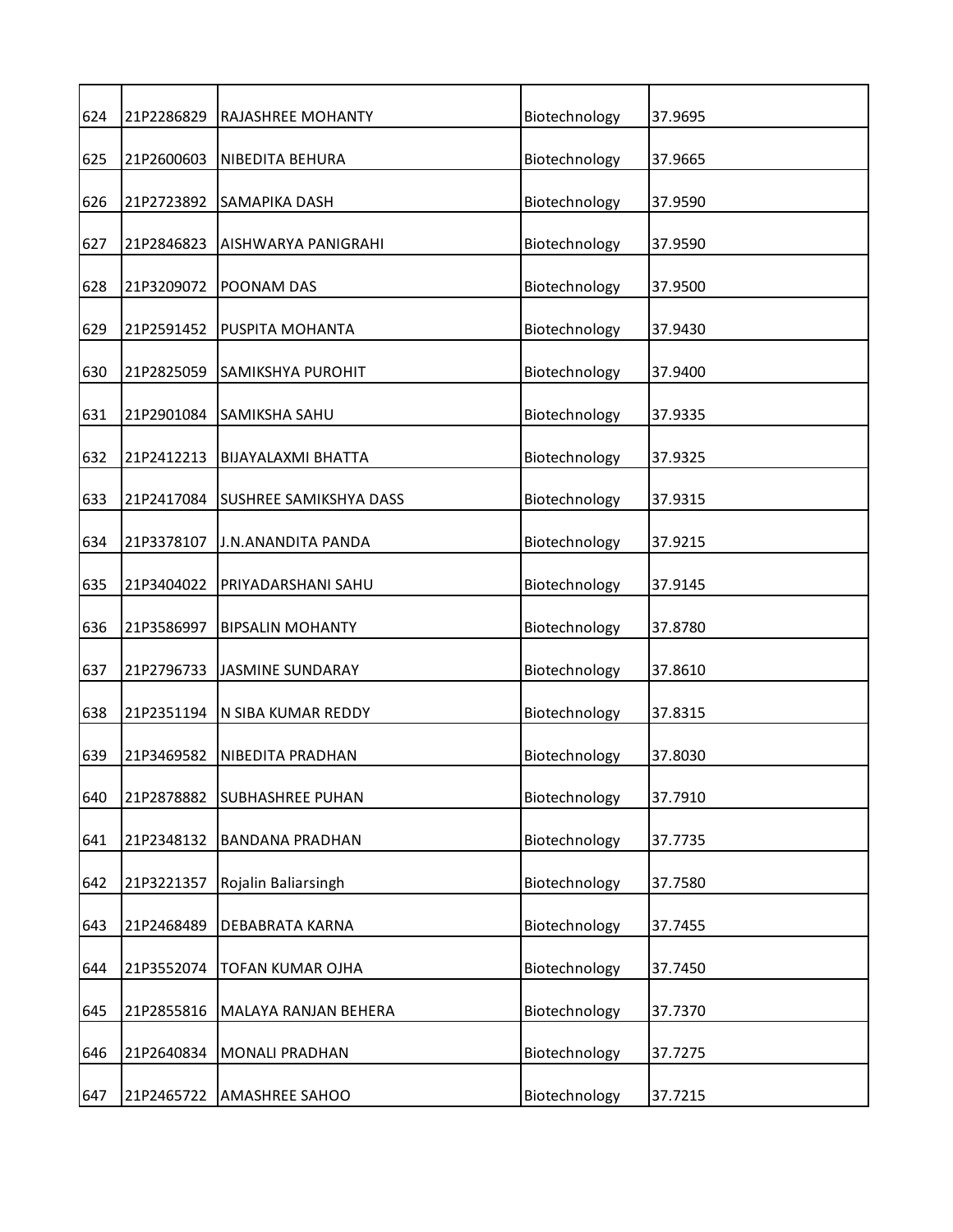| 648 | 21P2840492 | <b>SHEETAL PATRO</b>       | Biotechnology | 37.7185 |
|-----|------------|----------------------------|---------------|---------|
| 649 | 21P3423843 | SRIKANTA SWAIN             | Biotechnology | 37.6915 |
| 650 | 21P2448224 | MOHAMMED AFTAB AZAM        | Biotechnology | 37.6835 |
| 651 | 21P2700963 | TAMASARANI JENA            | Biotechnology | 37.6790 |
| 652 | 21P2672709 | <b>AMIT KUMAR BEHERA</b>   | Biotechnology | 37.6780 |
| 653 | 21P3140936 | SAISMITA PARIDA            | Biotechnology | 37.6770 |
| 654 | 21P2964884 | Utkala keshari sutar       | Biotechnology | 37.6675 |
| 655 | 21P2438632 | SWADHINA BHARATI BAR       | Biotechnology | 37.6670 |
| 656 | 21P3266213 | <b>AMRITA SINGH</b>        | Biotechnology | 37.6455 |
| 657 | 21P3005113 | <b>RUSHALI MOHANTY</b>     | Biotechnology | 37.6440 |
| 658 | 21P3260549 | SRABANA KUMAR PATTANAIK    | Biotechnology | 37.6240 |
| 659 | 21P2312364 | <b>SUBHRANJALI SATHUA</b>  | Biotechnology | 37.6230 |
| 660 | 21P2407456 | Subhashree Suchismita      | Biotechnology | 37.6170 |
| 661 | 21P2701122 | GOURANGA CHANDRA MAHARANA  | Biotechnology | 37.6160 |
| 662 | 21P2820973 | <b>SAMBIT KUMAR BEHERA</b> | Biotechnology | 37.6125 |
| 663 | 21P2413203 | <b>BARSHARANI NAYAK</b>    | Biotechnology | 37.6105 |
| 664 | 21P2297346 | ANANYA BHAKTIMAYEE PANDA   | Biotechnology | 37.6045 |
| 665 | 21P2889104 | DIPTIMAYEE MOHARANA        | Biotechnology | 37.5950 |
| 666 | 21P2543183 | MUKESH SAHOO               | Biotechnology | 37.5765 |
| 667 | 21P2808307 | <b>SOVARANI ROUT</b>       | Biotechnology | 37.5585 |
| 668 | 21P3004233 | <b>SMRUTIKA SAHU</b>       | Biotechnology | 37.5405 |
| 669 | 21P3075486 | JYOTIRMAYEE PAUL           | Biotechnology | 37.5250 |
| 670 | 21P2387919 | <b>KRISHNA PANDA</b>       | Biotechnology | 37.5215 |
| 671 | 21P2898432 | LIPIKA SAHOO               | Biotechnology | 37.5160 |
|     |            |                            |               |         |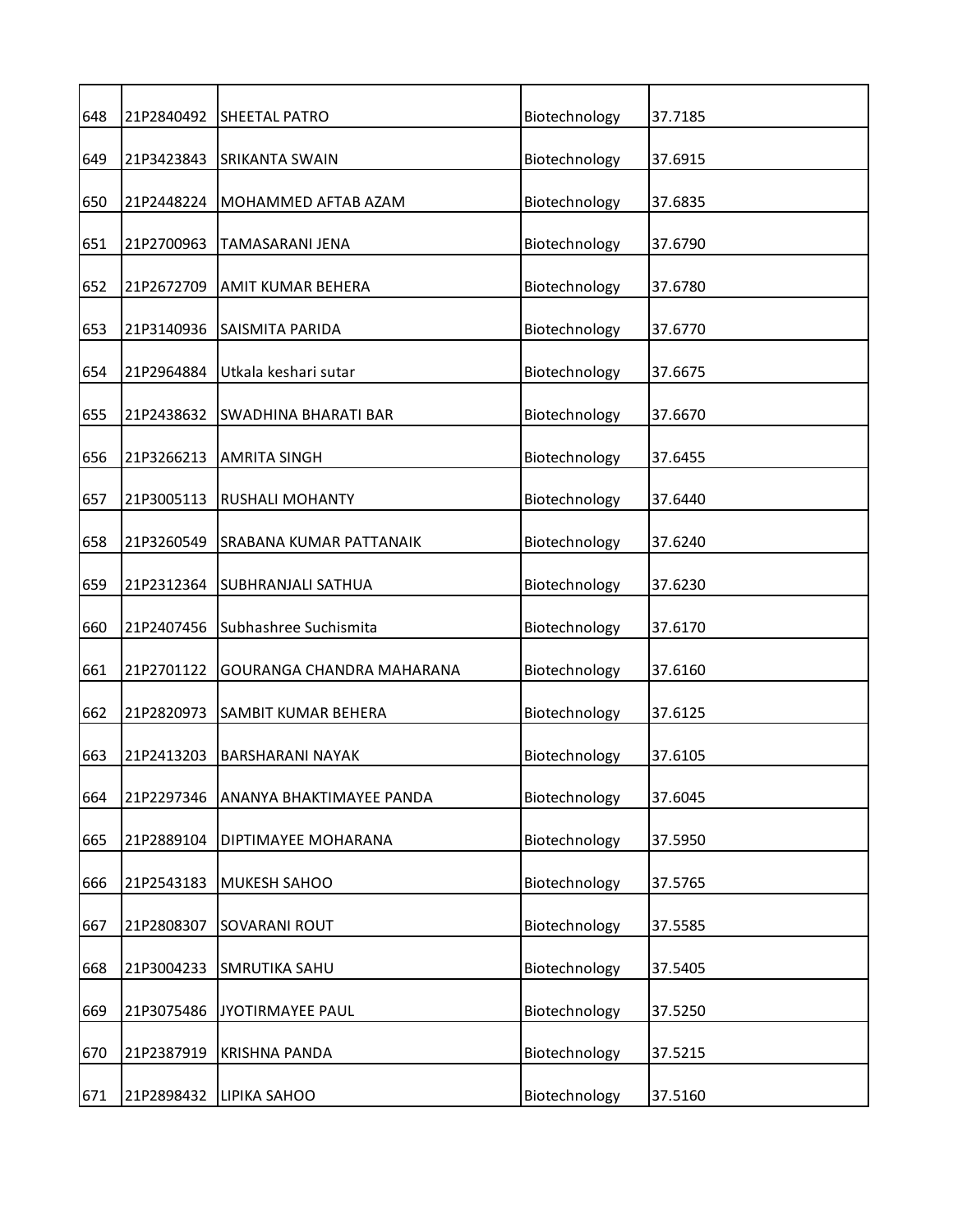| 672 | 21P2445206 | LAXMIPRITI BEHERA              | Biotechnology | 37.5105 |
|-----|------------|--------------------------------|---------------|---------|
| 673 | 21P2353897 | <b>BARSHARANI BEHERA</b>       | Biotechnology | 37.5005 |
| 674 | 21P3642079 | <b>SWATIREKHA MOHAKUD</b>      | Biotechnology | 37.4710 |
| 675 | 21P3146546 | PRAJNA PRIYADARSHINI TRIPATHY  | Biotechnology | 37.4705 |
| 676 | 21P3306089 | PABITRA BEHERA                 | Biotechnology | 37.4700 |
| 677 | 21P2556329 | PRITIMAYEE TRIPATHY            | Biotechnology | 37.4670 |
| 678 | 21P2638043 | Manisha Mohanty                | Biotechnology | 37.4640 |
| 679 | 21P2350349 | <b>ARUNDHATI BEHERA</b>        | Biotechnology | 37.4505 |
| 680 | 21P2830342 | <b>BIJAYINI NAYAK</b>          | Biotechnology | 37.4465 |
| 681 | 21P2485632 | <b>LIPSA MOHANTY</b>           | Biotechnology | 37.4270 |
| 682 | 21P2687063 | SAI AMUN PARIDA                | Biotechnology | 37.4255 |
| 683 | 21P2694962 | PRARTHANA SAMARPITA SATAPATHY  | Biotechnology | 37.4185 |
| 684 | 21P3612329 | <b>GIRISH PRASAD DASH</b>      | Biotechnology | 37.4085 |
| 685 | 21P2370626 | <b>RAKESH KUMAR BISWAL</b>     | Biotechnology | 37.4045 |
| 686 | 21P2846673 | PRIYANKA PRIYADARSHINI MOHANTY | Biotechnology | 37.3820 |
| 687 | 21P3202249 | <b>JYOTIPRAKASH MAHARANA</b>   | Biotechnology | 37.3445 |
| 688 | 21P2939789 | KAILASH CHANDRA SAHU           | Biotechnology | 37.3265 |
| 689 | 21P2638829 | <b>JULLY KALET</b>             | Biotechnology | 37.2715 |
| 690 | 21P3215719 | ANIL KUMAR SWAIN               | Biotechnology | 37.2620 |
| 691 | 21P2561279 | RUPAMBIKA NAYAK                | Biotechnology | 37.2565 |
| 692 | 21P2351999 | <b>BIRENDRA SAHU</b>           | Biotechnology | 37.2500 |
| 693 | 21P2335389 | SUBHALAXMI SWAIN               | Biotechnology | 37.2385 |
| 694 | 21P2699772 | PUJA MAJUMDAR                  | Biotechnology | 37.2305 |
| 695 | 21P3534059 | PURNIMA PRADHAN                | Biotechnology | 37.2205 |
|     |            |                                |               |         |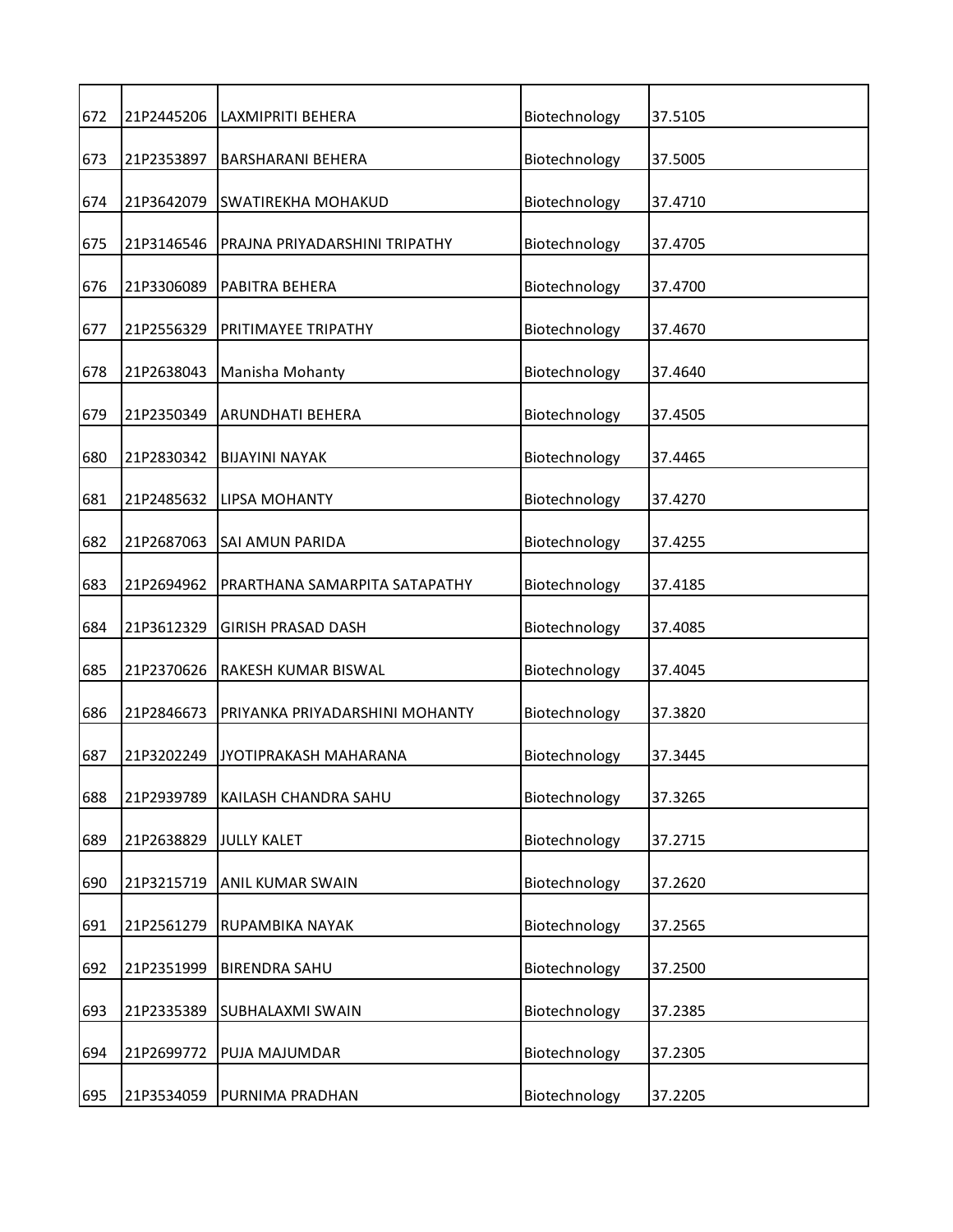| 696 | 21P2938316 | <b>SUBHASHREE RATH</b>             | Biotechnology | 37.2165 |
|-----|------------|------------------------------------|---------------|---------|
| 697 | 21P2900772 | SHAKTI SWARUP MISHRA               | Biotechnology | 37.1895 |
| 698 | 21P2676499 | <b>IPSITA NAYAK</b>                | Biotechnology | 37.1835 |
| 699 | 21P2375237 | AKHILESH KUMAR PATEL               | Biotechnology | 37.1785 |
| 700 | 21P2330734 | <b>MAMALI SWAIN</b>                | Biotechnology | 37.1695 |
| 701 | 21P2714156 | K. KALI PRASAD DORA                | Biotechnology | 37.1620 |
| 702 | 21P3136193 | RAJASHREE BISWAL                   | Biotechnology | 37.1480 |
| 703 | 21P3657617 | RUTUPARNA SAHU                     | Biotechnology | 37.1480 |
| 704 | 21P2510106 | SAISMITA BEHERA                    | Biotechnology | 37.1420 |
| 705 | 21P3059472 | SATYAJIT NATH                      | Biotechnology | 37.1385 |
| 706 | 21P3442184 | DIBYAJYOTI PANDA                   | Biotechnology | 37.1335 |
| 707 | 21P2325383 | PRALIPTA PARIDA                    | Biotechnology | 37.1210 |
| 708 | 21P3010146 | ROSHAN KUMAR BARIK                 | Biotechnology | 37.1145 |
| 709 | 21P3212313 | <b>SUSHREE SUBHRA KIRAN PRUSTY</b> | Biotechnology | 37.1110 |
| 710 | 21P3547386 | <b>SUVENDU SAGAR DANDPAT</b>       | Biotechnology | 37.1035 |
| 711 | 21P3241459 | RASHMI REKHA MOHANTA               | Biotechnology | 37.0995 |
| 712 | 21P2795814 | DIBYADARSHINI PARIDA               | Biotechnology | 37.0965 |
| 713 | 21P2917317 | ARPITA PRIYADARSHNI BEHERA         | Biotechnology | 37.0875 |
| 714 | 21P3380134 | PRIYANKA MOHANTY                   | Biotechnology | 37.0455 |
| 715 | 21P3476667 | MAUSUMI SUNDARAY                   | Biotechnology | 37.0420 |
| 716 | 21P3134796 | PAYAL PRIYADARSANI                 | Biotechnology | 37.0335 |
| 717 | 21P3004646 | MAUSUMI PARIDA                     | Biotechnology | 37.0330 |
| 718 | 21P3661312 | <b>B PRIYANKA DEVI</b>             | Biotechnology | 37.0325 |
| 719 | 21P2413306 | PRIYABRATA PATRA                   | Biotechnology | 37.0140 |
|     |            |                                    |               |         |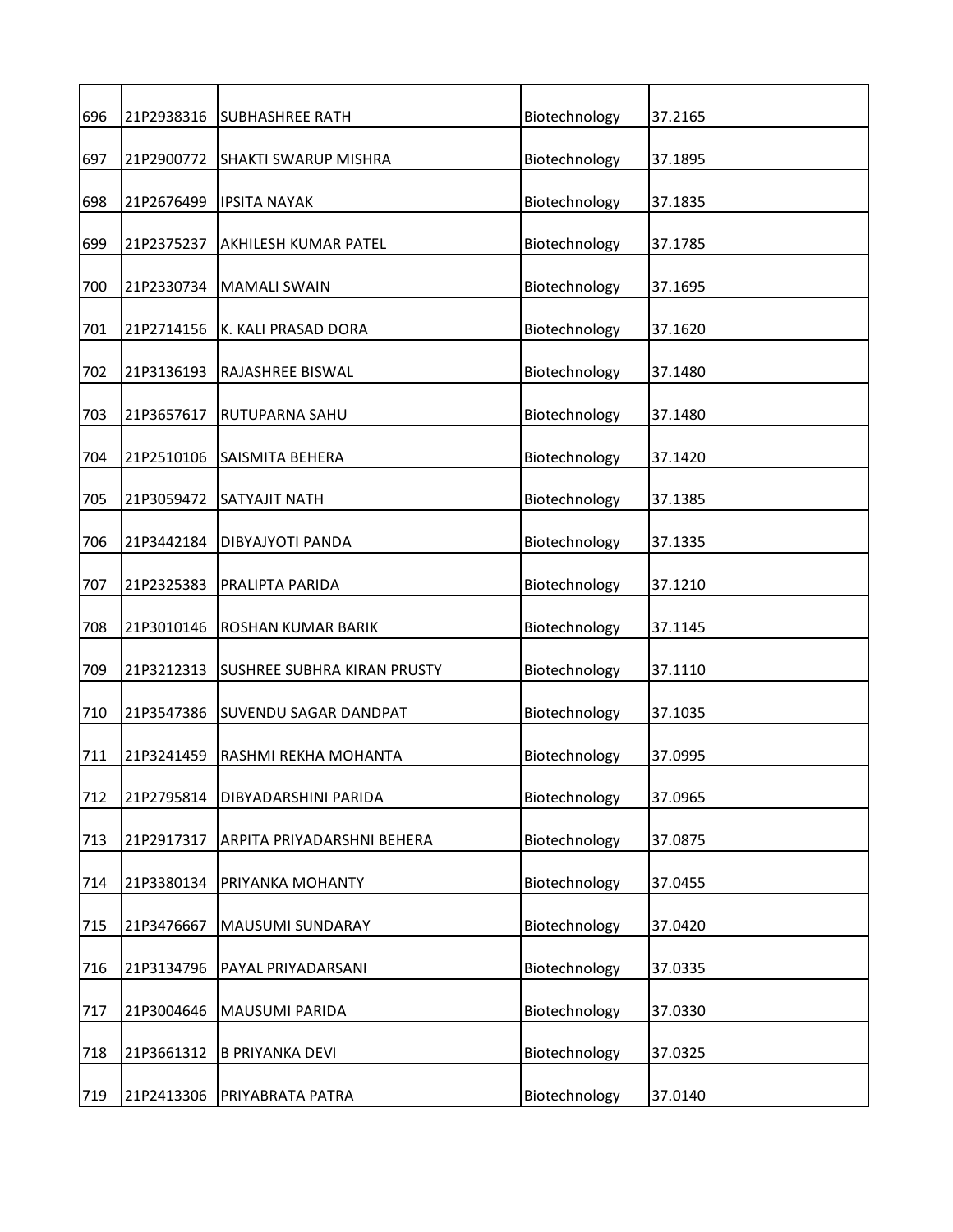| 720 | 21P2302364 | RUCHISMITA GIRI            | Biotechnology | 37.0065 |
|-----|------------|----------------------------|---------------|---------|
| 721 | 21P2527119 | PRIYANKA BARIK             | Biotechnology | 37.0035 |
| 722 | 21P2374719 | BAIJAYANTI JAGADALA        | Biotechnology | 36.9970 |
| 723 | 21P3626683 | L SANGEETA DAS             | Biotechnology | 36.9910 |
| 724 | 21P3175412 | PRAJNADEEPTI MALLIK        | Biotechnology | 36.9830 |
| 725 | 21P3508269 | <b>SUBHASHREE SAHOO</b>    | Biotechnology | 36.9830 |
| 726 | 21P3043079 | LOPAMUDRA ROUT             | Biotechnology | 36.9630 |
| 727 | 21P2329839 | HIMANSU SHEKHAR PANDA      | Biotechnology | 36.9560 |
| 728 | 21P2771869 | Pragati parija             | Biotechnology | 36.9555 |
| 729 | 21P3226279 | <b>DEBASISH SAHU</b>       | Biotechnology | 36.9445 |
| 730 | 21P3761347 | <b>CHANDRIKA PRUSTY</b>    | Biotechnology | 36.9285 |
| 731 | 21P2949692 | <b>SHRUTIMAN PARIDA</b>    | Biotechnology | 36.9045 |
| 732 | 21P3488392 | <b>ASHIS KUMAR SAHOO</b>   | Biotechnology | 36.8785 |
| 733 | 21P3410054 | SHUSRIYA BIKITARANI BHUYAN | Biotechnology | 36.8285 |
| 734 | 21P2959402 | DIPTIMAYEE PRADHAN         | Biotechnology | 36.8135 |
| 735 | 21P3064114 | RAKESH KUMAR SAHU          | Biotechnology | 36.8080 |
| 736 | 21P2491209 | <b>JINGYASHA SAHOO</b>     | Biotechnology | 36.8035 |
| 737 | 21P2733664 | NISHIPADMA BARIK           | Biotechnology | 36.8000 |
| 738 | 21P2742024 | SRADHANJALI BISWAL         | Biotechnology | 36.7835 |
| 739 | 21P2493082 | KRUSHNA KUMAR PATEL        | Biotechnology | 36.7805 |
| 740 | 21P3244466 | SANTOSHINI SENAPATI        | Biotechnology | 36.7630 |
| 741 | 21P2917183 | SANJANA MOHANTY            | Biotechnology | 36.7465 |
| 742 | 21P2733682 | REENARANI DASH             | Biotechnology | 36.7410 |
| 743 | 21P3465284 | Answesha Behera            | Biotechnology | 36.7310 |
|     |            |                            |               |         |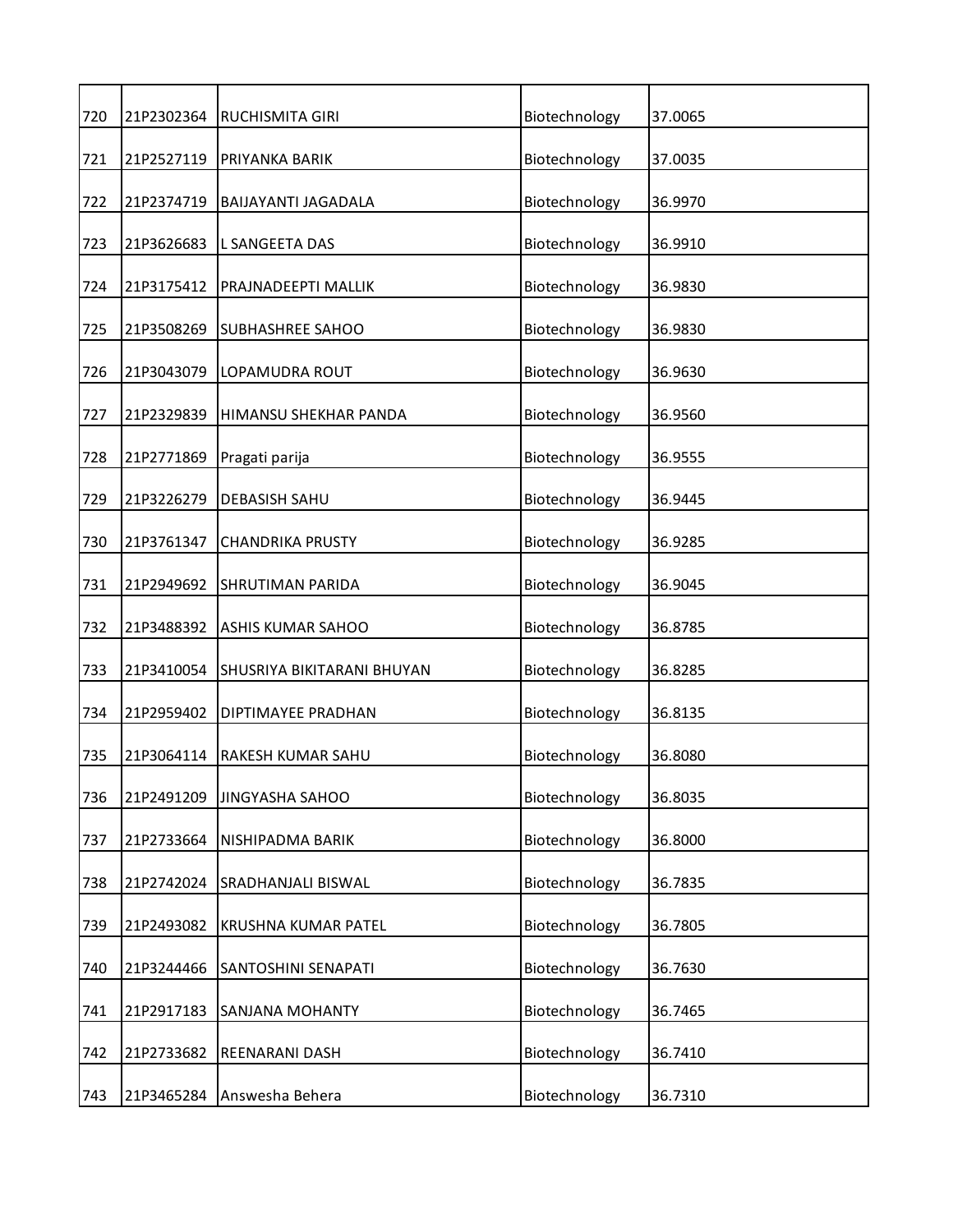| 744 | 21P2594993 | <b>BANISHREE PADHY</b>       | Biotechnology | 36.7295 |
|-----|------------|------------------------------|---------------|---------|
| 745 | 21P3076019 | <b>HIMANSHU RATH</b>         | Biotechnology | 36.7230 |
| 746 | 21P2624892 | <b>SURYAKANT SAHOO</b>       | Biotechnology | 36.6945 |
| 747 | 21P2401543 | <b>SUBHALAXMI DAS</b>        | Biotechnology | 36.6935 |
| 748 | 21P2388722 | <b>SWAGATIKA PANDA</b>       | Biotechnology | 36.6925 |
| 749 | 21P3318133 | Pallavi Mohanty              | Biotechnology | 36.6750 |
| 750 | 21P2289604 | Auroashish Mallik            | Biotechnology | 36.6685 |
| 751 | 21P3006736 | A ASHOK KUMAR PADHAN         | Biotechnology | 36.6630 |
| 752 | 21P3389657 | SIBANI KUMARI HOTTA          | Biotechnology | 36.6620 |
| 753 | 21P2448969 | RAJESH KUMAR PRADHAN         | Biotechnology | 36.6595 |
| 754 | 21P3093364 | SRADHANSU MOHANTY            | Biotechnology | 36.6395 |
| 755 | 21P3378249 | <b>ASHMINI PADHI</b>         | Biotechnology | 36.6380 |
| 756 | 21P2481334 | <b>BHABESH KUMAR BARIK</b>   | Biotechnology | 36.6215 |
| 757 | 21P2531494 | <b>SUSHREE KAJAL PANI</b>    | Biotechnology | 36.6045 |
| 758 | 21P3758129 | <b>SRADHANJALI BEHERA</b>    | Biotechnology | 36.5780 |
| 759 | 21P3623713 | KANHU CHARAN MAHANTY         | Biotechnology | 36.5665 |
| 760 | 21P2493597 | <b>GAYATRI CHAND</b>         | Biotechnology | 36.5445 |
| 761 | 21P3299624 | P.SMRUTI SATABDIKA           | Biotechnology | 36.5375 |
| 762 | 21P3704356 | SUDHANSHU MOHANTY            | Biotechnology | 36.5215 |
| 763 | 21P2840572 | PRAGNYA PARAMITA BEHERA      | Biotechnology | 36.5090 |
| 764 | 21P2325354 | <b>SOMYA RANJAN PAIKARAY</b> | Biotechnology | 36.5055 |
| 765 | 21P2400399 | <b>MANISA PATNAIK</b>        | Biotechnology | 36.5015 |
| 766 | 21P2971996 | FEMINA PRIYADARSHINI         | Biotechnology | 36.4660 |
| 767 | 21P2682373 | LIPSARANI SAHOO              | Biotechnology | 36.4580 |
|     |            |                              |               |         |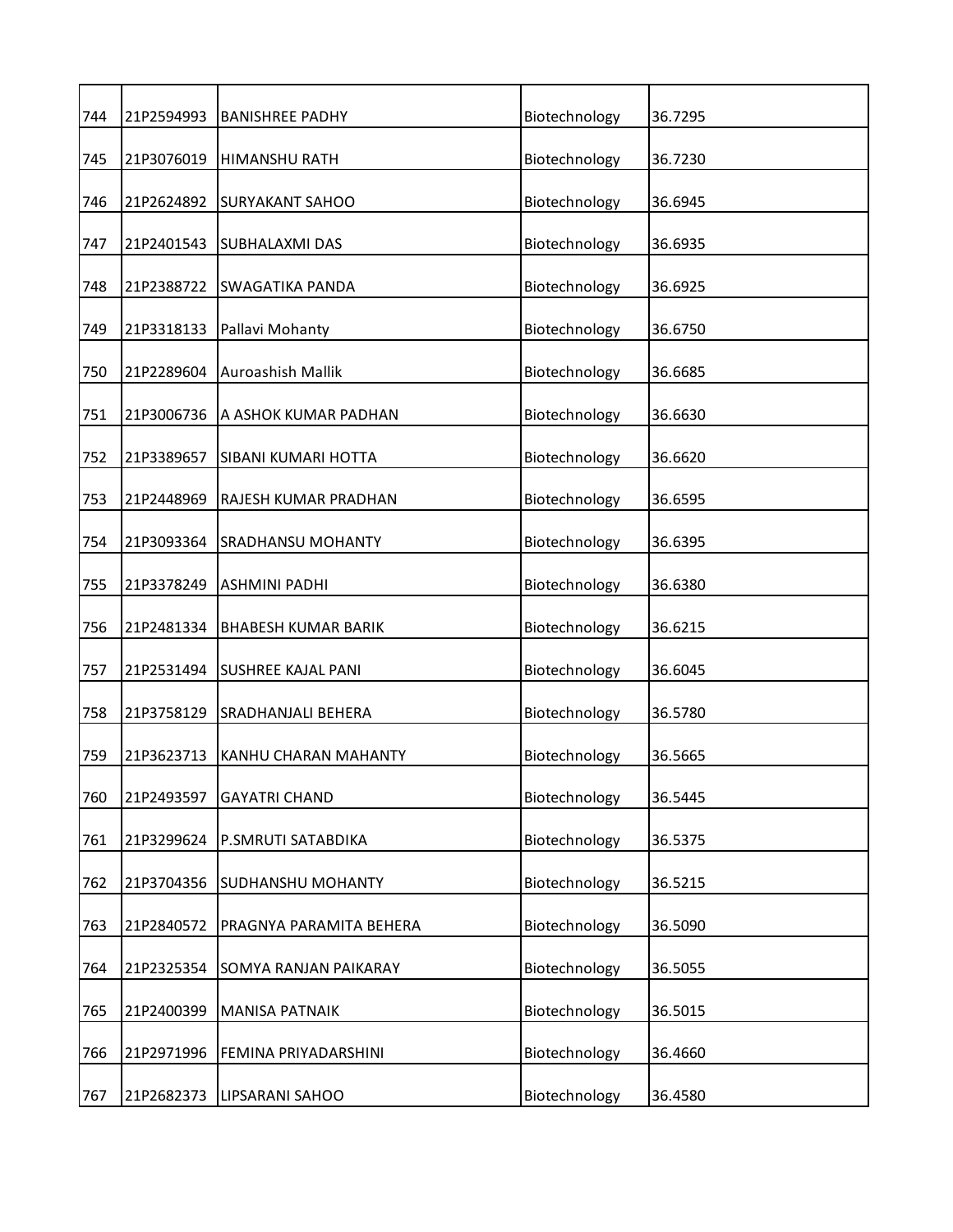| 768 | 21P2723334 | PRIYABRATA PRADHAN           | Biotechnology | 36.4545 |
|-----|------------|------------------------------|---------------|---------|
| 769 | 21P2995592 | KARISHMA PANDA               | Biotechnology | 36.4375 |
| 770 | 21P2536066 | RINARANI KAILASH             | Biotechnology | 36.4355 |
| 771 | 21P2913916 | SASMITA SAHOO                | Biotechnology | 36.4345 |
| 772 | 21P2942523 | <b>AYUSHMAN SAHOO</b>        | Biotechnology | 36.4295 |
| 773 | 21P2375686 | ASITKANTA SWAINA             | Biotechnology | 36.4250 |
| 774 | 21P2336297 | <b>BABISMITA MAHARANA</b>    | Biotechnology | 36.4100 |
| 775 | 21P2490879 | <b>SUBHASHREE SAHOO</b>      | Biotechnology | 36.4045 |
| 776 | 21P3276062 | Arati Sahu                   | Biotechnology | 36.3945 |
| 777 | 21P2625366 | <b>BRATATI DAS ADHIKARI</b>  | Biotechnology | 36.3795 |
| 778 | 21P3390729 | SMRUTI SIDHARTHA NAYAK       | Biotechnology | 36.3705 |
| 779 | 21P2821542 | DEEPSIKHA MAHARANA           | Biotechnology | 36.3630 |
| 780 | 21P2886616 | <b>ABHISHEK MOHANTA</b>      | Biotechnology | 36.3600 |
| 781 | 21P2801789 | <b>KSHITISH PATRA</b>        | Biotechnology | 36.3505 |
| 782 | 21P3331279 | RASHMI PRAVA BHARATI         | Biotechnology | 36.3505 |
| 783 | 21P3108706 | <b>ARUNDHATI BODSETH</b>     | Biotechnology | 36.3500 |
| 784 | 21P2554733 | SASMITA PRADHAN              | Biotechnology | 36.3370 |
| 785 | 21P3340112 | <b>GYANENDRA PADHI</b>       | Biotechnology | 36.3365 |
| 786 | 21P2301264 | Chinmaya Chandrakanta Mishra | Biotechnology | 36.3170 |
| 787 | 21P3659754 | HEMANANDA BAGARTI            | Biotechnology | 36.2965 |
| 788 | 21P2934974 | MINAKETAN MUDULI             | Biotechnology | 36.2915 |
| 789 | 21P2826852 | RANJU MAJHI                  | Biotechnology | 36.2675 |
| 790 | 21P3594402 | ANURADHA GOUDA               | Biotechnology | 36.2550 |
| 791 | 21P2663556 | ARCHANA RANI MISHRA          | Biotechnology | 36.2490 |
|     |            |                              |               |         |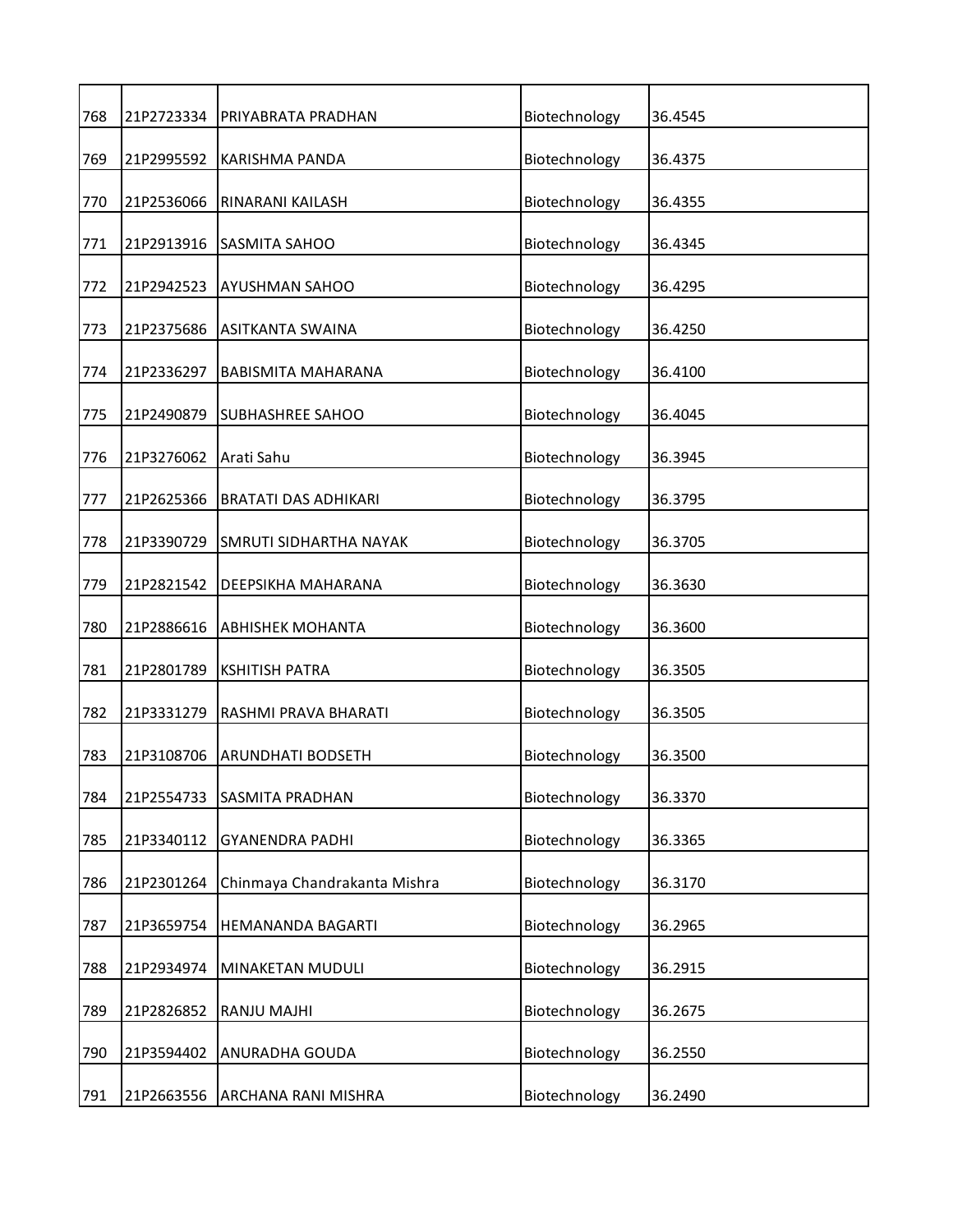| 792 | 21P2765024 | <b>SURYAKANT PRADHAN</b>      | Biotechnology | 36.2465 |
|-----|------------|-------------------------------|---------------|---------|
| 793 | 21P2642682 | SHIBASHISHA PANIGRAHI         | Biotechnology | 36.2405 |
| 794 | 21P3003259 | <b>CHANDAN BAIDYA</b>         | Biotechnology | 36.2330 |
| 795 | 21P2928814 | MADHUSMITA DALUA              | Biotechnology | 36.2060 |
| 796 | 21P3324814 | JYOTISHREE JENA               | Biotechnology | 36.1920 |
| 797 | 21P2726829 | ASWINI KUMAR HOTA             | Biotechnology | 36.1885 |
| 798 | 21P3396673 | LAXMI KUMARI                  | Biotechnology | 36.1855 |
| 799 | 21P3085479 | <b>SHIBASHIS HOTA</b>         | Biotechnology | 36.1705 |
| 800 | 21P2468636 | <b>BHARAT BHUSAN SAHAY</b>    | Biotechnology | 36.1705 |
| 801 | 21P3541446 | <b>AFRIN NAAZ</b>             | Biotechnology | 36.1695 |
| 802 | 21P2385333 | SUBHASHREE PARIDA             | Biotechnology | 36.1375 |
| 803 | 21P2330634 | PRITAM KUMAR PATEL            | Biotechnology | 36.1335 |
| 804 | 21P2509116 | MONALISA ROUL                 | Biotechnology | 36.1320 |
| 805 | 21P3167543 | Samaya Ranjan sahoo           | Biotechnology | 36.1110 |
| 806 | 21P3481979 | N.PUJA REDDY                  | Biotechnology | 36.1015 |
| 807 | 21P2606653 | TAPASWINI BEHERA              | Biotechnology | 36.0845 |
| 808 | 21P3575973 | PINKY CHANDAN                 | Biotechnology | 36.0775 |
| 809 | 21P3079556 | PRIYANKA PRIYADARSHINI BEHERA | Biotechnology | 36.0735 |
| 810 | 21P2584712 | JAHNABI BHUTIA                | Biotechnology | 36.0660 |
| 811 | 21P3017782 | <b>DEBASIS PANDA</b>          | Biotechnology | 36.0545 |
| 812 | 21P3313364 | PRIYANKA RANI MISHRA          | Biotechnology | 36.0300 |
| 813 | 21P2949107 | MADHUSMITA NAG                | Biotechnology | 35.9870 |
| 814 | 21P2348979 | PREETI PURBA SAHOO            | Biotechnology | 35.9825 |
| 815 | 21P3457574 | JYOTIRMAYEE PRADHAN           | Biotechnology | 35.9750 |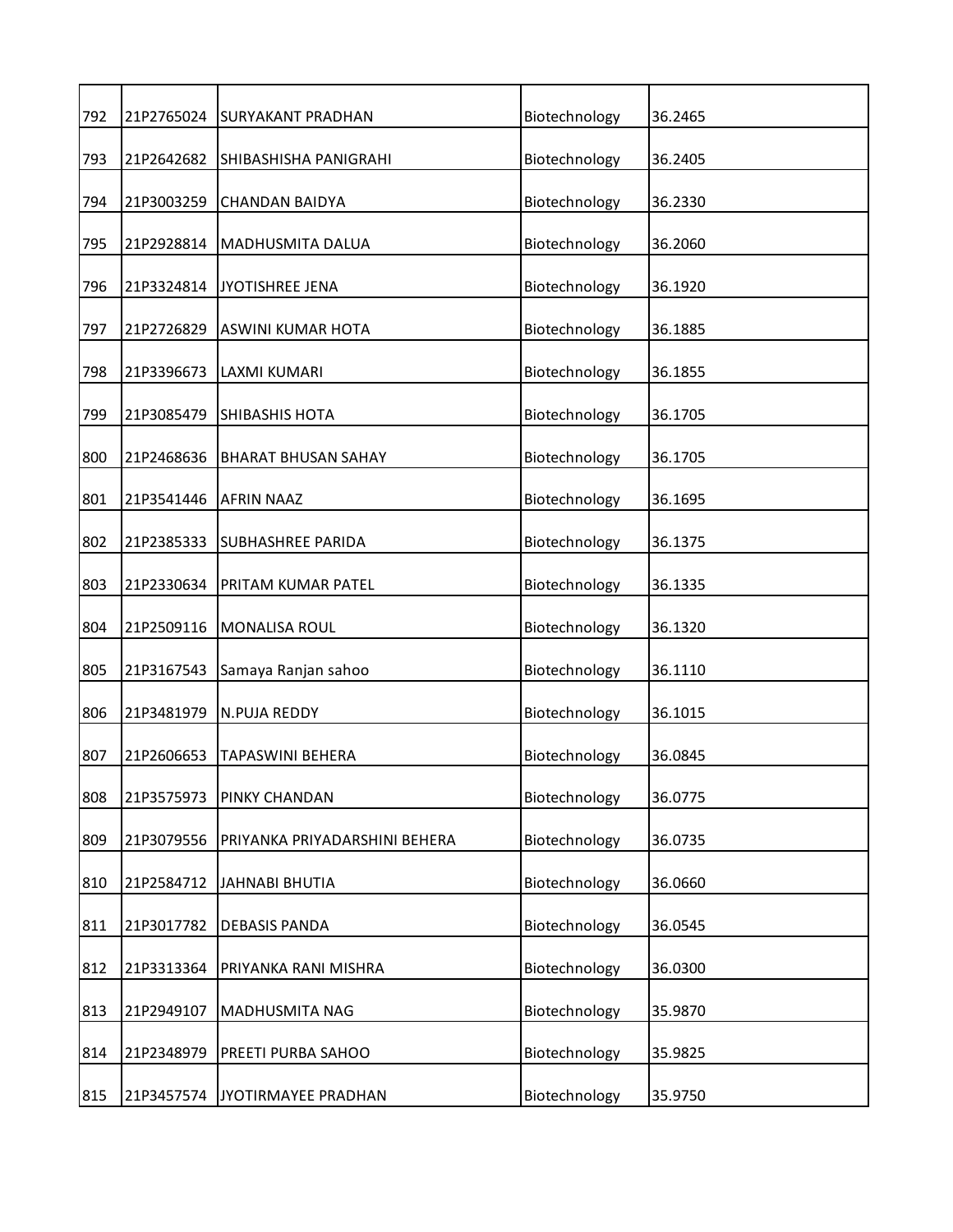| 816 | 21P2403936 | <b>SIMRAN NANDA</b>         | Biotechnology | 35.9635 |
|-----|------------|-----------------------------|---------------|---------|
| 817 | 21P3206633 | <b>AKANKHYA MOHANTY</b>     | Biotechnology | 35.9115 |
| 818 | 21P2324229 | TAPASH RANJAN SAHOO         | Biotechnology | 35.8910 |
| 819 | 21P2686773 | <b>KASTURI DHAL</b>         | Biotechnology | 35.8825 |
| 820 | 21P2855224 | SIBASAKTI TRIPATHY          | Biotechnology | 35.8740 |
| 821 | 21P3211473 | <b>SAILENDRA GHOSH</b>      | Biotechnology | 35.8525 |
| 822 | 21P2356773 | DEEPAK KUMAR BISWAL         | Biotechnology | 35.8315 |
| 823 | 21P2426862 | Adyasha Priyadarshini       | Biotechnology | 35.8225 |
| 824 | 21P3622613 | RAJENDRA PRASAD BEHERA      | Biotechnology | 35.8170 |
| 825 | 21P3055147 | <b>SUBHRATA SETHI</b>       | Biotechnology | 35.7905 |
| 826 | 21P3394506 | ABHAYADAYEENI BISWAL        | Biotechnology | 35.7835 |
| 827 | 21P3602826 | PRATYUSMITA PANDA           | Biotechnology | 35.7485 |
| 828 | 21P3053444 | <b>SHRUTIREKHA TRIPATHY</b> | Biotechnology | 35.7395 |
| 829 | 21P2526519 | <b>SOMNATH BANERJEE</b>     | Biotechnology | 35.7025 |
| 830 | 21P2617272 | Sudarshan Paul              | Biotechnology | 35.6980 |
| 831 | 21P2458039 | PRIYANKA URMA               | Biotechnology | 35.6965 |
| 832 | 21P3004249 | UTTAM KUMAR BEHERA          | Biotechnology | 35.6915 |
| 833 | 21P2637534 | SONALI PRIYADARSHINI OJHA   | Biotechnology | 35.6365 |
| 834 | 21P3310693 | MANORAMA BEHERA             | Biotechnology | 35.6315 |
| 835 | 21P2790974 | <b>ARPITA SAHOO</b>         | Biotechnology | 35.6230 |
| 836 | 21P3237669 | MOHESH KUMAR MOHAPATRA      | Biotechnology | 35.6205 |
| 837 | 21P2831957 | TANMAYA MISHRA              | Biotechnology | 35.6120 |
| 838 | 21P2461053 | ARPITA PRIYADARSHINI ROUT   | Biotechnology | 35.6055 |
| 839 | 21P2511134 | RAJENDRA PATI               | Biotechnology | 35.5755 |
|     |            |                             |               |         |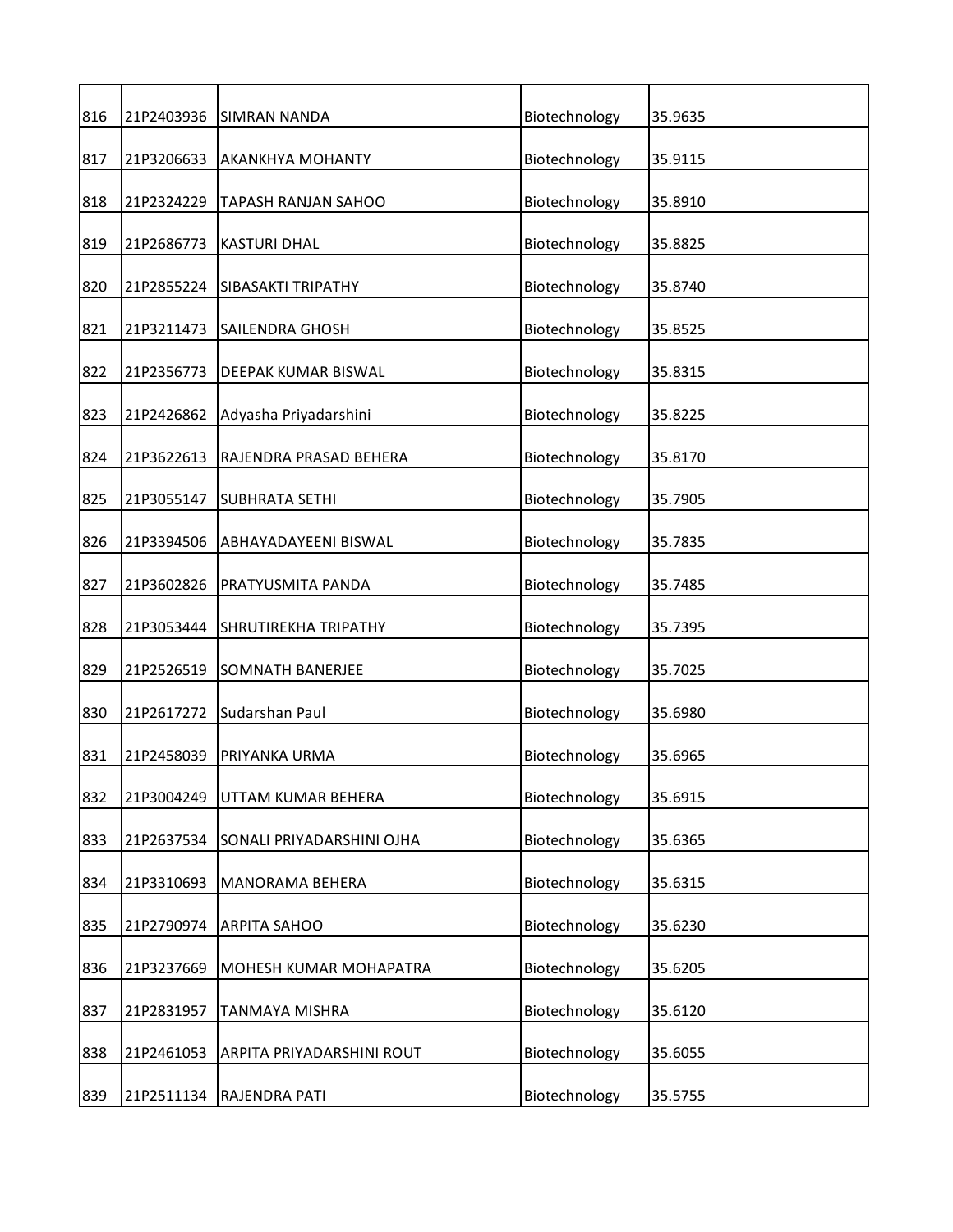| 840<br>Biotechnology<br>21P2553164<br>35.5705<br><b>BARSHA MOHANTY</b><br>21P3169096<br>Biotechnology<br>841<br>PRAGYANPRAVA RAY<br>35.5665<br>21P3233082<br>842<br>Kabiraj Maharana<br>Biotechnology<br>35.5555<br>21P3202976<br>Biotechnology<br>843<br>PRITHVIRAJ SAHU<br>35.5320<br>844<br>21P3517304<br>Biotechnology<br><b>ASHWITA RANI RATH</b><br>35.5250<br>21P3070832<br>Biotechnology<br>845<br>RACHITA SAHU<br>35.5130<br>846<br>21P2440219<br>Biotechnology<br>NIBEDITA NAYAK<br>35.5040<br>21P3388887<br>Biotechnology<br>847<br>35.4930<br>SOUMYA RANJAN PANIGRAHI<br>21P3010487<br>Biotechnology<br>848<br>OM PRAKAS DASH<br>35.4915<br>21P2921139<br>849<br><b>SAMAR DASH</b><br>Biotechnology<br>35.4875<br>850<br>21P2759172<br><b>ARPITA DAS</b><br>Biotechnology<br>35.4855<br>851<br>21P3124604<br>Biswabandita Chhotaray<br>Biotechnology<br>35.4525<br>21P2616524<br>Biotechnology<br>852<br>PRAGNYA PARIMITA SAHOO<br>35.4495<br>853<br>21P2637634<br>Biotechnology<br><b>SAGARDIP SAHOO</b><br>35.4345<br>854<br>21P2736622<br>Biotechnology<br><b>DISHA CHHANDA</b><br>35.4255<br>855<br>21P2884073<br>Biotechnology<br>TRUPTI ARPITA SAHU<br>35.4085<br>856<br>Biotechnology<br>35.4070<br>21P3729463<br><b>BHARATI BEHERA</b> |     |            |                         |               |         |
|------------------------------------------------------------------------------------------------------------------------------------------------------------------------------------------------------------------------------------------------------------------------------------------------------------------------------------------------------------------------------------------------------------------------------------------------------------------------------------------------------------------------------------------------------------------------------------------------------------------------------------------------------------------------------------------------------------------------------------------------------------------------------------------------------------------------------------------------------------------------------------------------------------------------------------------------------------------------------------------------------------------------------------------------------------------------------------------------------------------------------------------------------------------------------------------------------------------------------------------------------------|-----|------------|-------------------------|---------------|---------|
|                                                                                                                                                                                                                                                                                                                                                                                                                                                                                                                                                                                                                                                                                                                                                                                                                                                                                                                                                                                                                                                                                                                                                                                                                                                            |     |            |                         |               |         |
|                                                                                                                                                                                                                                                                                                                                                                                                                                                                                                                                                                                                                                                                                                                                                                                                                                                                                                                                                                                                                                                                                                                                                                                                                                                            |     |            |                         |               |         |
|                                                                                                                                                                                                                                                                                                                                                                                                                                                                                                                                                                                                                                                                                                                                                                                                                                                                                                                                                                                                                                                                                                                                                                                                                                                            |     |            |                         |               |         |
|                                                                                                                                                                                                                                                                                                                                                                                                                                                                                                                                                                                                                                                                                                                                                                                                                                                                                                                                                                                                                                                                                                                                                                                                                                                            |     |            |                         |               |         |
|                                                                                                                                                                                                                                                                                                                                                                                                                                                                                                                                                                                                                                                                                                                                                                                                                                                                                                                                                                                                                                                                                                                                                                                                                                                            |     |            |                         |               |         |
|                                                                                                                                                                                                                                                                                                                                                                                                                                                                                                                                                                                                                                                                                                                                                                                                                                                                                                                                                                                                                                                                                                                                                                                                                                                            |     |            |                         |               |         |
|                                                                                                                                                                                                                                                                                                                                                                                                                                                                                                                                                                                                                                                                                                                                                                                                                                                                                                                                                                                                                                                                                                                                                                                                                                                            |     |            |                         |               |         |
|                                                                                                                                                                                                                                                                                                                                                                                                                                                                                                                                                                                                                                                                                                                                                                                                                                                                                                                                                                                                                                                                                                                                                                                                                                                            |     |            |                         |               |         |
|                                                                                                                                                                                                                                                                                                                                                                                                                                                                                                                                                                                                                                                                                                                                                                                                                                                                                                                                                                                                                                                                                                                                                                                                                                                            |     |            |                         |               |         |
|                                                                                                                                                                                                                                                                                                                                                                                                                                                                                                                                                                                                                                                                                                                                                                                                                                                                                                                                                                                                                                                                                                                                                                                                                                                            |     |            |                         |               |         |
|                                                                                                                                                                                                                                                                                                                                                                                                                                                                                                                                                                                                                                                                                                                                                                                                                                                                                                                                                                                                                                                                                                                                                                                                                                                            |     |            |                         |               |         |
|                                                                                                                                                                                                                                                                                                                                                                                                                                                                                                                                                                                                                                                                                                                                                                                                                                                                                                                                                                                                                                                                                                                                                                                                                                                            |     |            |                         |               |         |
|                                                                                                                                                                                                                                                                                                                                                                                                                                                                                                                                                                                                                                                                                                                                                                                                                                                                                                                                                                                                                                                                                                                                                                                                                                                            |     |            |                         |               |         |
|                                                                                                                                                                                                                                                                                                                                                                                                                                                                                                                                                                                                                                                                                                                                                                                                                                                                                                                                                                                                                                                                                                                                                                                                                                                            |     |            |                         |               |         |
|                                                                                                                                                                                                                                                                                                                                                                                                                                                                                                                                                                                                                                                                                                                                                                                                                                                                                                                                                                                                                                                                                                                                                                                                                                                            |     |            |                         |               |         |
|                                                                                                                                                                                                                                                                                                                                                                                                                                                                                                                                                                                                                                                                                                                                                                                                                                                                                                                                                                                                                                                                                                                                                                                                                                                            |     |            |                         |               |         |
|                                                                                                                                                                                                                                                                                                                                                                                                                                                                                                                                                                                                                                                                                                                                                                                                                                                                                                                                                                                                                                                                                                                                                                                                                                                            |     |            |                         |               |         |
|                                                                                                                                                                                                                                                                                                                                                                                                                                                                                                                                                                                                                                                                                                                                                                                                                                                                                                                                                                                                                                                                                                                                                                                                                                                            | 857 | 21P2976752 | <b>CHINTU KUMAR SAH</b> | Biotechnology | 35.4055 |
| 21P2502153<br>Biotechnology<br>858<br>SWAYANSIDDHA DASH<br>35.4040                                                                                                                                                                                                                                                                                                                                                                                                                                                                                                                                                                                                                                                                                                                                                                                                                                                                                                                                                                                                                                                                                                                                                                                         |     |            |                         |               |         |
| Biotechnology<br>859<br>21P2347379<br>35.3585<br>SRIKANTA PRADHAN                                                                                                                                                                                                                                                                                                                                                                                                                                                                                                                                                                                                                                                                                                                                                                                                                                                                                                                                                                                                                                                                                                                                                                                          |     |            |                         |               |         |
| 860<br>21P3379144<br>Biotechnology<br><b>SUBHALAXMI SAHOO</b><br>35.3525                                                                                                                                                                                                                                                                                                                                                                                                                                                                                                                                                                                                                                                                                                                                                                                                                                                                                                                                                                                                                                                                                                                                                                                   |     |            |                         |               |         |
| 21P2356073<br>Biotechnology<br>35.3485<br>861<br>RAUTREDLA DHANESWARI REDDY                                                                                                                                                                                                                                                                                                                                                                                                                                                                                                                                                                                                                                                                                                                                                                                                                                                                                                                                                                                                                                                                                                                                                                                |     |            |                         |               |         |
| Biotechnology<br>862<br>21P3566986<br>K SIPRA SEPHALI<br>35.3460                                                                                                                                                                                                                                                                                                                                                                                                                                                                                                                                                                                                                                                                                                                                                                                                                                                                                                                                                                                                                                                                                                                                                                                           |     |            |                         |               |         |
| Biotechnology<br>863<br>21P2510242<br>35.3255<br>CHANDAN KUMAR BEHERA                                                                                                                                                                                                                                                                                                                                                                                                                                                                                                                                                                                                                                                                                                                                                                                                                                                                                                                                                                                                                                                                                                                                                                                      |     |            |                         |               |         |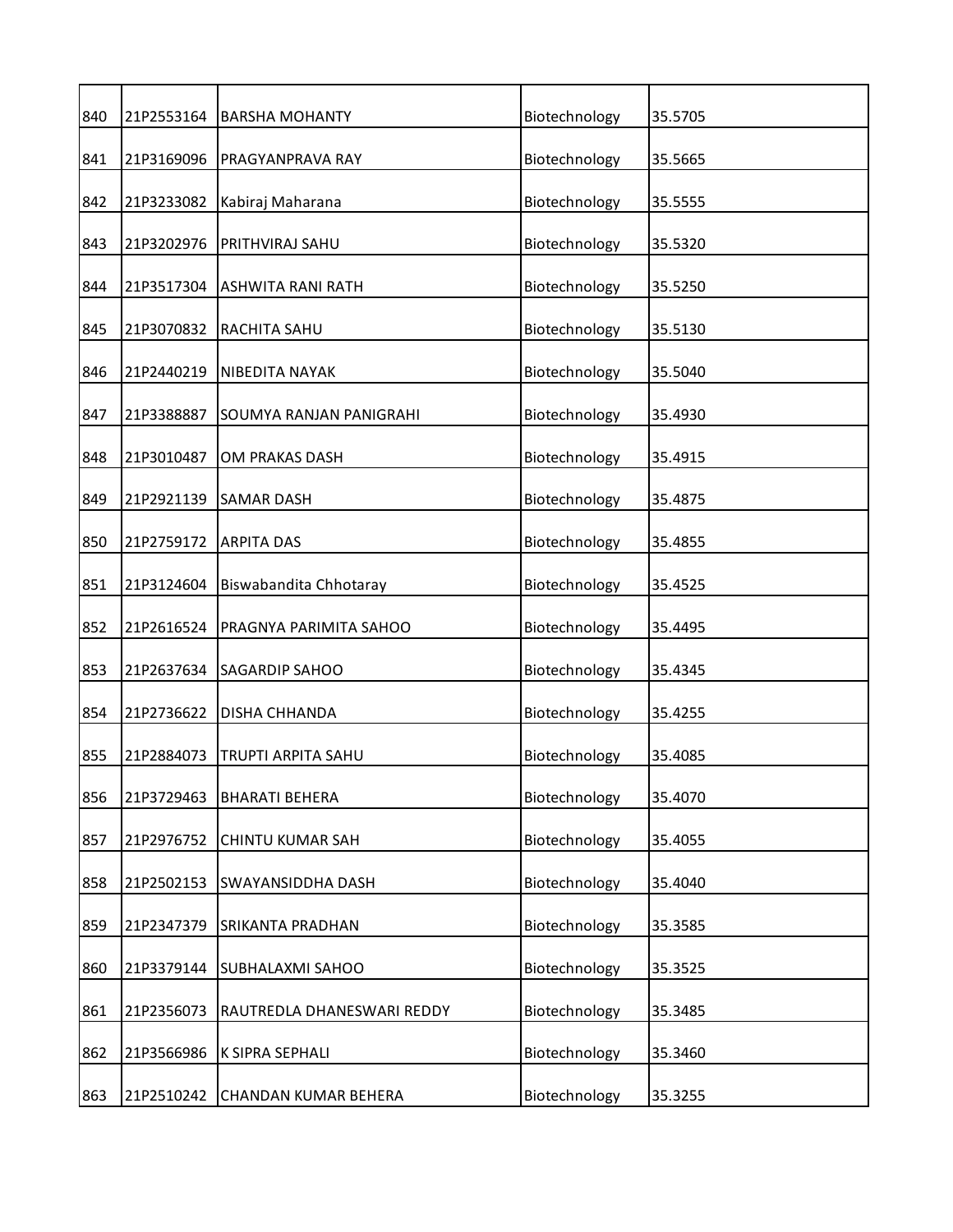| 864 | 21P2500829 | Puspanjali Pradhan           | Biotechnology | 35.3245 |
|-----|------------|------------------------------|---------------|---------|
| 865 | 21P2462059 | PRABHUPADA PRADHAN           | Biotechnology | 35.2920 |
| 866 | 21P3087324 | MADHUSMITA MOHANTY           | Biotechnology | 35.2870 |
| 867 | 21P2375929 | Kiran Munda                  | Biotechnology | 35.2800 |
| 868 | 21P3081154 | SUCHETA SUBHALAXMI SWAIN     | Biotechnology | 35.2665 |
| 869 | 21P3314169 | PRATIMA KAMILA               | Biotechnology | 35.2665 |
| 870 | 21P3513396 | <b>SWASTIKA PRADHAN</b>      | Biotechnology | 35.2635 |
| 871 | 21P3252314 | <b>BAISNABI BEHERA</b>       | Biotechnology | 35.2525 |
| 872 | 21P3347393 | <b>JYOTISHREE ROUT</b>       | Biotechnology | 35.2425 |
| 873 | 21P3541724 | <b>JAYASHREE SWAIN</b>       | Biotechnology | 35.2135 |
| 874 | 21P3233712 | <b>RASHMI PATEL</b>          | Biotechnology | 35.2125 |
| 875 | 21P3369433 | PRIYAMBADA SAHOO             | Biotechnology | 35.2045 |
| 876 | 21P3533856 | SWARNAPRAVA NAYAK            | Biotechnology | 35.1955 |
| 877 | 21P2933916 | <b>SUBHALAXMI PATRA</b>      | Biotechnology | 35.1940 |
| 878 | 21P2596203 | RACHANA BEHERA               | Biotechnology | 35.1875 |
| 879 | 21P2428314 | <b>SUSHRISONALI ROUT</b>     | Biotechnology | 35.1545 |
| 880 | 21P3128344 | <b>SUPPRABH KUMAR BEHERA</b> | Biotechnology | 35.1095 |
| 881 | 21P2599723 | SUBHASMITA PRADHAN           | Biotechnology | 35.1045 |
| 882 | 21P3119836 | Manas Ranjan Sahoo           | Biotechnology | 35.1015 |
| 883 | 21P3746946 | <b>IPSA PANDA</b>            | Biotechnology | 35.0935 |
| 884 | 21P3708426 | <b>BISWAJIT PARIDA</b>       | Biotechnology | 35.0895 |
| 885 | 21P2961293 | <b>SUMITRA DAS</b>           | Biotechnology | 35.0895 |
| 886 | 21P2718783 | <b>ANKITA DAS</b>            | Biotechnology | 35.0665 |
| 887 | 21P2288557 | TANMAYEE PRADHAN             | Biotechnology | 35.0590 |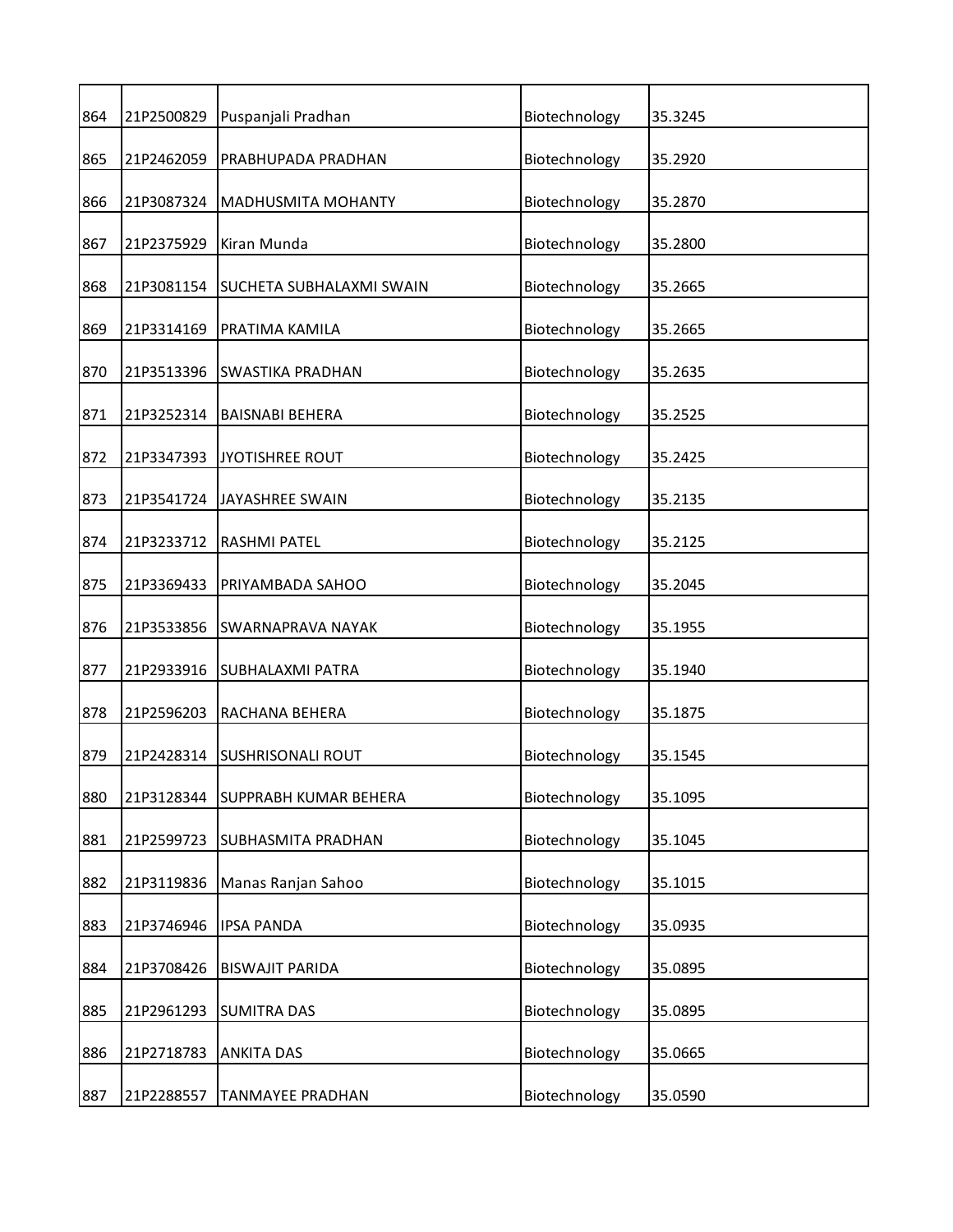| 888 | 21P3025337 | SATABDI NANDA              | Biotechnology | 35.0385 |
|-----|------------|----------------------------|---------------|---------|
| 889 | 21P2374734 | <b>BISHWAJIT DAS</b>       | Biotechnology | 35.0375 |
| 890 | 21P3756259 | <b>ANITA NAYAK</b>         | Biotechnology | 35.0335 |
| 891 | 21P3015502 | <b>HARIOM PANIGRAHI</b>    | Biotechnology | 35.0335 |
| 892 | 21P3465934 | <b>SWETALEENA PRADHAN</b>  | Biotechnology | 35.0275 |
| 893 | 21P2336286 | <b>LIPSA MOHANTY</b>       | Biotechnology | 35.0075 |
| 894 | 21P3095244 | <b>DIBYANI PATRA</b>       | Biotechnology | 34.9970 |
| 895 | 21P2380753 | <b>ANANTA PRASAD SAHOO</b> | Biotechnology | 34.9925 |
| 896 | 21P2313983 | <b>SMITA RANI PANDA</b>    | Biotechnology | 34.9845 |
| 897 | 21P3742264 | <b>RANI ROUL</b>           | Biotechnology | 34.9585 |
| 898 | 21P2440514 | <b>DEEPIKA PATRA</b>       | Biotechnology | 34.9570 |
| 899 | 21P3180392 | <b>SMRUTI PRAJNA BAL</b>   | Biotechnology | 34.9545 |
| 900 | 21P3192427 | MANAS RANJAN JENA          | Biotechnology | 34.9340 |
| 901 | 21P2535784 | SMRUTI SUBHADARSHINI PATRA | Biotechnology | 34.9290 |
| 902 | 21P3447599 | SUBHRANSU SAMAL            | Biotechnology | 34.9245 |
| 903 | 21P2834204 | JAYAPRAKASH SAHU           | Biotechnology | 34.9155 |
| 904 | 21P2471606 | <b>CHINMAYEE BABU</b>      | Biotechnology | 34.8910 |
| 905 | 21P2620704 | <b>SUBHASHREE SAHOO</b>    | Biotechnology | 34.8770 |
| 906 | 21P2481422 | KADAMBINI RATH             | Biotechnology | 34.8760 |
| 907 | 21P2331576 | <b>JITUNU SWAIN</b>        | Biotechnology | 34.8755 |
| 908 | 21P3210989 | <b>SASMITA DAS</b>         | Biotechnology | 34.8625 |
| 909 | 21P2695639 | <b>SILPA PAL</b>           | Biotechnology | 34.8565 |
| 910 | 21P3422413 | <b>BIDHI PRASAD SAMAL</b>  | Biotechnology | 34.8215 |
| 911 | 21P3648476 | <b>SILKY SONALI PATEL</b>  | Biotechnology | 34.8125 |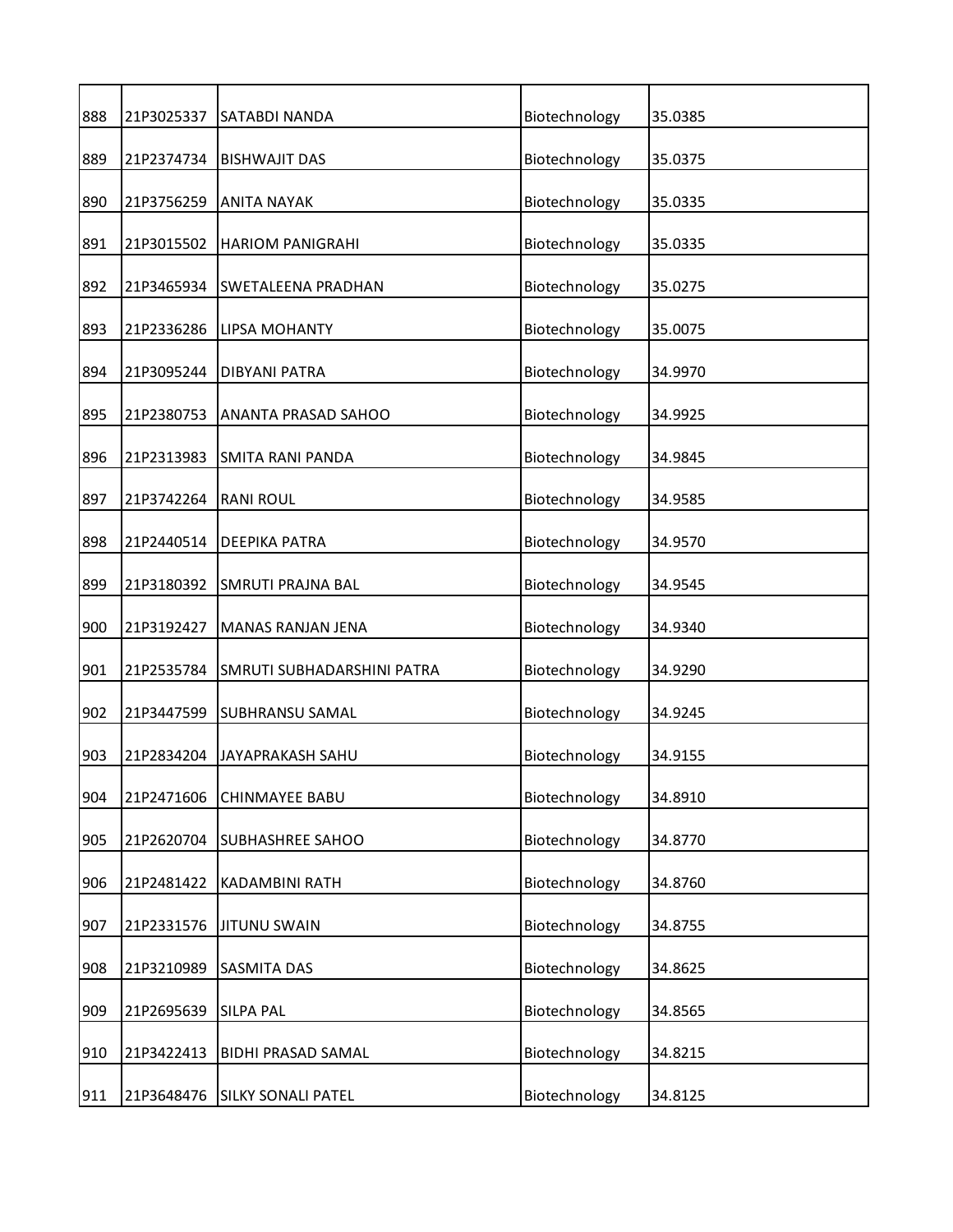| 912 | 21P2387384 | <b>AISHWERYA SAHOO</b>        | Biotechnology | 34.7940 |
|-----|------------|-------------------------------|---------------|---------|
| 913 | 21P3034549 | Nirmala                       | Biotechnology | 34.7900 |
| 914 | 21P2444876 | MANISHA MISHRA                | Biotechnology | 34.7890 |
| 915 | 21P2551473 | RIKITA SAMANTARA              | Biotechnology | 34.7870 |
| 916 | 21P3280822 | <b>SURAJ KUMAR PANDA</b>      | Biotechnology | 34.7835 |
| 917 | 21P2695997 | Firdos Kadiry                 | Biotechnology | 34.7595 |
| 918 | 21P3069952 | PRATYASHA NAYAK               | Biotechnology | 34.7290 |
| 919 | 21P2823146 | <b>GAYATRI PRIYADARSHINI</b>  | Biotechnology | 34.7215 |
| 920 | 21P2548522 | IPSITA PRIYADARSINEE SAHOO    | Biotechnology | 34.7140 |
| 921 | 21P2471129 | SANJIB KUMAR BADAJENA         | Biotechnology | 34.7055 |
| 922 | 21P2825294 | <b>SUJATA MEHER</b>           | Biotechnology | 34.6755 |
| 923 | 21P2878256 | ARPITA PRIYADARSINI ROUT      | Biotechnology | 34.6640 |
| 924 | 21P3232612 | ARPITA MOHARANA               | Biotechnology | 34.6610 |
| 925 | 21P2999459 | <b>SUSHREE SANGITA PARIDA</b> | Biotechnology | 34.6545 |
| 926 | 21P2591066 | <b>S.B. MUKESH KUMAR</b>      | Biotechnology | 34.6500 |
| 927 | 21P3116812 | RUPESH KUMAR PRADHAN          | Biotechnology | 34.6115 |
| 928 | 21P2998799 | <b>JYOTILIPSA NAYAK</b>       | Biotechnology | 34.6085 |
| 929 | 21P3262249 | Ritik Kumar Padhi             | Biotechnology | 34.6080 |
| 930 | 21P3742656 | SOUMYASHREE TRIPATHY          | Biotechnology | 34.6015 |
| 931 | 21P2481104 | ABHILIPSA DAS                 | Biotechnology | 34.6000 |
| 932 | 21P2837404 | <b>SUDHANSU SEKHAR BISOI</b>  | Biotechnology | 34.5915 |
| 933 | 21P3111942 | MANAJYOTSNA NAYAK             | Biotechnology | 34.5700 |
| 934 | 21P2725933 | PRAJNASIS BARIK               | Biotechnology | 34.5605 |
| 935 | 21P2325066 | SIDDHARTHA DASH               | Biotechnology | 34.5495 |
|     |            |                               |               |         |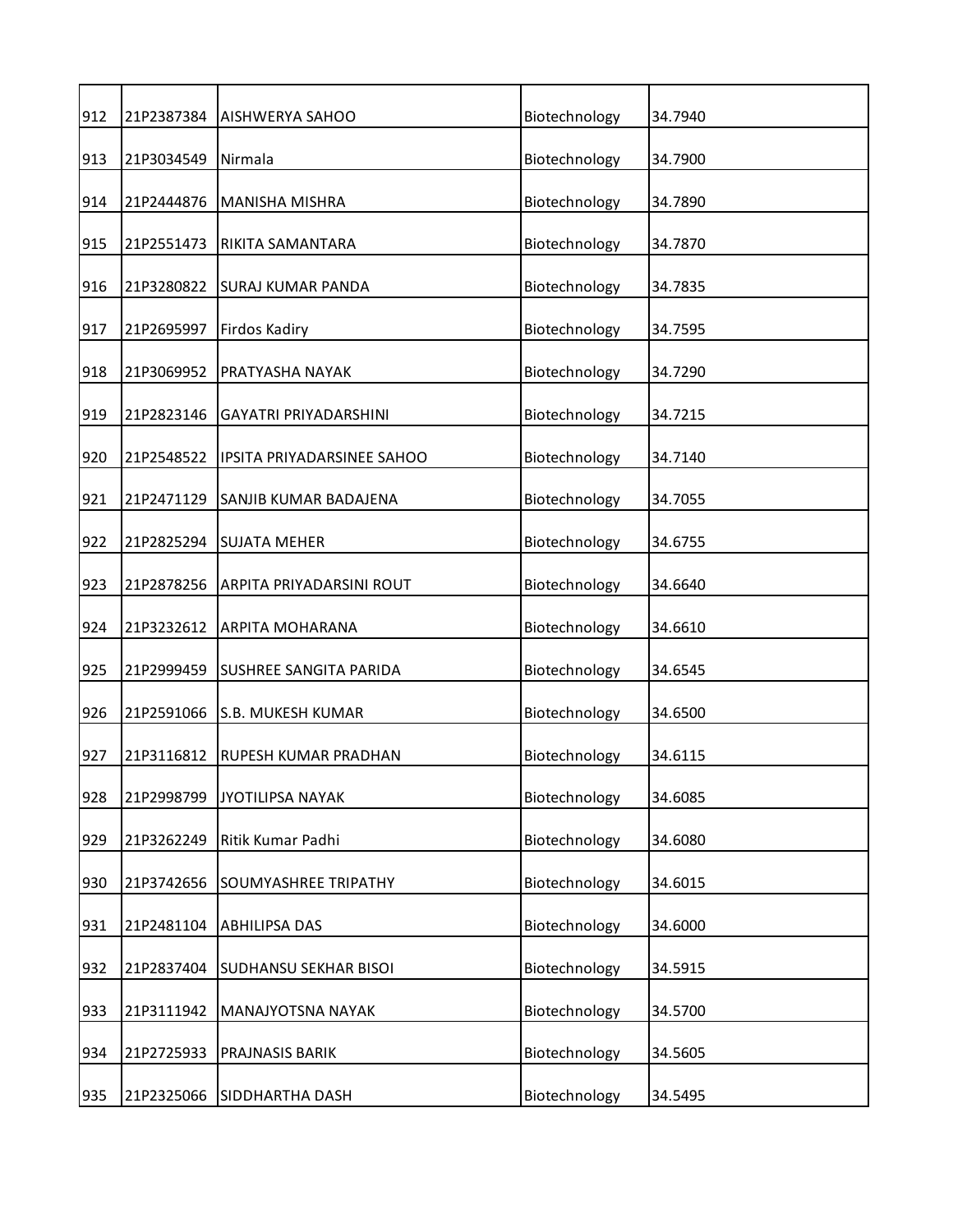| 936 | 21P2309209 | DIPTIMAYEE TRIPATHY           | Biotechnology | 34.5425 |
|-----|------------|-------------------------------|---------------|---------|
| 937 | 21P2548903 | Sangram kumar Jena            | Biotechnology | 34.5340 |
| 938 | 21P3400657 | Jyoti Prakash Sahoo           | Biotechnology | 34.5125 |
| 939 | 21P3092877 | Shrutiprajna chhotaray        | Biotechnology | 34.5110 |
| 940 | 21P2976693 | <b>GANESH CHANDRA MALLICK</b> | Biotechnology | 34.4915 |
| 941 | 21P3489427 | Sushree Sangita Puhan         | Biotechnology | 34.4695 |
| 942 | 21P2952662 | PRAGATI NAYAK                 | Biotechnology | 34.4615 |
| 943 | 21P3571789 | <b>NIGAR PARVEEN</b>          | Biotechnology | 34.4135 |
| 944 | 21P2854039 | ALOK KUMAR SAHU               | Biotechnology | 34.4120 |
| 945 | 21P2475622 | NARAYAN PANIGRAHI             | Biotechnology | 34.3885 |
| 946 | 21P2898736 | <b>SAMBIT JENA</b>            | Biotechnology | 34.3880 |
| 947 | 21P3056113 | <b>SHALINI SINGH</b>          | Biotechnology | 34.3845 |
| 948 | 21P2328679 | Preety Chhetri                | Biotechnology | 34.3555 |
| 949 | 21P2641802 | PRATYUSH DAS                  | Biotechnology | 34.3455 |
| 950 | 21P3092523 | PRAVA JOJO                    | Biotechnology | 34.3405 |
| 951 | 21P2492403 | Madhusmita Jayapuria          | Biotechnology | 34.3390 |
| 952 | 21P2725603 | <b>SACHIN PALITA</b>          | Biotechnology | 34.3195 |
| 953 | 21P2327926 | <b>CHINMAYEE NAYAK</b>        | Biotechnology | 34.3045 |
| 954 | 21P2998444 | SIBABRATA DASH                | Biotechnology | 34.2820 |
| 955 | 21P2409887 | <b>SASMITA MOHANTY</b>        | Biotechnology | 34.2235 |
| 956 | 21P2801552 | PREETI XAXA                   | Biotechnology | 34.2005 |
| 957 | 21P3315142 | <b>SANKET BEHERA</b>          | Biotechnology | 34.1930 |
| 958 | 21P2438366 | <b>ADITYA JENA</b>            | Biotechnology | 34.1815 |
| 959 | 21P3500663 | <b>SUBHASHREE HIAL</b>        | Biotechnology | 34.1630 |
|     |            |                               |               |         |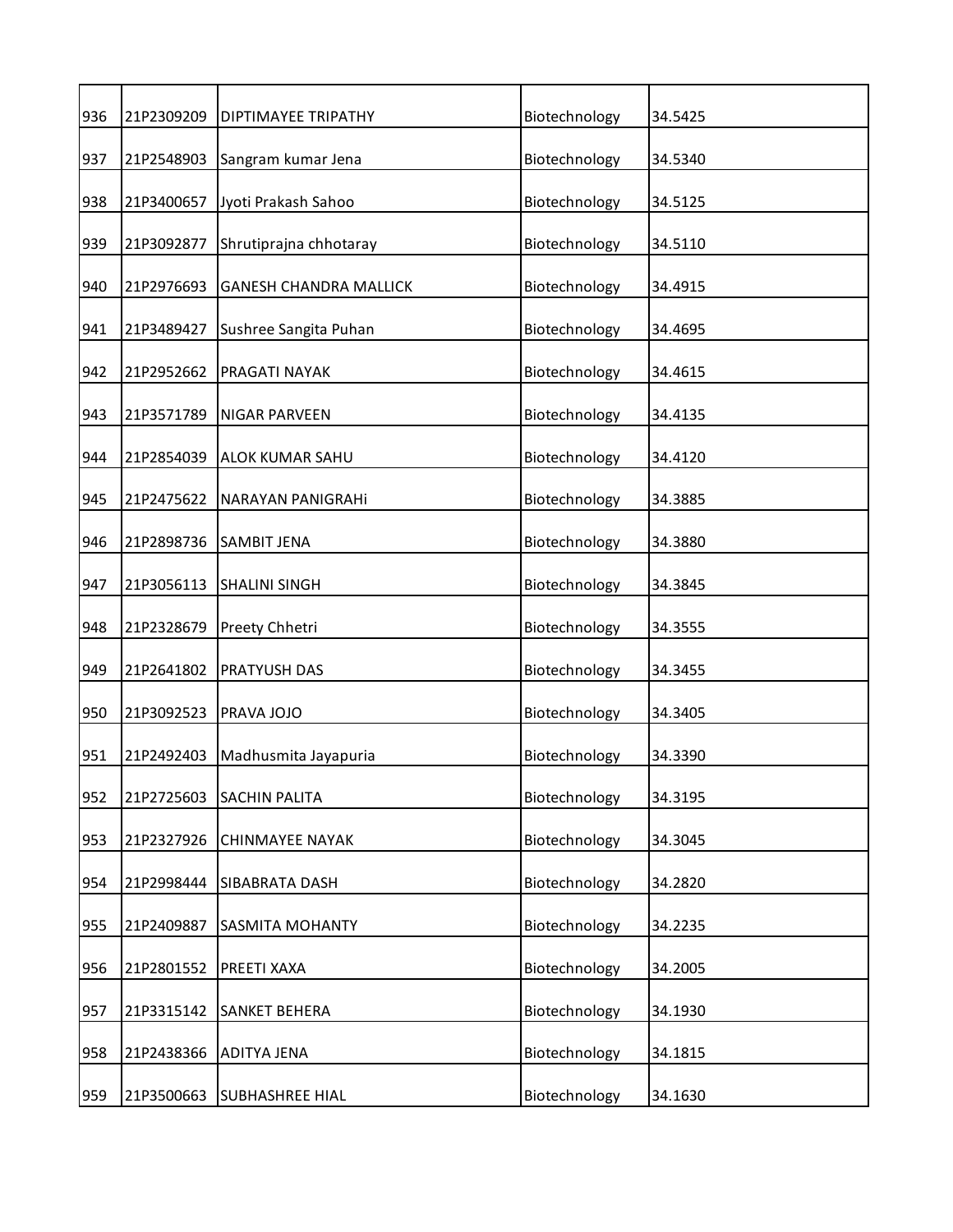| 960<br>Biotechnology<br>21P2555833<br>34.1420<br><b>CHANDAN SAHU</b><br>21P3309549<br>Biotechnology<br>961<br><b>SUNITA SAHU</b><br>34.1415<br>962<br>21P3220542<br>Biotechnology<br><b>GITIKRISHNA DAS</b><br>34.1310<br>21P2886439<br>Biotechnology<br>963<br>PRATYASHA DASH<br>34.1160<br>21P2530656<br>Biotechnology<br>964<br>SUPRIYA PRIYADARSHINEE<br>34.1115<br>21P3281464<br>Biotechnology<br>965<br>RATNA MANJARI PATI<br>34.0915<br>21P3662284<br>Biotechnology<br>966<br><b>GOURI HEMBRAM</b><br>34.0500<br>Biotechnology<br>967<br>21P2597494<br><b>SHREEDATTA RATH</b><br>34.0250<br>21P3112433<br>Biotechnology<br>968<br><b>ROSINI BISOYI</b><br>34.0010<br>969<br>21P2887022<br>ASHISH KUMAR MAHANTA<br>Biotechnology<br>33.9900<br>970<br>21P3445034<br>Biotechnology<br><b>GOUTTAM KUMAR PADHI</b><br>33.9455<br>971<br>21P3596033<br>Biotechnology<br>33.9435<br><b>BHARGADEEP BEHERA</b><br>21P2977283<br>Biotechnology<br>972<br>SARASWATI PATTANAYAK<br>33.9375<br>973<br>21P3520952<br>Biotechnology<br>33.9300<br>ROJALIN PARIDA<br>Biotechnology<br>974<br>21P2463074<br><b>TEJASMITA PRUSTY</b><br>33.9290<br>975<br>21P3410203<br>Biotechnology<br>RASMI RANJAN PARIDA<br>33.9150<br>976<br>21P2446769<br>Biotechnology<br>33.8875<br>BISWABANDITA SAHU<br>Biotechnology<br>977<br>21P2461046<br>DIPTIMAYEE SAHU<br>33.8770<br>Biotechnology<br>978<br>21P2442369<br>SAGNYA SUCHARITA BEHERA<br>33.8620<br>Biotechnology<br>979<br>21P3754024<br>33.8495<br>SAMEER KUMAR SAHOO<br>980<br>21P2876589<br>Biotechnology<br>33.8295<br><b>RUPALI TRIPATHY</b><br>21P2806446<br>Biotechnology<br>33.8040<br>981<br>SARADA PRASANNA PARIJA<br>Biotechnology<br>982<br>21P2443123<br><b>SUDEEPA DAS</b><br>33.8040 |  |  |  |
|-----------------------------------------------------------------------------------------------------------------------------------------------------------------------------------------------------------------------------------------------------------------------------------------------------------------------------------------------------------------------------------------------------------------------------------------------------------------------------------------------------------------------------------------------------------------------------------------------------------------------------------------------------------------------------------------------------------------------------------------------------------------------------------------------------------------------------------------------------------------------------------------------------------------------------------------------------------------------------------------------------------------------------------------------------------------------------------------------------------------------------------------------------------------------------------------------------------------------------------------------------------------------------------------------------------------------------------------------------------------------------------------------------------------------------------------------------------------------------------------------------------------------------------------------------------------------------------------------------------------------------------------------------------------------------------------------------------------------------------------|--|--|--|
|                                                                                                                                                                                                                                                                                                                                                                                                                                                                                                                                                                                                                                                                                                                                                                                                                                                                                                                                                                                                                                                                                                                                                                                                                                                                                                                                                                                                                                                                                                                                                                                                                                                                                                                                         |  |  |  |
|                                                                                                                                                                                                                                                                                                                                                                                                                                                                                                                                                                                                                                                                                                                                                                                                                                                                                                                                                                                                                                                                                                                                                                                                                                                                                                                                                                                                                                                                                                                                                                                                                                                                                                                                         |  |  |  |
|                                                                                                                                                                                                                                                                                                                                                                                                                                                                                                                                                                                                                                                                                                                                                                                                                                                                                                                                                                                                                                                                                                                                                                                                                                                                                                                                                                                                                                                                                                                                                                                                                                                                                                                                         |  |  |  |
|                                                                                                                                                                                                                                                                                                                                                                                                                                                                                                                                                                                                                                                                                                                                                                                                                                                                                                                                                                                                                                                                                                                                                                                                                                                                                                                                                                                                                                                                                                                                                                                                                                                                                                                                         |  |  |  |
|                                                                                                                                                                                                                                                                                                                                                                                                                                                                                                                                                                                                                                                                                                                                                                                                                                                                                                                                                                                                                                                                                                                                                                                                                                                                                                                                                                                                                                                                                                                                                                                                                                                                                                                                         |  |  |  |
|                                                                                                                                                                                                                                                                                                                                                                                                                                                                                                                                                                                                                                                                                                                                                                                                                                                                                                                                                                                                                                                                                                                                                                                                                                                                                                                                                                                                                                                                                                                                                                                                                                                                                                                                         |  |  |  |
|                                                                                                                                                                                                                                                                                                                                                                                                                                                                                                                                                                                                                                                                                                                                                                                                                                                                                                                                                                                                                                                                                                                                                                                                                                                                                                                                                                                                                                                                                                                                                                                                                                                                                                                                         |  |  |  |
|                                                                                                                                                                                                                                                                                                                                                                                                                                                                                                                                                                                                                                                                                                                                                                                                                                                                                                                                                                                                                                                                                                                                                                                                                                                                                                                                                                                                                                                                                                                                                                                                                                                                                                                                         |  |  |  |
|                                                                                                                                                                                                                                                                                                                                                                                                                                                                                                                                                                                                                                                                                                                                                                                                                                                                                                                                                                                                                                                                                                                                                                                                                                                                                                                                                                                                                                                                                                                                                                                                                                                                                                                                         |  |  |  |
|                                                                                                                                                                                                                                                                                                                                                                                                                                                                                                                                                                                                                                                                                                                                                                                                                                                                                                                                                                                                                                                                                                                                                                                                                                                                                                                                                                                                                                                                                                                                                                                                                                                                                                                                         |  |  |  |
|                                                                                                                                                                                                                                                                                                                                                                                                                                                                                                                                                                                                                                                                                                                                                                                                                                                                                                                                                                                                                                                                                                                                                                                                                                                                                                                                                                                                                                                                                                                                                                                                                                                                                                                                         |  |  |  |
|                                                                                                                                                                                                                                                                                                                                                                                                                                                                                                                                                                                                                                                                                                                                                                                                                                                                                                                                                                                                                                                                                                                                                                                                                                                                                                                                                                                                                                                                                                                                                                                                                                                                                                                                         |  |  |  |
|                                                                                                                                                                                                                                                                                                                                                                                                                                                                                                                                                                                                                                                                                                                                                                                                                                                                                                                                                                                                                                                                                                                                                                                                                                                                                                                                                                                                                                                                                                                                                                                                                                                                                                                                         |  |  |  |
|                                                                                                                                                                                                                                                                                                                                                                                                                                                                                                                                                                                                                                                                                                                                                                                                                                                                                                                                                                                                                                                                                                                                                                                                                                                                                                                                                                                                                                                                                                                                                                                                                                                                                                                                         |  |  |  |
|                                                                                                                                                                                                                                                                                                                                                                                                                                                                                                                                                                                                                                                                                                                                                                                                                                                                                                                                                                                                                                                                                                                                                                                                                                                                                                                                                                                                                                                                                                                                                                                                                                                                                                                                         |  |  |  |
|                                                                                                                                                                                                                                                                                                                                                                                                                                                                                                                                                                                                                                                                                                                                                                                                                                                                                                                                                                                                                                                                                                                                                                                                                                                                                                                                                                                                                                                                                                                                                                                                                                                                                                                                         |  |  |  |
|                                                                                                                                                                                                                                                                                                                                                                                                                                                                                                                                                                                                                                                                                                                                                                                                                                                                                                                                                                                                                                                                                                                                                                                                                                                                                                                                                                                                                                                                                                                                                                                                                                                                                                                                         |  |  |  |
|                                                                                                                                                                                                                                                                                                                                                                                                                                                                                                                                                                                                                                                                                                                                                                                                                                                                                                                                                                                                                                                                                                                                                                                                                                                                                                                                                                                                                                                                                                                                                                                                                                                                                                                                         |  |  |  |
|                                                                                                                                                                                                                                                                                                                                                                                                                                                                                                                                                                                                                                                                                                                                                                                                                                                                                                                                                                                                                                                                                                                                                                                                                                                                                                                                                                                                                                                                                                                                                                                                                                                                                                                                         |  |  |  |
|                                                                                                                                                                                                                                                                                                                                                                                                                                                                                                                                                                                                                                                                                                                                                                                                                                                                                                                                                                                                                                                                                                                                                                                                                                                                                                                                                                                                                                                                                                                                                                                                                                                                                                                                         |  |  |  |
|                                                                                                                                                                                                                                                                                                                                                                                                                                                                                                                                                                                                                                                                                                                                                                                                                                                                                                                                                                                                                                                                                                                                                                                                                                                                                                                                                                                                                                                                                                                                                                                                                                                                                                                                         |  |  |  |
|                                                                                                                                                                                                                                                                                                                                                                                                                                                                                                                                                                                                                                                                                                                                                                                                                                                                                                                                                                                                                                                                                                                                                                                                                                                                                                                                                                                                                                                                                                                                                                                                                                                                                                                                         |  |  |  |
|                                                                                                                                                                                                                                                                                                                                                                                                                                                                                                                                                                                                                                                                                                                                                                                                                                                                                                                                                                                                                                                                                                                                                                                                                                                                                                                                                                                                                                                                                                                                                                                                                                                                                                                                         |  |  |  |
| Biotechnology<br>983<br>21P3030837<br>33.7925<br><b>JITENDRIYA SAHU</b>                                                                                                                                                                                                                                                                                                                                                                                                                                                                                                                                                                                                                                                                                                                                                                                                                                                                                                                                                                                                                                                                                                                                                                                                                                                                                                                                                                                                                                                                                                                                                                                                                                                                 |  |  |  |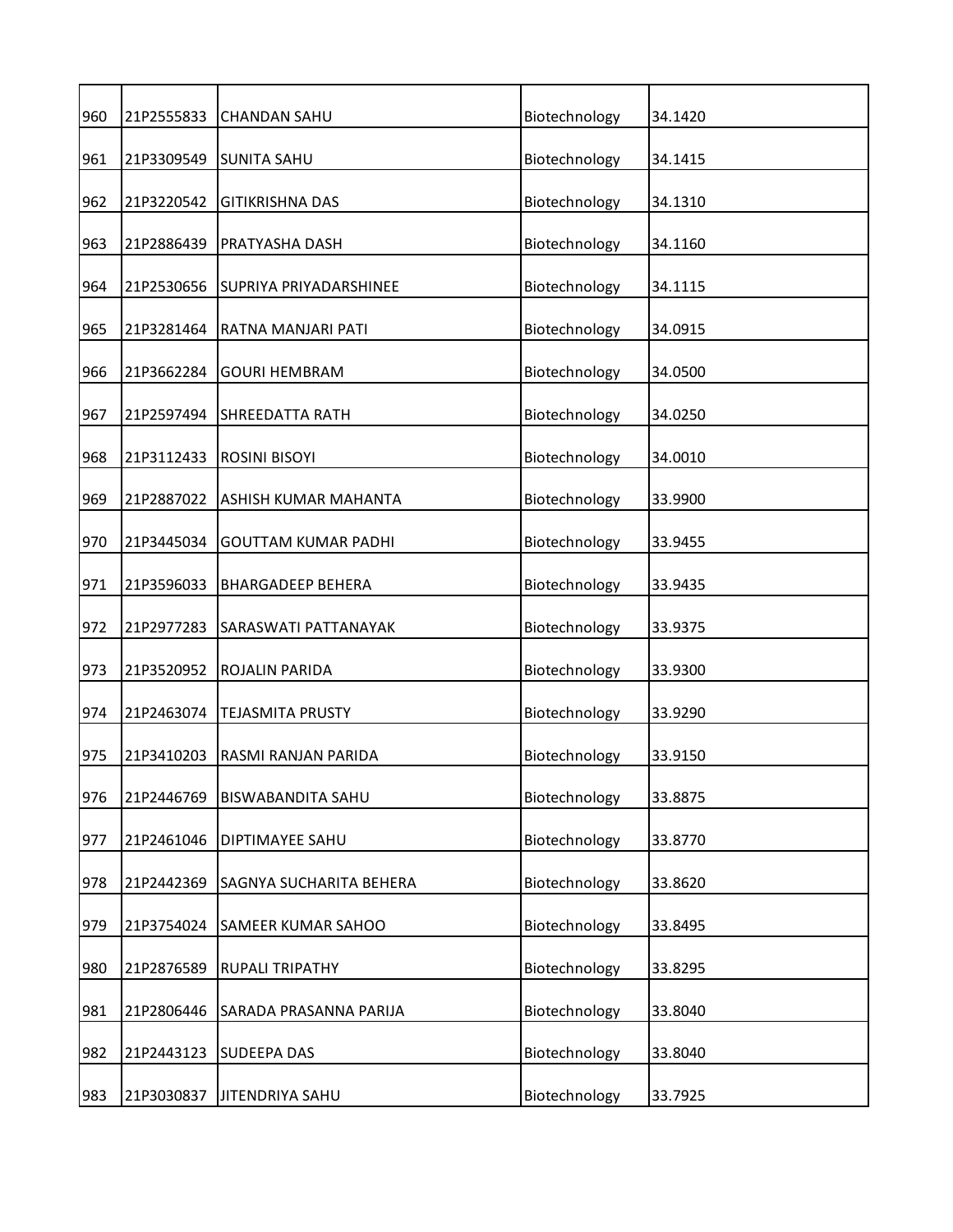| 984 | 21P2780233      | SMRUTIREKHA BARAL          | Biotechnology | 33.7775 |
|-----|-----------------|----------------------------|---------------|---------|
| 985 | 21P3001773      | SUBHRA PRIYADARSINI BISWAL | Biotechnology | 33.7585 |
| 986 | 21P2925653      | NIHAR RANJAN JAYAPURIA     | Biotechnology | 33.7575 |
| 987 | 21P2732124      | <b>SEEMRAN PANDE</b>       | Biotechnology | 33.7545 |
| 988 | 21P2479032      | RASMITA SETHI              | Biotechnology | 33.7495 |
| 989 | 21P2432604      | PRADYUMNA PANDA            | Biotechnology | 33.7415 |
| 990 | 21P2290073      | <b>SUBHASHREE ROUTS</b>    | Biotechnology | 33.7380 |
| 991 | 21P3236484      | <b>GOPAL NAIK</b>          | Biotechnology | 33.7340 |
| 992 | 21P2972876      | <b>SWOPNITA BEHERA</b>     | Biotechnology | 33.7040 |
| 993 | 21P3414176      | SWETA SUVADARSINI DIKSHIT  | Biotechnology | 33.7000 |
| 994 | 21P2400757      | SAROJINI PARIDA            | Biotechnology | 33.6785 |
| 995 | 21P3512096      | SATYA PRAKASH SAMAL        | Biotechnology | 33.6630 |
| 996 | 21P2312129      | <b>GANESH PADHI</b>        | Biotechnology | 33.6625 |
| 997 | 21P2823864      | <b>MONALISHA SUGRI</b>     | Biotechnology | 33.6610 |
| 998 | 21P2957696      | MRUTYUNJAYA MOHAPATRA      | Biotechnology | 33.5860 |
| 999 | 21P3055229      | NIHAR RANJAN SAHU          | Biotechnology | 33.5535 |
|     | 1000 21P3055634 | <b>JYOTISHREE DAS</b>      | Biotechnology | 33.5435 |
|     | 1001 21P3441524 | MD AHTESAM                 | Biotechnology | 33.5020 |
|     | 1002 21P3221624 | MAMUNEE SAHU               | Biotechnology | 33.4755 |
|     | 1003 21P2832846 | <b>ANSHU RANI</b>          | Biotechnology | 33.4745 |
|     | 1004 21P2995833 | <b>ASMIRA ISLAM</b>        | Biotechnology | 33.4655 |
|     | 1005 21P2791686 | <b>TASHNIM SAGIR</b>       | Biotechnology | 33.4625 |
|     | 1006 21P2620914 | Prachi prava swain         | Biotechnology | 33.4460 |
|     | 1007 21P3114799 | PUJARANI SATAPATHY         | Biotechnology | 33.4100 |
|     |                 |                            |               |         |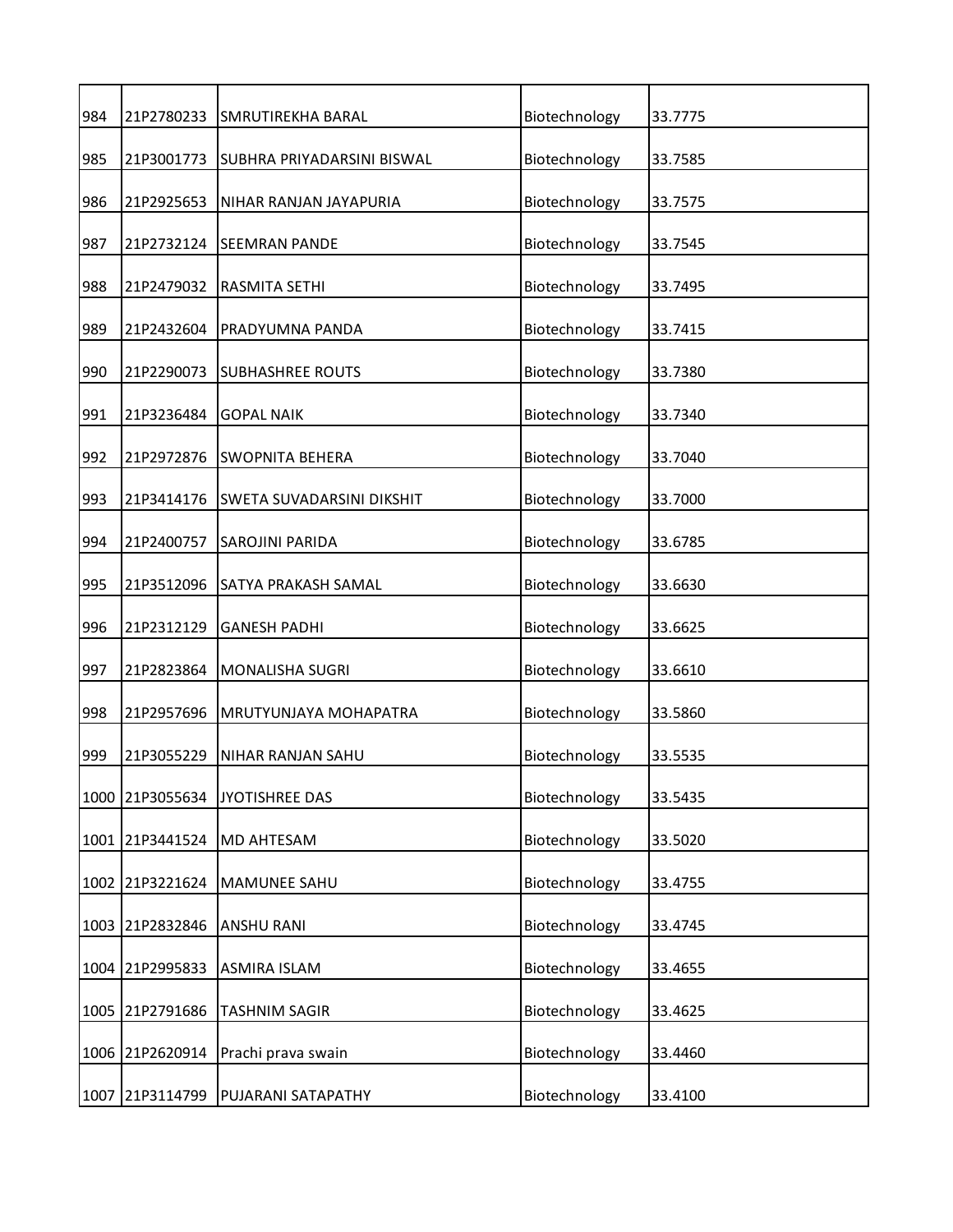| 1008 21P3194662 | SOFESNA BISWAL                | Biotechnology | 33.3920 |
|-----------------|-------------------------------|---------------|---------|
| 1009 21P2499403 | APARNA JENA                   | Biotechnology | 33.3915 |
| 1010 21P2538037 | BISWARANJAN BHUJABAL          | Biotechnology | 33.3805 |
| 1011 21P2747182 | <b>ARJUMAN BANO</b>           | Biotechnology | 33.3630 |
| 1012 21P2303912 | <b>BIGHNESWAR SAHOO</b>       | Biotechnology | 33.3625 |
| 1013 21P2617996 | <b>SHILPA DUTTA</b>           | Biotechnology | 33.3435 |
| 1014 21P3562566 | <b>SUBHANGI NAYAK</b>         | Biotechnology | 33.3375 |
| 1015 21P2491043 | PRAFULLA KUMAR PANDA          | Biotechnology | 33.3265 |
| 1016 21P2333189 | <b>SUDHANSU SEKHAR PRUSTY</b> | Biotechnology | 33.3210 |
| 1017 21P3060019 | <b>SUCHISMITA RAM</b>         | Biotechnology | 33.2975 |
| 1018 21P2951364 | <b>JUGANTI NAIK</b>           | Biotechnology | 33.2845 |
| 1019 21P3302704 | PRIYANKA BAG                  | Biotechnology | 33.2795 |
| 1020 21P3585473 | <b>SRIKANTA DAS</b>           | Biotechnology | 33.2775 |
| 1021 21P2802493 | ARCHANA KUMARI BEHERA         | Biotechnology | 33.2750 |
| 1022 21P3164283 | <b>JASHMIN MOHANTA</b>        | Biotechnology | 33.2730 |
| 1023 21P3062066 | LAXMIPRIYA PANDA              | Biotechnology | 33.2705 |
| 1024 21P2912402 | <b>SONALI PANDA</b>           | Biotechnology | 33.2305 |
| 1025 21P3198026 | RAJASHREE BARIK               | Biotechnology | 33.2255 |
| 1026 21P2396312 | SONALIKA NAYAK                | Biotechnology | 33.1800 |
| 1027 21P3059909 | PRIYARANJAN NAYAK             | Biotechnology | 33.1665 |
| 1028 21P2742296 | ADESH KUMAR PUJAPANDA         | Biotechnology | 33.1515 |
| 1029 21P3598692 | <b>NEHA BEHERA</b>            | Biotechnology | 33.1195 |
| 1030 21P2587647 | <b>SRABANI SAHOO</b>          | Biotechnology | 33.1135 |
| 1031 21P3262104 | Abhipsa Pradhan               | Biotechnology | 33.1105 |
|                 |                               |               |         |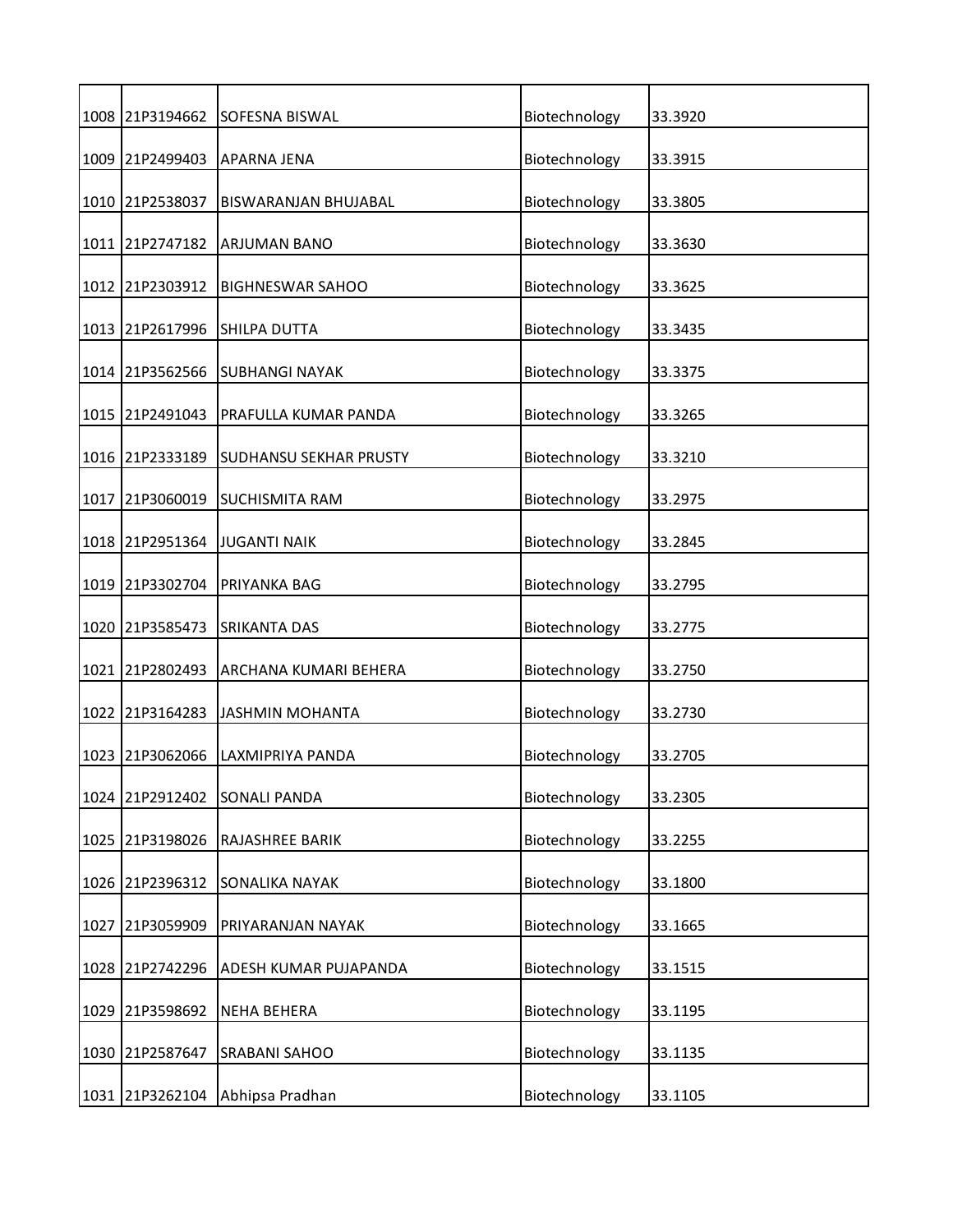| 1032 21P2590936 | <b>SUBHALAXMI BEHERA</b> | Biotechnology | 33.1105 |
|-----------------|--------------------------|---------------|---------|
| 1033 21P2327827 | <b>BIKASH SAHU</b>       | Biotechnology | 33.1075 |
| 1034 21P3604534 | DIBYASMITA BHUYAN        | Biotechnology | 33.0975 |
| 1035 21P2576317 | <b>MINATI KABASI</b>     | Biotechnology | 33.0340 |
| 1036 21P2483917 | Baluka devi              | Biotechnology | 32.9975 |
| 1037 21P2488746 | <b>MOUSAMI NATH</b>      | Biotechnology | 32.9945 |
| 1038 21P2312746 | <b>SASMITA DEY</b>       | Biotechnology | 32.9915 |
| 1039 21P2628006 | <b>BARSARANI PATRA</b>   | Biotechnology | 32.9785 |
| 1040 21P2805054 | Nibedita Pradhan         | Biotechnology | 32.9720 |
| 1041 21P2688772 | <b>MAMATA SWAIN</b>      | Biotechnology | 32.9540 |
| 1042 21P2877562 | <b>MONIKA SARDAR</b>     | Biotechnology | 32.9475 |
| 1043 21P2909947 | RITUPARNA MOHAPATRA      | Biotechnology | 32.9145 |
| 1044 21P2337682 | RASHMI RANA              | Biotechnology | 32.8925 |
| 1045 21P2483304 | <b>SUNITA GOUDA</b>      | Biotechnology | 32.8805 |
| 1046 21P2933613 | <b>SWAGATIKA SAMAL</b>   | Biotechnology | 32.8715 |
| 1047 21P2419213 | RUCHISMITA BHUTIA        | Biotechnology | 32.8455 |
| 1048 21P2392043 | <b>SWETA PRADHAN</b>     | Biotechnology | 32.7930 |
| 1049 21P3098654 | ARADHANA MAHARANA        | Biotechnology | 32.7635 |
| 1050 21P3050372 | SAAGAR KU. PUHAN         | Biotechnology | 32.7615 |
| 1051 21P3260196 | PRANGYA PARAMITA RAY     | Biotechnology | 32.7260 |
| 1052 21P3169437 | Varsharani Mohanty       | Biotechnology | 32.7125 |
| 1053 21P3259956 | <b>SEEMA BASIR</b>       | Biotechnology | 32.7100 |
| 1054 21P2304322 | <b>ANKITA SAHU</b>       | Biotechnology | 32.7005 |
| 1055 21P3323316 | <b>ANKITA BHUYAN</b>     | Biotechnology | 32.6955 |
|                 |                          |               |         |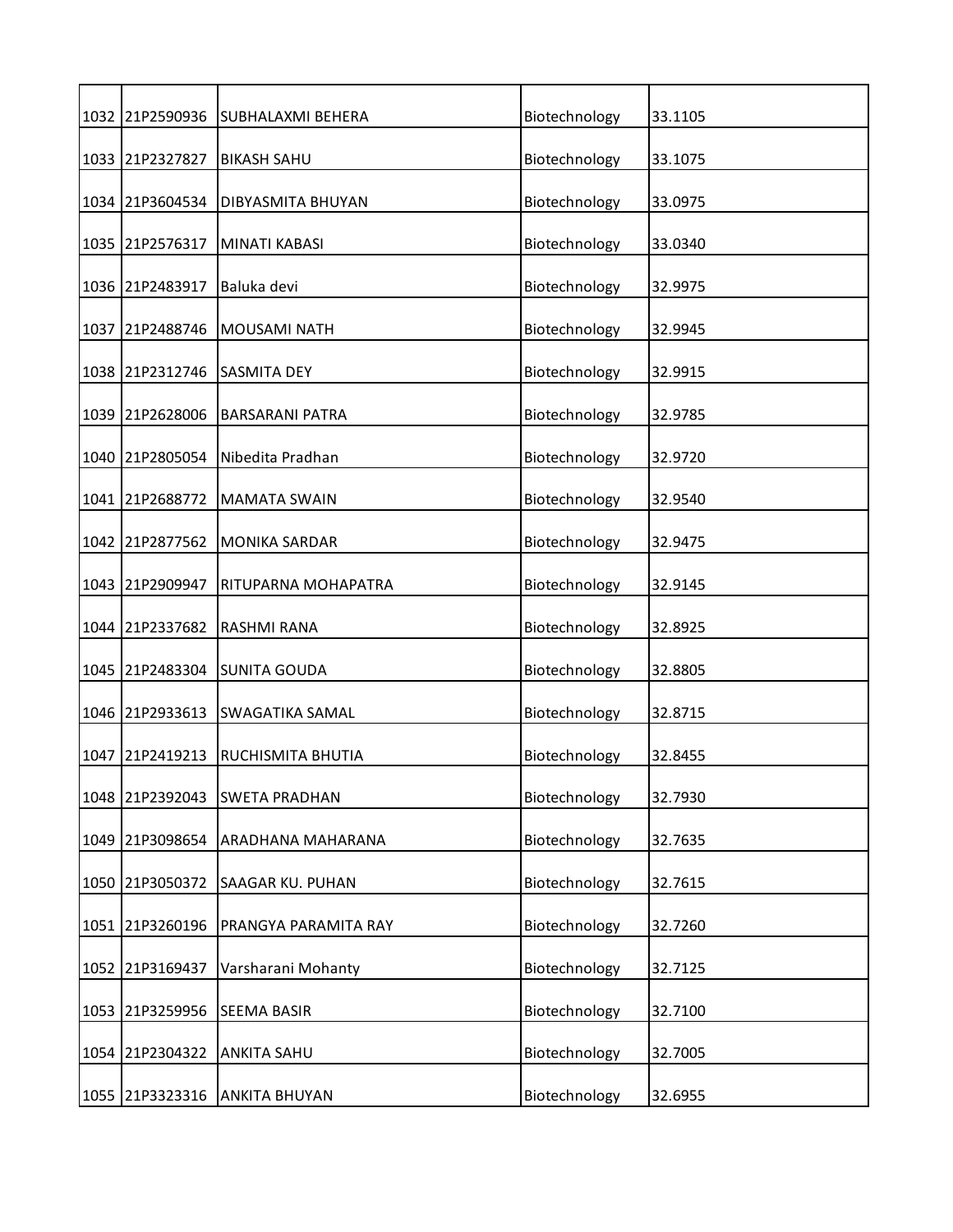|      | 1056 21P2291059 | SOURAV KUMAR NAIK          | Biotechnology | 32.6945 |
|------|-----------------|----------------------------|---------------|---------|
|      | 1057 21P2801852 | RAJENDRA KUMAR SAHU        | Biotechnology | 32.6875 |
|      | 1058 21P3352147 | SUSHREE STITILAGNA PRADHAN | Biotechnology | 32.6550 |
|      | 1059 21P3074166 | <b>SUCHISMITA SAHOO</b>    | Biotechnology | 32.6340 |
|      | 1060 21P2537742 | BHUBANESWARI MAHANTA       | Biotechnology | 32.5725 |
|      | 1061 21P3342744 | MANASWINI JENA             | Biotechnology | 32.5700 |
|      | 1062 21P3557014 | <b>BIJAY LAXMI SETHI</b>   | Biotechnology | 32.5665 |
|      | 1063 21P3624826 | Shubham sangram pradhan    | Biotechnology | 32.5635 |
|      | 1064 21P2699269 | <b>KRISHNARANI DAS</b>     | Biotechnology | 32.4750 |
|      | 1065 21P3233844 | <b>SOURI BAGAR</b>         | Biotechnology | 32.4680 |
|      | 1066 21P2285314 | MILAN KUMAR PRADHAN        | Biotechnology | 32.4535 |
| 1067 | 21P3227134      | <b>SABYASACHI DASH</b>     | Biotechnology | 32.4505 |
|      | 1068 21P3514846 | Bhagyashree Mahapatra      | Biotechnology | 32.4335 |
| 1069 | 21P3737094      | <b>LAXMI TIRKEY</b>        | Biotechnology | 32.3965 |
|      | 1070 21P2738294 | Surya Narayan Panda        | Biotechnology | 32.3450 |
|      | 1071 21P2894484 | <b>KUSUMIKA BARIK</b>      | Biotechnology | 32.3390 |
|      | 1072 21P2949426 | SIBASISH MAHARANA          | Biotechnology | 32.3155 |
|      | 1073 21P2964716 | <b>MADHURI BEHERA</b>      | Biotechnology | 32.3005 |
|      | 1074 21P2368232 | D KAMANA PRADHAN           | Biotechnology | 32.2915 |
|      | 1075 21P2321824 | <b>ANJALI KHORA</b>        | Biotechnology | 32.2835 |
|      | 1076 21P2342666 | SWATIPRIYA SATAPATHY       | Biotechnology | 32.2175 |
|      | 1077 21P3169934 | <b>GAYATREE SAHOO</b>      | Biotechnology | 32.2125 |
|      | 1078 21P2491523 | MONALISHA SAHOO            | Biotechnology | 32.1605 |
|      | 1079 21P3104154 | <b>NABASMITA PAL</b>       | Biotechnology | 32.1165 |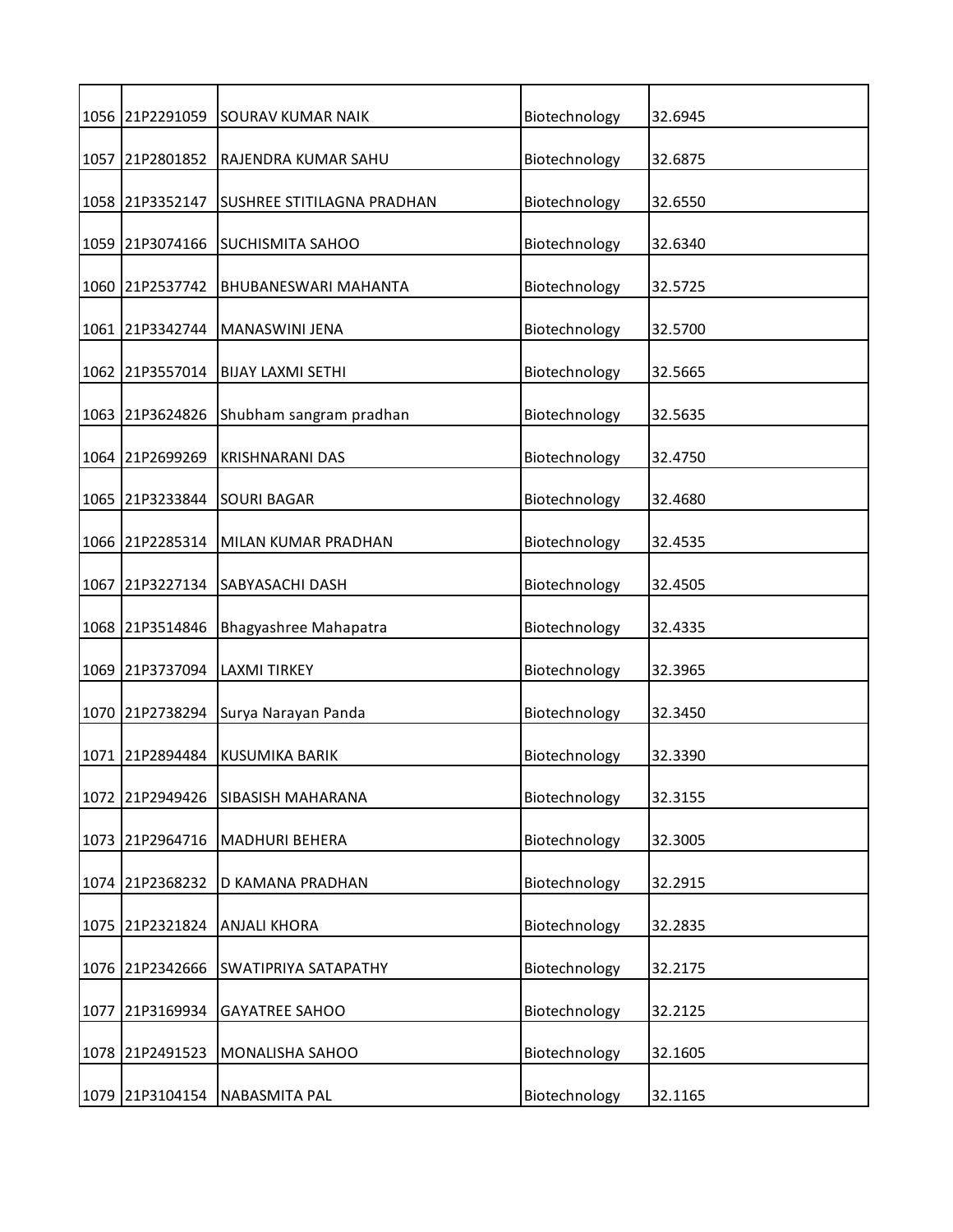|      | 1080 21P3153522 | <b>MONISHA MAJHI</b>         | Biotechnology | 32.0335 |
|------|-----------------|------------------------------|---------------|---------|
|      | 1081 21P2931373 | POOJA RANI MAJHI             | Biotechnology | 31.9910 |
|      | 1082 21P2983474 | <b>BHAGYASHREE MOHAPATRA</b> | Biotechnology | 31.9815 |
|      | 1083 21P2717944 | <b>LAXMIDHAR DAS</b>         | Biotechnology | 31.9795 |
|      | 1084 21P2388893 | <b>MAUSUMI MOHANTY</b>       | Biotechnology | 31.9665 |
|      | 1085 21P3500773 | <b>SHUBHRASMITA SAHU</b>     | Biotechnology | 31.9485 |
|      | 1086 21P3401003 | <b>HRITIK KAR</b>            | Biotechnology | 31.9375 |
|      | 1087 21P2771116 | <b>GOLAKABIHARI NAIK</b>     | Biotechnology | 31.9225 |
|      | 1088 21P2633802 | <b>BISESWARI MOHAPATRA</b>   | Biotechnology | 31.9205 |
|      | 1089 21P3719096 | <b>SRIKANT NAIK</b>          | Biotechnology | 31.9065 |
|      | 1090 21P3205142 | <b>SANKAR PANIGRAHI</b>      | Biotechnology | 31.8585 |
|      | 1091 21P3182323 | <b>CHINMAYEE BEHERA</b>      | Biotechnology | 31.8045 |
|      | 1092 21P2809836 | <b>ASHIS KUMAR DASH</b>      | Biotechnology | 31.7945 |
|      | 1093 21P3319542 | RUDRA MADHABA SATPATHY       | Biotechnology | 31.7915 |
|      | 1094 21P2441099 | <b>SUJATA KISAN</b>          | Biotechnology | 31.7335 |
|      | 1095 21P2444349 | NIHAREEKA BEHERA             | Biotechnology | 31.6925 |
|      | 1096 21P3711493 | <b>MANASI BARIK</b>          | Biotechnology | 31.6695 |
|      | 1097 21P3361266 | ARADHANA PANDA               | Biotechnology | 31.6585 |
| 1098 | 21P3568819      | DEBENDRA KUMAR BISWAL        | Biotechnology | 31.6505 |
|      | 1099 21P2810564 | <b>SURYAMANI SAHOO</b>       | Biotechnology | 31.6295 |
| 1100 | 21P2740877      | <b>GITA SATAPATHY</b>        | Biotechnology | 31.6275 |
|      | 1101 21P3050134 | LOPAMUDRA MOHAPATRA          | Biotechnology | 31.6160 |
|      | 1102 21P2293564 | <b>ABHISEK BEHERA</b>        | Biotechnology | 31.6100 |
|      | 1103 21P2513589 | SOUDAMINI MAHARANA           | Biotechnology | 31.6085 |
|      |                 |                              |               |         |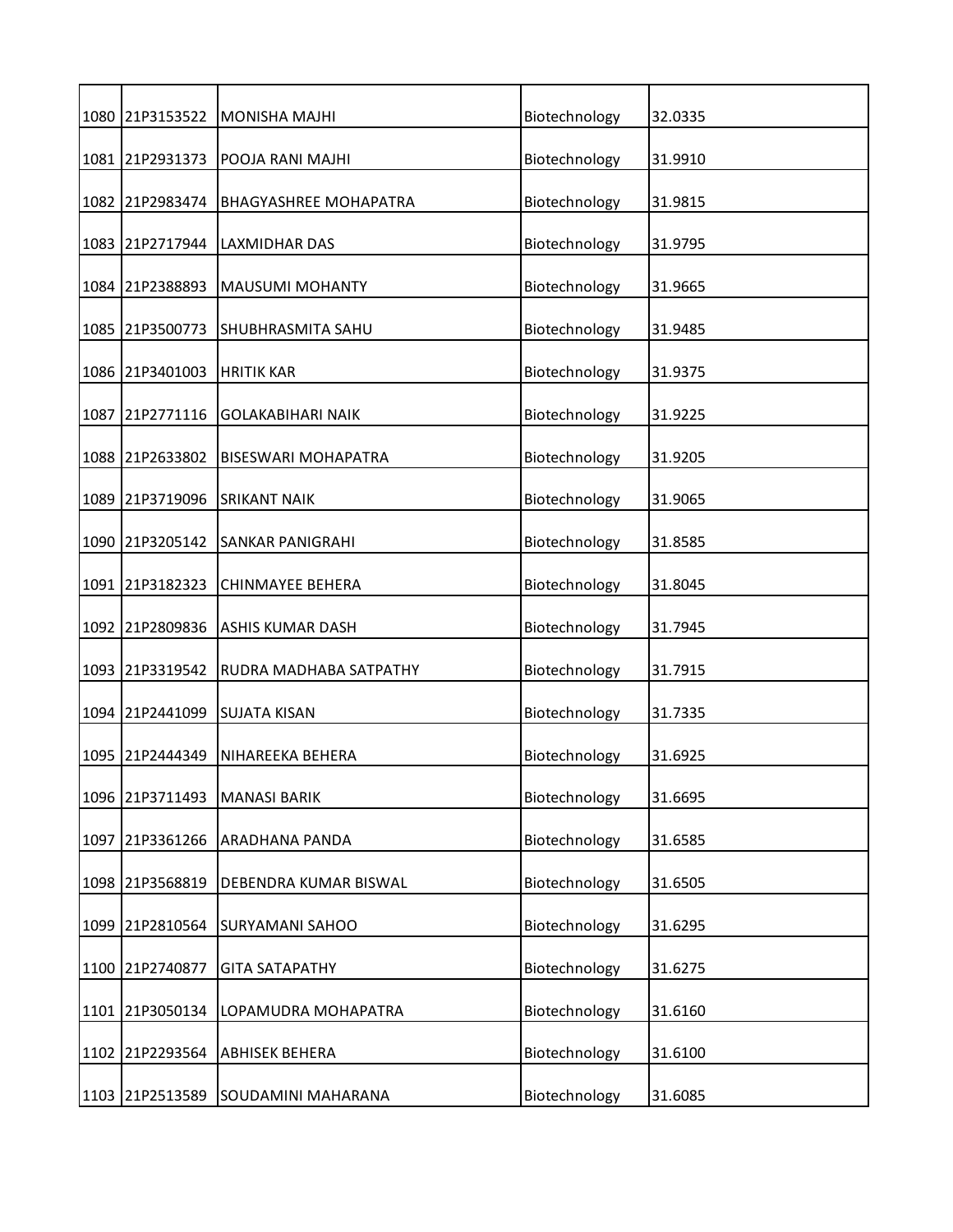|      | 1104 21P3639954 | <b>AKASH SETHY</b>        | Biotechnology | 31.5965 |
|------|-----------------|---------------------------|---------------|---------|
|      | 1105 21P2680157 | <b>ITISHREE NAYAK</b>     | Biotechnology | 31.5625 |
|      | 1106 21P2866672 | <b>BIBHU PRASAD NAYAK</b> | Biotechnology | 31.5155 |
|      | 1107 21P3538353 | <b>GLORIA NAYAK</b>       | Biotechnology | 31.5030 |
|      | 1108 21P3055534 | NILANCHAL MAHANANDIA      | Biotechnology | 31.4910 |
| 1109 | 21P2738583      | RITUPARNA ROUT            | Biotechnology | 31.4875 |
|      | 1110 21P2900063 | PRIYANKA MURMU            | Biotechnology | 31.4425 |
|      | 1111 21P2328817 | PRIYANSU BHANJABABU       | Biotechnology | 31.4295 |
|      | 1112 21P3066823 | SOUMYA SONALI             | Biotechnology | 31.4200 |
|      | 1113 21P2741663 | PRAKASH BENIA             | Biotechnology | 31.4070 |
|      | 1114 21P2870237 | <b>BAGMAYEE MOHANTA</b>   | Biotechnology | 31.3975 |
|      | 1115 21P3526224 | <b>SOUMYA PRUSTY</b>      | Biotechnology | 31.3895 |
|      | 1116 21P3563213 | <b>BISHAL KUMAR NAYAK</b> | Biotechnology | 31.3595 |
| 1117 | 21P2444663      | <b>AMBARESH JENA</b>      | Biotechnology | 31.3590 |
|      | 1118 21P2942994 | LINGARAJ MAHAKUD          | Biotechnology | 31.3465 |
|      | 1119 21P2320504 | <b>ABHAI KANDULNA</b>     | Biotechnology | 31.3405 |
| 1120 | 21P2688863      | <b>SUNANDA HATI</b>       | Biotechnology | 31.3265 |
| 1121 | 21P2436759      | <b>SONALI SAHOO</b>       | Biotechnology | 31.3215 |
|      | 1122 21P3457232 | SHRUTIREKHA DAS           | Biotechnology | 31.3200 |
|      | 1123 21P3621462 | SUBHALAXMI SENAPATI       | Biotechnology | 31.3190 |
| 1124 | 21P3069394      | RASHMIREKHA MAJHI         | Biotechnology | 31.2250 |
|      | 1125 21P3673929 | TANUJA BEHERA             | Biotechnology | 31.2015 |
| 1126 | 21P3464599      | PRIYANKA PRIYADARSHINI    | Biotechnology | 31.1830 |
|      | 1127 21P2876792 | NANDITA BHANJA            | Biotechnology | 31.1795 |
|      |                 |                           |               |         |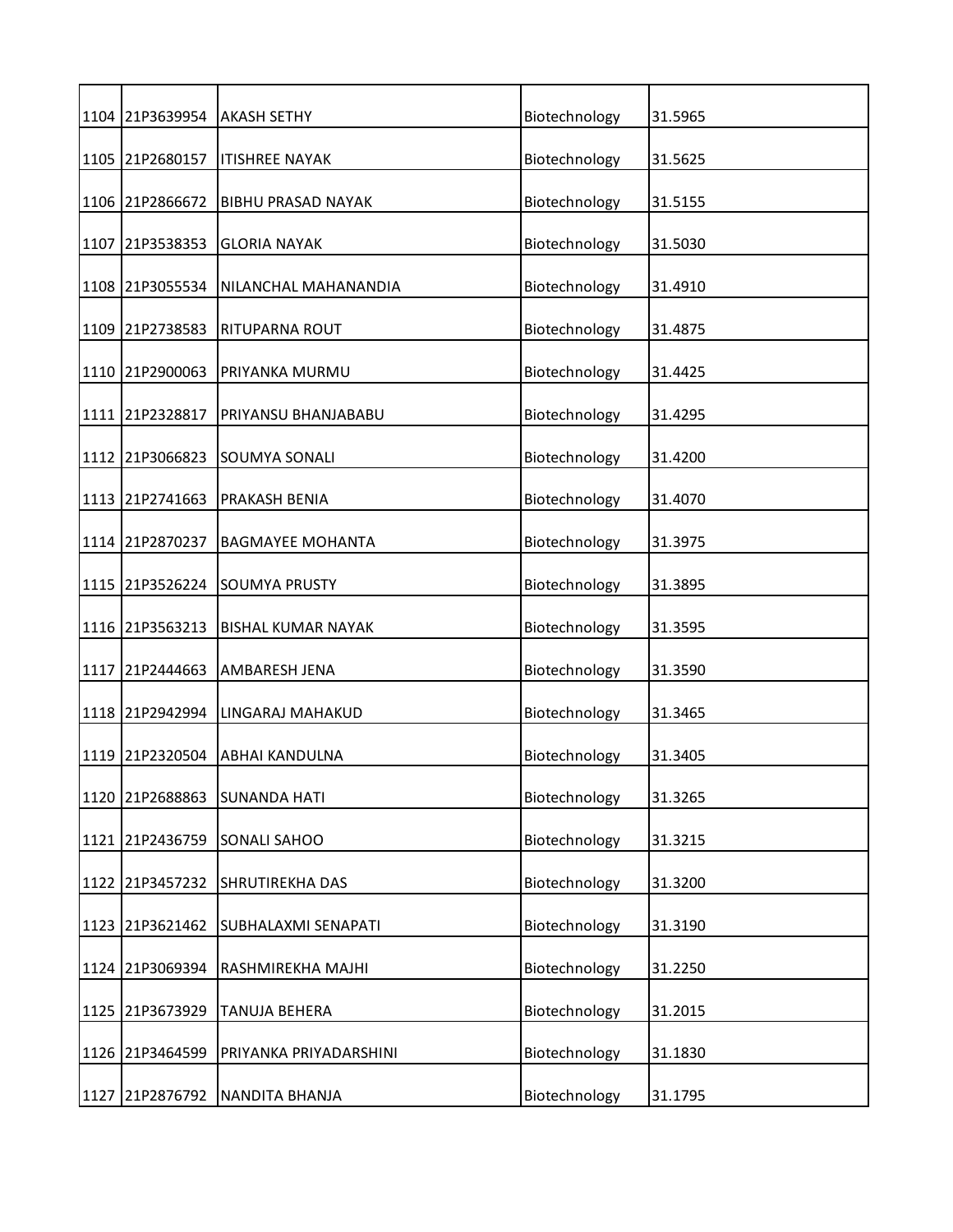| 1128 21P2772732 | <b>BHUMANYU PRADHAN</b>   | Biotechnology | 31.1665 |
|-----------------|---------------------------|---------------|---------|
| 1129 21P2748553 | Apoorva Jena              | Biotechnology | 31.1480 |
| 1130 21P3378392 | SAMIYA BEGUM              | Biotechnology | 31.1085 |
| 1131 21P2909979 | <b>RANI BARAD</b>         | Biotechnology | 31.0865 |
| 1132 21P3461552 | K MONALISHA SUBUDHI       | Biotechnology | 31.0555 |
| 1133 21P3205847 | PRITIMAYEE ROUT           | Biotechnology | 31.0400 |
| 1134 21P3310583 | <b>TANUSHREE BISWAL</b>   | Biotechnology | 31.0355 |
| 1135 21P2885873 | PRATIVA MISHRA            | Biotechnology | 30.9835 |
| 1136 21P3180523 | SAMALESWARI BISOI         | Biotechnology | 30.9745 |
| 1137 21P2991996 | <b>BARSA RANI PANDA</b>   | Biotechnology | 30.9735 |
| 1138 21P3038462 | SELINA PANDA              | Biotechnology | 30.9455 |
| 1139 21P3359957 | <b>SUBHASHREE KUMBHAR</b> | Biotechnology | 30.9225 |
| 1140 21P3690177 | Bilasini Bhatra           | Biotechnology | 30.9115 |
| 1141 21P2544914 | <b>ARPITA NAYAK</b>       | Biotechnology | 30.8670 |
| 1142 21P3452172 | PUJA RANI SWAIN           | Biotechnology | 30.8295 |
| 1143 21P2542217 | SONALI SAHOO              | Biotechnology | 30.8130 |
| 1144 21P3739404 | PRASANT PRUSTY            | Biotechnology | 30.7875 |
| 1145 21P2285449 | <b>SAGARIKA BARIK</b>     | Biotechnology | 30.7505 |
| 1146 21P2315516 | SONALISA NAIK             | Biotechnology | 30.7355 |
| 1147 21P2351524 | BARSHA ABHISIKTA ROUT     | Biotechnology | 30.6665 |
| 1148 21P2606897 | ARPITA BRAHMA             | Biotechnology | 30.6445 |
| 1149 21P2928333 | DILLIP KUMAR SAHOO        | Biotechnology | 30.6225 |
| 1150 21P3674702 | CHANDRA SEKHARA ROUT      | Biotechnology | 30.5350 |
| 1151 21P2660696 | PRACHI TANAYA GURU        | Biotechnology | 30.5060 |
|                 |                           |               |         |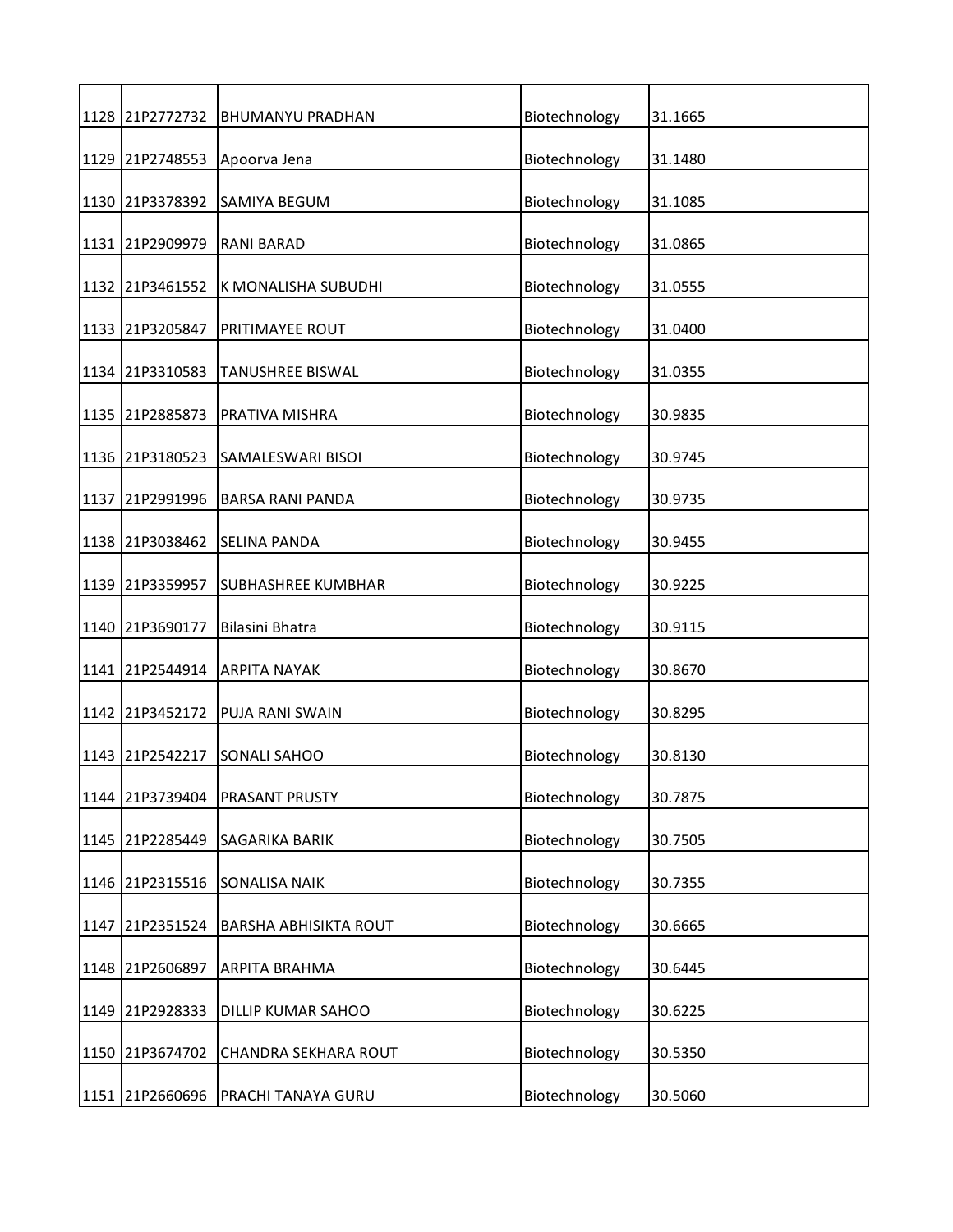| 1152 21P3192789 | <b>REETUPARNA DAS</b>     | Biotechnology | 30.3790 |
|-----------------|---------------------------|---------------|---------|
| 1153 21P2504173 | SUSHREE BARSHA NAYAK      | Biotechnology | 30.3545 |
| 1154 21P2347746 | PRIYANKA SAMANTARAY       | Biotechnology | 30.3495 |
| 1155 21P2443392 | SOUMYA RANJAN BISWAL      | Biotechnology | 30.3435 |
| 1156 21P2431766 | <b>SWETANJALI MISHRA</b>  | Biotechnology | 30.2505 |
| 1157 21P3122773 | UTKALIKA MAJHI            | Biotechnology | 30.1905 |
| 1158 21P3127464 | <b>BAPUN BAITHA</b>       | Biotechnology | 30.1850 |
| 1159 21P3214459 | <b>SRADHANJALI BARAL</b>  | Biotechnology | 30.1810 |
| 1160 21P2973956 | LAXMIPRIYA PATTANAYAK     | Biotechnology | 30.1415 |
| 1161 21P3694964 | <b>RANJAN KUMAR BARIK</b> | Biotechnology | 30.1405 |
| 1162 21P3400336 | PRIYANKA PRIYADARSHINI    | Biotechnology | 30.1375 |
| 1163 21P2367623 | SIMANCHALA SWAIN          | Biotechnology | 30.0605 |
| 1164 21P3063056 | SHREEYA BISWAL            | Biotechnology | 29.9425 |
| 1165 21P2978926 | ROHAN KUMAR RAJ           | Biotechnology | 29.9350 |
| 1166 21P3223292 | SUNITA KUMARI BEHERA      | Biotechnology | 29.9125 |
| 1167 21P3142544 | PRASANJIT BEHERA          | Biotechnology | 29.7555 |
| 1168 21P3360344 | MANISA SAMAL              | Biotechnology | 29.7455 |
| 1169 21P2292053 | AKSHAY KUMAR LENKA        | Biotechnology | 29.6710 |
| 1170 21P3315493 | <b>SUSMITA SINGH</b>      | Biotechnology | 29.5905 |
| 1171 21P3562829 | AKASH CHANDRA BHOLA       | Biotechnology | 29.5065 |
| 1172 21P2619374 | PRIYADARSINI NAYAK        | Biotechnology | 29.4630 |
| 1173 21P3631409 | <b>BISWAJIT SETHY</b>     | Biotechnology | 29.4290 |
| 1174 21P3546222 | SATYANARAYAN SAHOOS       | Biotechnology | 29.4070 |
| 1175 21P2894116 | <b>SHAFAQUE PARWEEN</b>   | Biotechnology | 29.3880 |
|                 |                           |               |         |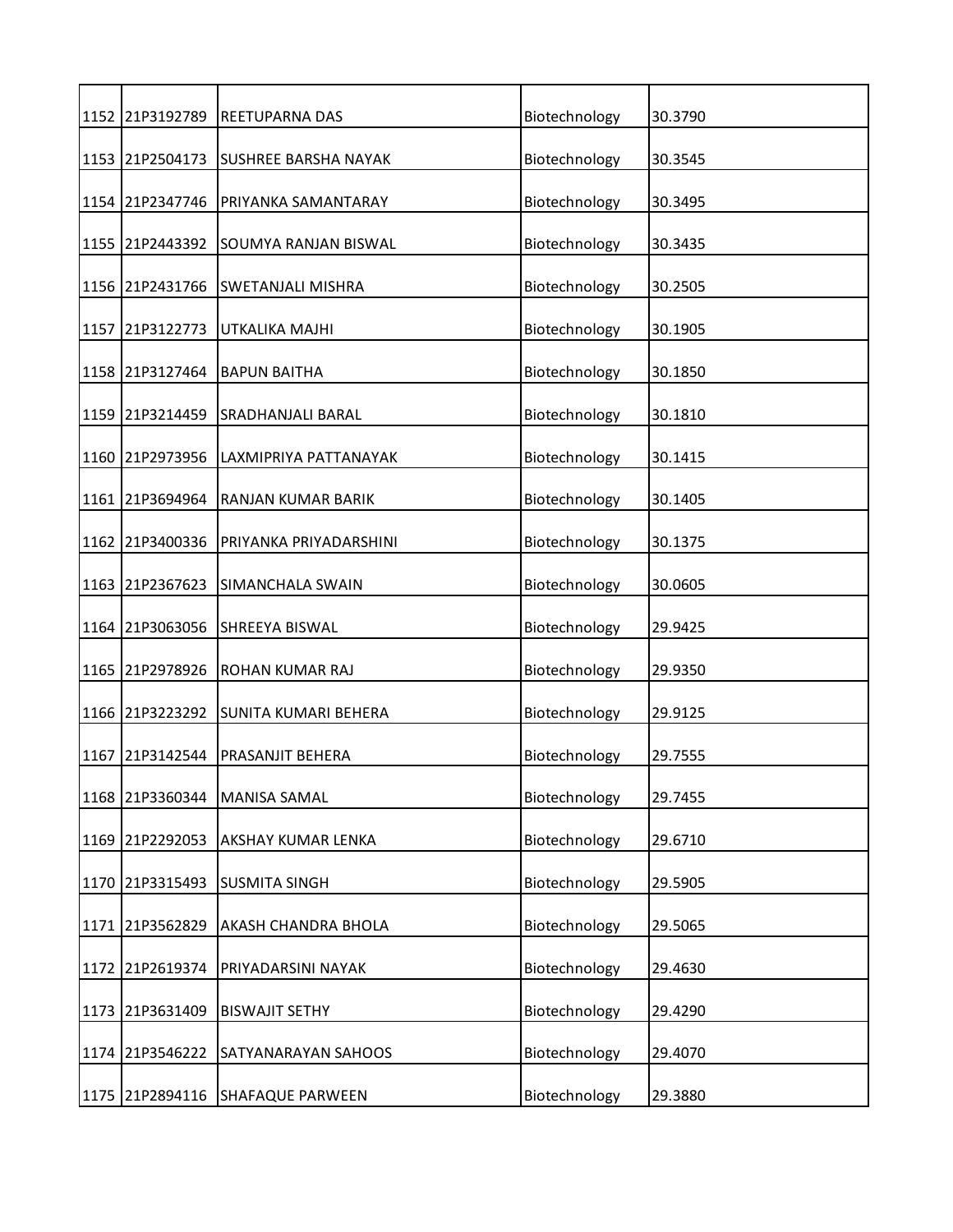| 1176 21P2434527 | KIRAN KUMAR BEHERA           | Biotechnology | 29.2040 |
|-----------------|------------------------------|---------------|---------|
| 1177 21P3684466 | PRAGATI PANIGRAHI            | Biotechnology | 29.1795 |
| 1178 21P2550146 | <b>NIKITA DASH</b>           | Biotechnology | 29.1745 |
| 1179 21P2532509 | subham Tripathy              | Biotechnology | 29.0470 |
| 1180 21P2897297 | Bidyut Prava Sahu            | Biotechnology | 29.0165 |
| 1181 21P2378663 | <b>DHRUTITAPA DAS</b>        | Biotechnology | 28.9370 |
| 1182 21P3458506 | <b>DHANI KISKU</b>           | Biotechnology | 28.8165 |
| 1183 21P3664579 | <b>ROHANI KESHARI</b>        | Biotechnology | 28.7845 |
| 1184 21P3477996 | <b>BISWAJIT DASH</b>         | Biotechnology | 28.7490 |
| 1185 21P2571026 | ANKITA SUBHADARSANI PARIDA   | Biotechnology | 28.7410 |
| 1186 21P3335712 | JYOTI PRASAD NAYAK           | Biotechnology | 28.6770 |
| 1187 21P2455492 | <b>TANUSHREE SAMAL</b>       | Biotechnology | 28.6335 |
| 1188 21P3771062 | Sweta Behera                 | Biotechnology | 28.6070 |
| 1189 21P2831234 | <b>ARCHANA HOTA</b>          | Biotechnology | 28.5090 |
| 1190 21P3634234 | <b>KABITA JENA</b>           | Biotechnology | 28.4915 |
| 1191 21P3299932 | <b>MANISHA DAS</b>           | Biotechnology | 28.4020 |
| 1192 21P2599536 | ORISSMA PRIYADARSINI SUBUDHI | Biotechnology | 28.3420 |
| 1193 21P3048123 | TRILOCHAN PALEI              | Biotechnology | 28.2915 |
| 1194 21P2325946 | PREMLATA MAJHI               | Biotechnology | 28.2725 |
| 1195 21P2421673 | Pradyumna Sahoo              | Biotechnology | 28.2430 |
| 1196 21P3307047 | <b>SUBHASHREE PRADHAN</b>    | Biotechnology | 27.8305 |
| 1197 21P2321274 | AKASH KUMAR MAHAPATRA        | Biotechnology | 27.8285 |
| 1198 21P2742393 | MANAS RANJAN NAYAK           | Biotechnology | 27.7385 |
| 1199 21P2780634 | SASMITA SAHOO                | Biotechnology | 27.6830 |
|                 |                              |               |         |